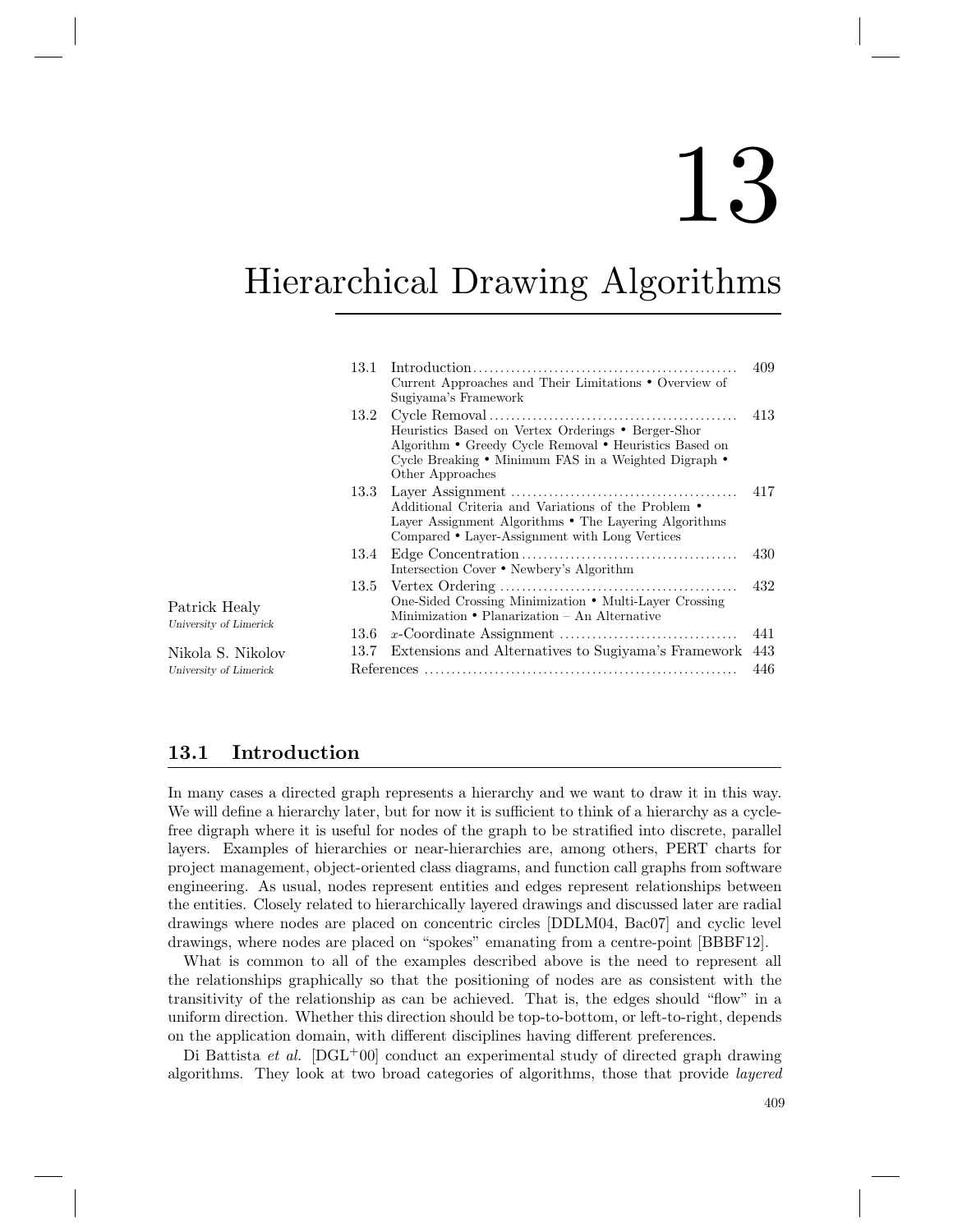drawings and those that are grid-based. From the point of view of edge crossings, an important aspect in the readability of graph drawings [PCJ96], the hierarchical or layered approach performs better, they conclude.

For digraphs that are *almost* a hierarchy it still can be possible to take advantage of the methods we describe in this chapter. Since the methods work best for hierarchical digraphs, however, one may find the results disappointing when applied to a digraph that is fundamentally non-hierarchical. A method for computing the hierarchical index – that is, the amount of hierarchy in a directed graph – has been proposed [CHK02].

In addition to the applications we mentioned earlier, it is common and appropriate to represent computer file systems and social networks as a graph. Due to the possibility of symbolic links a graph representation of a computer file system may have directed cycles, and so may be more complicated than a tree. Likewise, a graph representation of relationships among a social network graph may have cycles.

In the following sections we describe the current approaches to drawing directed graphs hierarchically and consider in more depth the dominant player, the Sugiyama framework for drawing digraphs. It is perhaps a measure of its effectiveness and its success that the method has been used to draw undirected graphs, by imposing orientations on the edges. However, as we have mentioned earlier, results may be disappointing if care is not taken in how orientations of edges are fixed.

### 13.1.1 Current Approaches and Their Limitations

Force-directed methods, discussed elsewhere in this handbook, can be modified to take account of edge directions, and thus can be used to draw digraphs. Sugiyama and Misue [SM95b] propose modifications of Eades' spring embedder model [Ead84] to take account of the possible directedness of edges.

Far and away the most popular method of drawing directed graphs is the Sugiyama method, or Sugiyama framework [STT81], which separates the nodes into layers. The idea of layered drawings can be traced back earlier to work by Warfield [War77] and Carpano [Car80]. Systems such as da Vinci [FW95], dot [GKN02] (part of the GraphViz suite of tools [GN00]), *GraphLet* [Him00], the AGD graph drawing library [NPT90] and others implement this framework for drawing directed graphs. In testament to its popularity many modifications and enhancements have been proposed in the literature. However, the framework has its limitations. Figure 13.1 shows two drawings of  $C_4$ , firstly drawn using force-directed methods and secondly drawn using the Sugiyama framework. In spite of the directed edge entering node  $a$ , by imposing a leveling Figure 13.1b suggests that node  $d$  is inferior to the others.

In the following section we describe the Sugiyama framework in general terms. In subsequent sections we consider the framework in more detail, elaborating on issues specific to each step of the framework. It should be noted at the outset that this is only a framework and for many steps of the process alternative algorithms exist, each with their own merits. Equally important is the fact that the steps may interact with each other and a solution to one step can have a bearing on later steps.

### 13.1.2 Overview of Sugiyama's Framework

The Sugiyama framework is motivated by a number of aesthetically desirable properties that make for a more readable graph. Indeed the steps of the Sugiyama framework can be seen to address, in turn, each of the following aesthetics.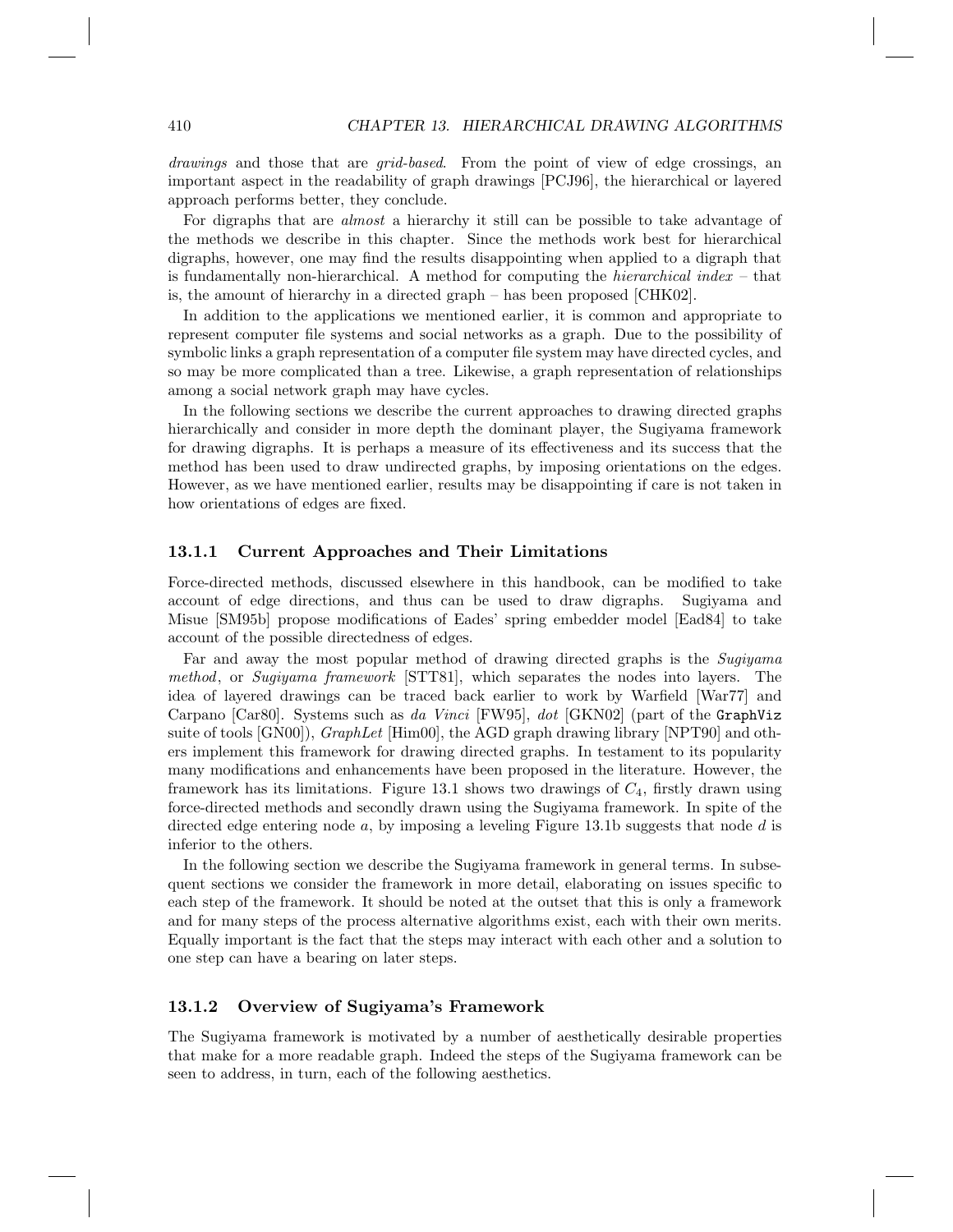

**Figure 13.1** Two alternative drawings of  $C_4$ .

- Edges should point in a uniform direction
- Short edges are more readable
- Uniformly distributed nodes avoid clutter
- Edge crossings obstruct comprehension
- Straight edges are more readable

Figure 13.2 demonstrates how these aesthetics are achieved on a typical directed graph<sup>1</sup> G. So that all edges are directed uniformly, any directed cycles are broken by reversing a subset of edges (see Figure 13.2b). The resulting graph is then *leveled* (Figure 13.2c) where, through the introduction of *dummy vertices*, "long" edges are replaced by a series of shorter segments, after which vertices on each level are permuted in order to reduce edge crossings (Figure 13.2d). Finally, edges spanning more than one level (long edges) are straightened by adjusting the x-coordinates of their end vertices and by aligning the inserted dummy nodes on long edges.

As we have remarked before the Sugiyama framework draws directed graphs as layers of vertices. We have loosely described a hierarchy in terms of layers of nodes and this is part of its formal definition, also. Definition 13.1 formalizes a level graph, and the definition of a hierarchy follows from this.

**DEFINITION 13.1** A level graph  $G = (V, E, \lambda)$  is a directed acyclic graph with a mapping  $\lambda: V \to \{1, 2, \ldots, k\}, k \geq 1$ , that partitions the vertex set V as  $V = V_1 \cup V_2 \cup \cdots \cup V_k$ ,  $V_j = \lambda^{-1}(j)$ ,  $V_i \cap V_j = \emptyset$  for  $i \neq j$ , such that  $\lambda(v) = \lambda(u) + 1$  for each edge  $(u, v) \in E$ .

**DEFINITION 13.2** A hierarchy is a level graph  $G(V, E, \lambda)$  where for every  $v \in V_i$ ,  $j > 1$ , there exists at least one edge  $(w, v)$  such that  $w \in V_{j-1}$ .

<sup>&</sup>lt;sup>1</sup>The figure is due to Bachmaier *et al.* [BBBF12]; the authors' permission to reproduce the figure is gratefully acknowledged.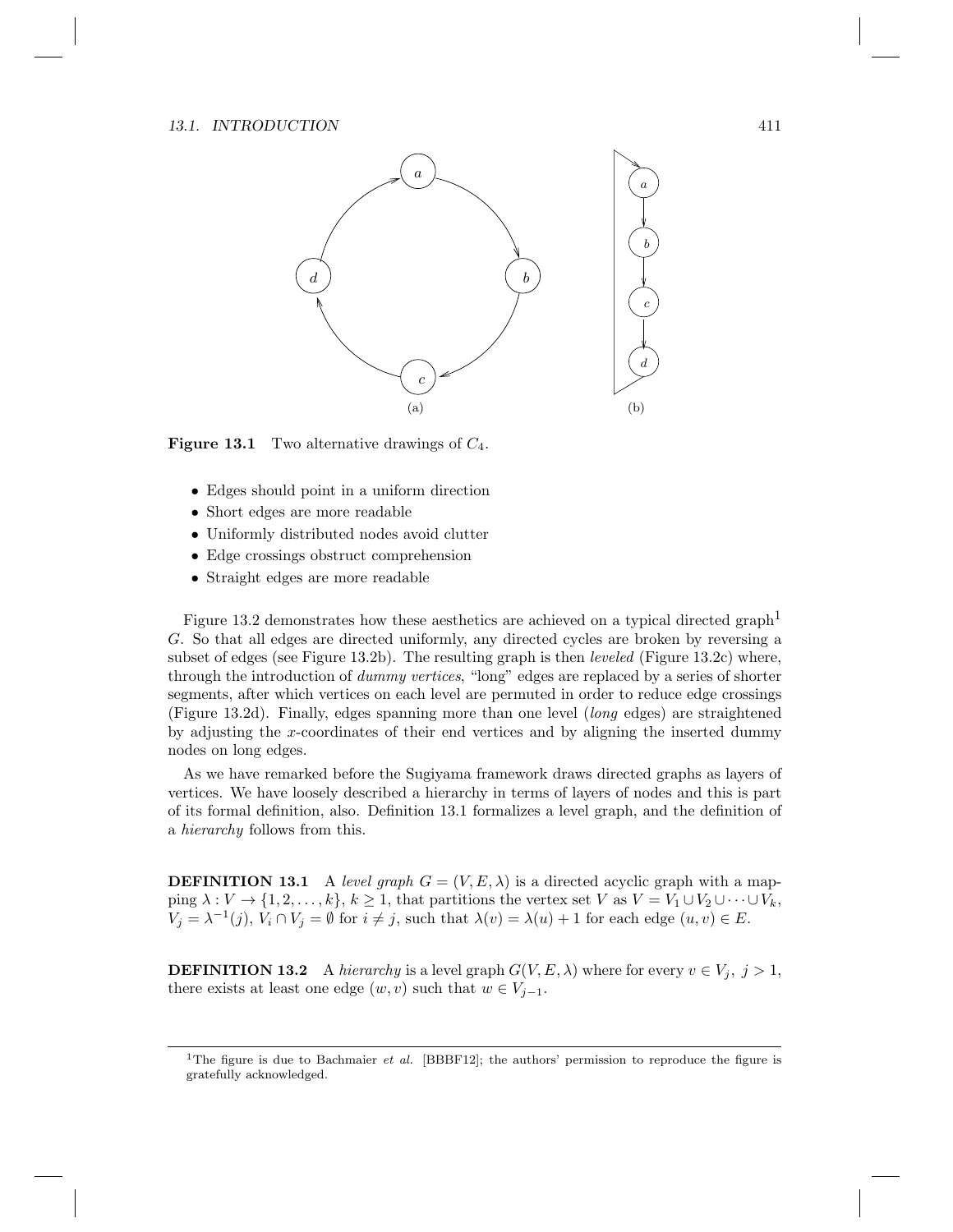6),

2)

3)

5)

1)

7) 18)

 $\Omega$ 

 $\mathcal{F}$ 

(b) Cycles removed.

9)

7).

 $\circledcirc$ 

 $1 - (2)$ 



(a) Input digraph, G.





(d) Edge crossings minimized.

 $15)$ 

 $(10)$ 

 $(13)$   $(14)$ 

3)  $-$  (4)

5)— $(6)$ 



(e) Edges straightened.

Figure 13.2 A digraph drawn according to the Sugiyama framework.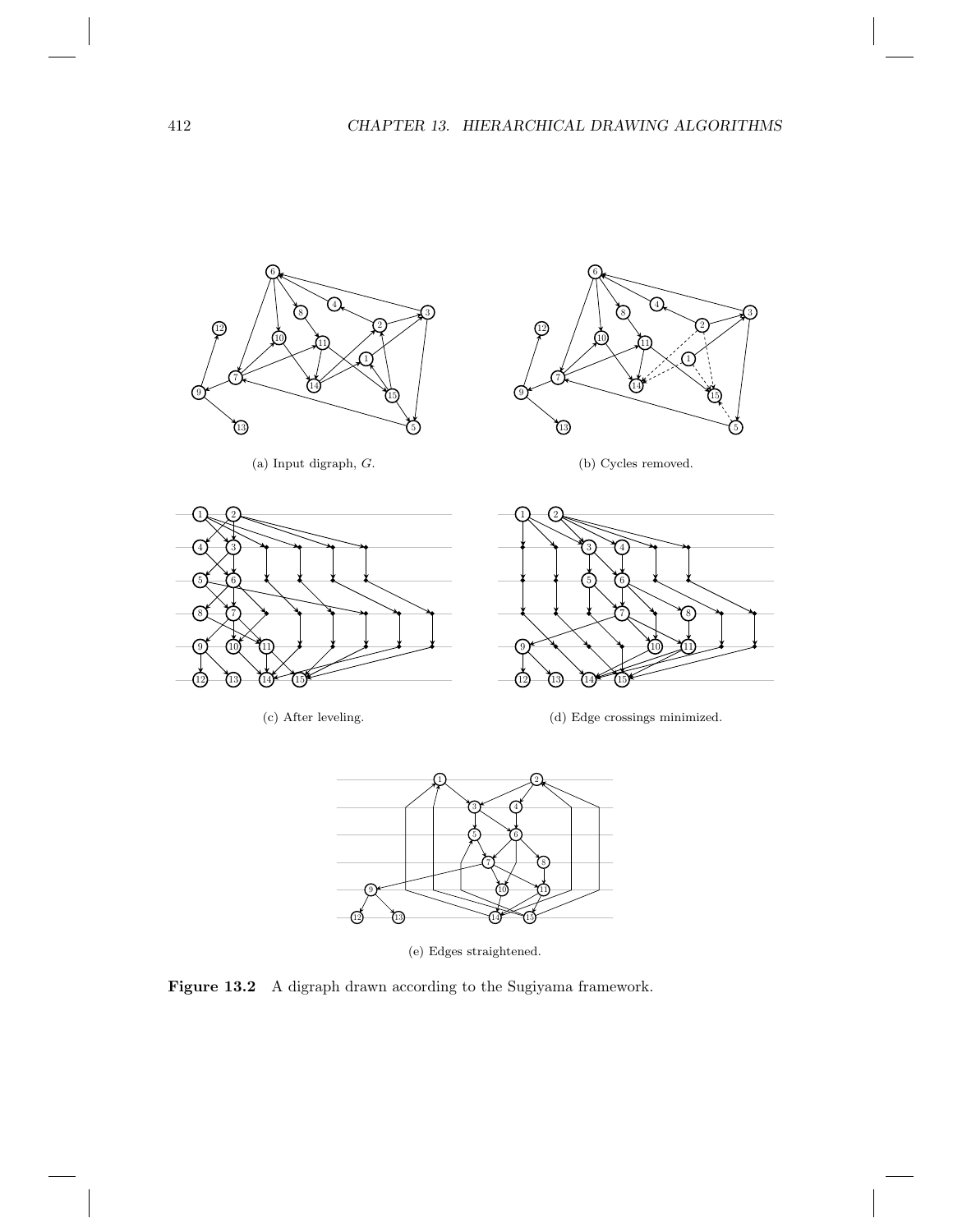### 13.2. CYCLE REMOVAL 413

Note that Definition 13.2 restricts all sources of the graph to appear on the first level but this may be relaxed if desired. Further, the definition implies that all edges are of unit length, a property that is necessary for the crossing minimization step. While an input digraph may not be a hierarchy initially, the steps described in the following subsections will transform it into an equivalent hierarchy.

# 13.2 Cycle Removal

The first step of the Sugiyama method is a preprocessing step that aims the reversal of the direction of some edges in order to make the input digraph acyclic. A digraph is acyclic if it does not contain any directed cycles. Note that the digraph may have undirected cycles and be acyclic. It is usually assumed that the input digraph has no two-cycles. A two-cycle is a cycle consisting of a pair of edges  $(u, v)$  and  $(v, u)$ . If any are present then one edge of each pair can be removed before applying the Sugiyama method and reintroduced back into the final drawing.

The cycle-removal preprocessing step is necessary because the input to the the layerassignment step must be an acyclic digraph, also called a DAG (directed acyclic graph). Once vertices are assigned to layers, the original direction of the reversed edges can be restored. These are edges which point against the flow in the final drawing. It is also possible to remove edges instead of reversing them, and introduce them back after the layer-assignment step. However, if edges are removed then the layer-assignment step will work with a subgraph of the input digraph and may have undesirable results.

A set of edges whose removal makes the digraph acyclic is commonly known as a *feedback* arc set (FAS). Following the terminology used by Di Battista et al. [DETT99] we call a set of edges whose reversal makes the digraph acyclic a feedback set (FS). Each FS is also a FAS. However, not each FAS is a FS. For example, if a digraph has only one cycle, then the set of all edges in the cycle is a FAS but not a FS.

It is always possible and easy to find a FS for a digraph. Any linear ordering of the vertices partitions the edge set into two subsets, a subset of edges whose source is before their target in the ordering, and a subset of edges edges whose source is after their target in the ordering. Each of the two subsets is a FS. However, it might be much harder to find a FS with some specific properties.

A typical requirement for a FS is to contain as few edges as possible because they are the edges against the flow in the final drawing. The problem of finding a minimum-cardinality FS is known as the minimum FS problem. As we mentioned above not every FAS is a FS. However, it is easy to see that every minimal cardinality FAS is also a FS. Thus, the minimum FS problem is as hard as the widely studied minimum FAS problem which is known to be NP-hard [Kar72, GJ79].

Any heuristic for solving the minimum FAS problem can be applied for solving the minimum FS problem as well. Consider a digraph  $G = (V, E)$  and let  $F \subseteq E$  be a FAS. F is a minimal FAS if for each  $e \in F$  there is a cycle in  $(E \setminus F) \cup \{e\}$ . If F is not minimal then one by one we can remove edges from it until it becomes minimal. However, such a procedure will add additional running time.

The remainder of this section summarizes the known heuristics for solving either the minimum FS problem or the minimum FAS problem. Some of the FAS heuristics have been originally proposed as heuristic for solving its complimentary problem, i.e., the maximum acyclic subgraph problem.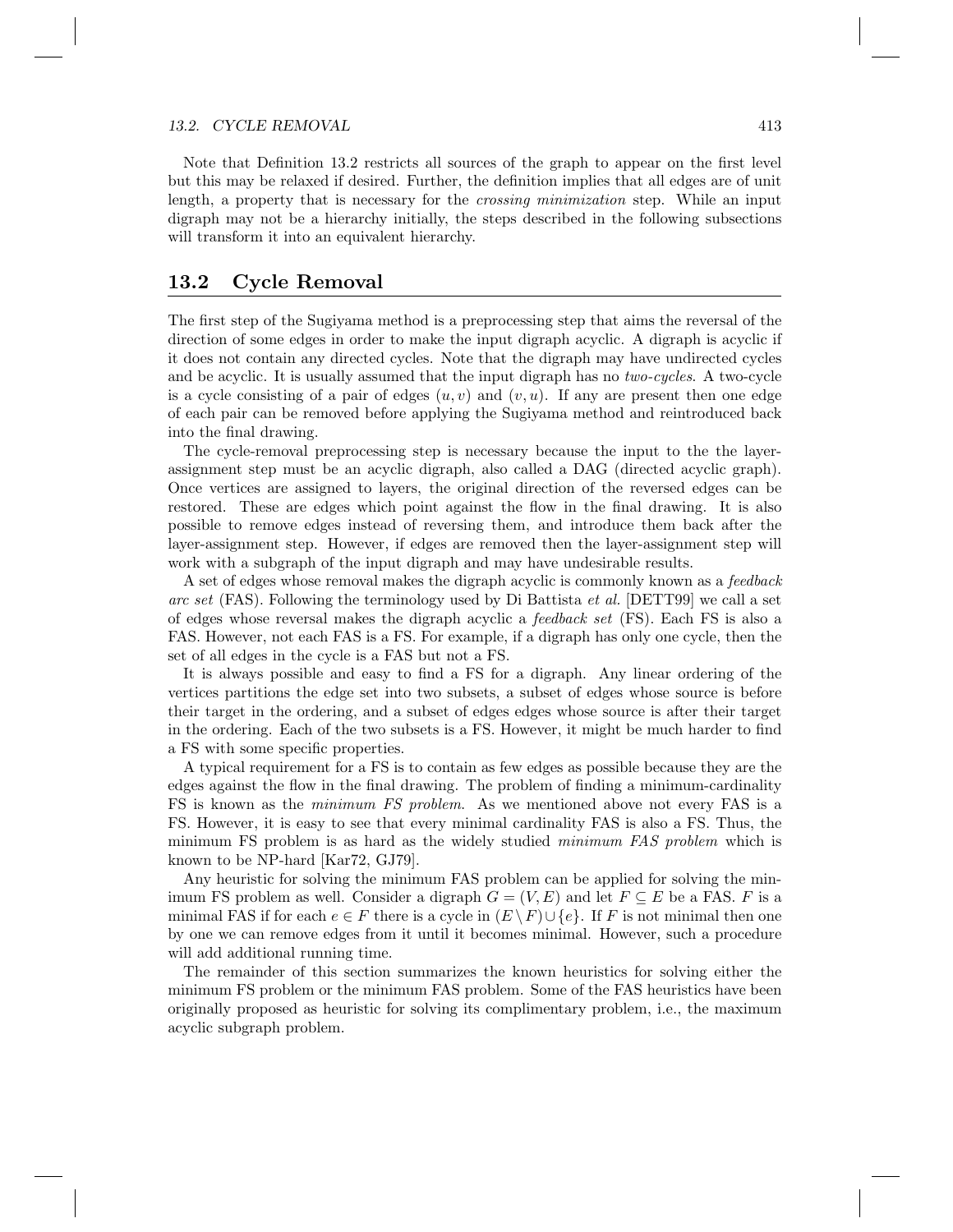### 13.2.1 Heuristics Based on Vertex Orderings

As we mentioned above any linear ordering of the vertices provides two FSs. Imagine the vertices placed on a horizontal line in accordance with the provided linear ordering. The first FS consists of the edges with direction from left to right, and the second FS consists of the edges with direction from right to left. It can be shown that there are digraphs and linear orderings of the vertices for which both FSs have the same size [BS90]. Thus, the simple approach is a 2-approximation heuristic for solving both the minimum FS and FAS problems.

It is clear that the outcome of this simple approach depends on the linear ordering of the vertices. Some researchers have suggested to use a linear ordering provided by a depth-first traversal [RDM+87, GKNV93]. This is based on the intuition that such an ordering may be "natural" for the digraph i.e., it may look "natural" to the viewer that the edges against the flow are drawn this way. A depth-first-traversal ordering can be computed in linear time. Here it is assumed that always the set of edges with direction to the left, i.e., against the ordering, are chosen as FSs. These are the back edges in the depth-first-traversal tree. Their number can be at most  $|E| - |V| - 1$  which could be high for dense digraphs.

Eades et al. proposed two alternative linear orderings [ELS89]. The first one is based on the intuition that vertices with large outdegree should appear at the top of the final drawing. First in the ordering comes vertex v with the maximum  $d_G^+(v)$ , next comes vertex v' with the maximum  $d_{G-v}^+(v')$ , etc. This linear ordering can be computed in linear time and reportedly gives smaller FSs than the ordering provided by the depth-first search.

The second linear ordering proposed by Eades at al. is the result of a divide-and-conquer approach. Assuming an input digraph  $G = (V, E)$  the vertices of which have to be assigned the labels  $i, i+1, \ldots, i+|V|-1$ , the recursive procedure for assigning these labels works as follows. If  $|V| = 1$  then the single vertex gets the label i. Otherwise V is partitioned into two subsets  $V_1$  and  $V_2$  and the procedure is applied recursively to  $G[V_1]$  and  $G[V_2]$  with sets of labels  $i, i+1, \ldots, i+|V_1|-1$  and  $i+|V_1|, i+|V_1|+1, \ldots, i+|V|-1$ , respectively.  $V_1$  and  $V_2$  are such that for each pair of vertices  $(v_1, v_2) \in V_1 \times V_2$   $d^+_G(v_1) \geq d^+_G(v_2)$ . If |V| is even then  $V_1$  and  $V_2$  have the same cardinality. Otherwise,  $V_1$  contains a singe vertex, and  $V_2$ contains the rest of the vertices. It takes  $O(min((|V|+|A|)log|V|, |V|^2))$  time to compute this linear ordering. However, the the authors have observed that it regularly obtains results 20% better than the results obtained by their other ordering. They also prove performance guarantees for dense digraphs.

### 13.2.2 Berger-Shor Algorithm

The first polynomial-time algorithm for solving the minimum FAS problem with an approximation ratio less than 2 in the worst case is the algorithm proposed by Berger and Shor in 1990 [BS90].

Consider a digraph  $G = (V, E)$  and let  $E_a \subset E$  denote a set of edges such that  $G[E_a]$  is acyclic. Let also  $\delta(v)$  denote all edges adjacent to vertex v, and  $\delta^-(v)$  and  $\delta^+(v)$  denote the sets of incoming and outgoing edges of  $v$ , respectively. The algorithm starts with an empty set  $E_a$  and one by one scans all vertices of G, in an arbitrary order. For each vertex  $v \in V$ if  $d^+(v) \geq d^-(v)$  then  $E_a \leftarrow E_a \cup \delta^+(v)$ . Otherwise,  $E_a \leftarrow E_a \cup \delta^-(v)$ . After processing vertex  $v$  it is deleted from  $G$  (together with its adjacent edges).

The time complexity of this algorithm is  $O(|V| + |E|)$ . Berger and Shor prove that  $G' = (V, E_a)$  is a DAG and thus  $F = E \backslash E_a$  is a FAS. They also propose a modification to the algorithm for making sure the FAS is minimal. It consists of running a strongly connected components algorithm before processing each vertex, adding the edges between strongly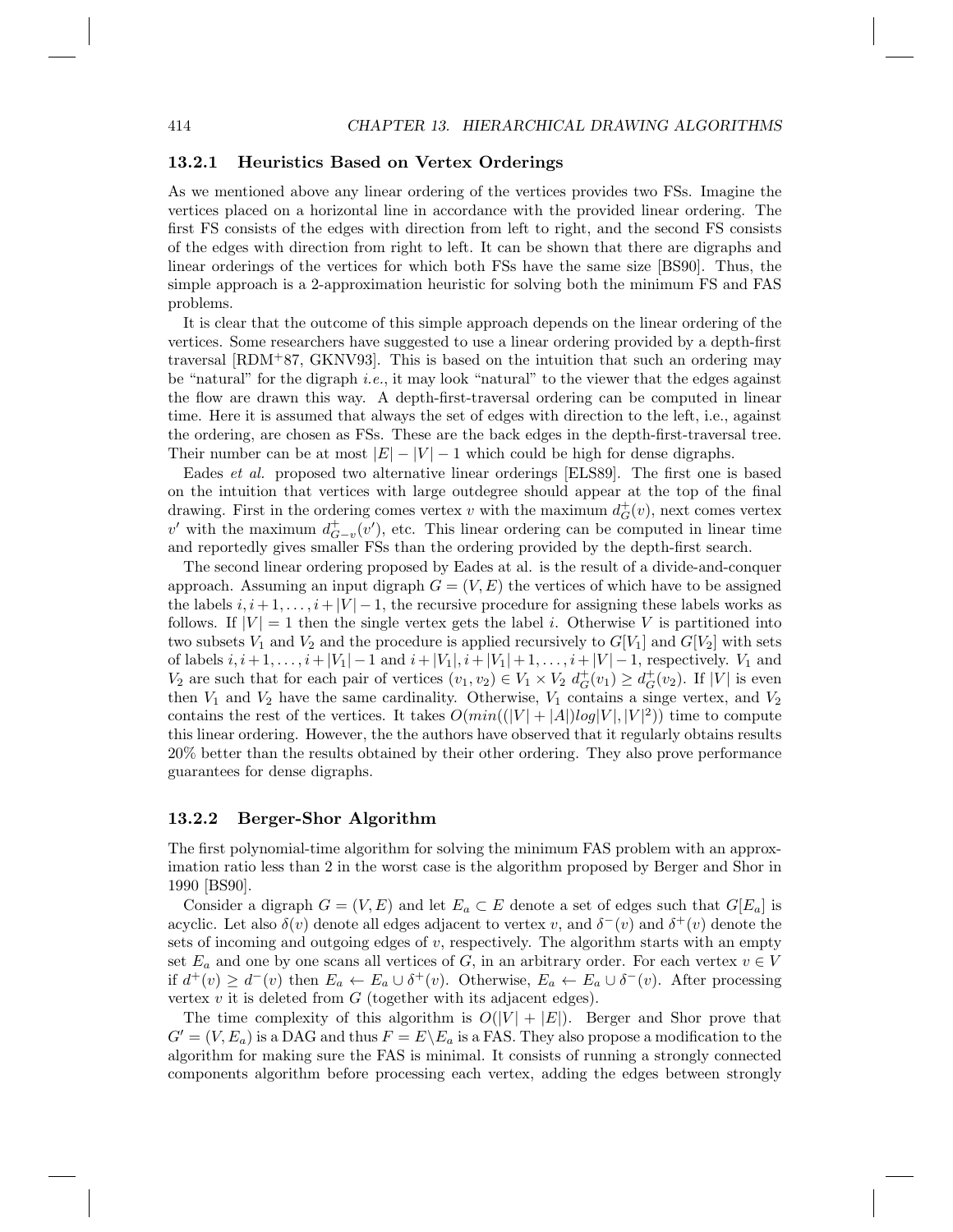Figure 13.3 Greedy Cycle Removal

```
Require: digraph G = (V, E)S_l \leftarrow \phiS_r \leftarrow \phiwhile G is not empty do
    while G contains a sink do
      Choose a sink vRemove v from GPrepend v to S_rend while
    while G contains a source do
      Choose a source uRemove u from G
      Append u to S_lend while
    if G is not empty then
       Choose a vertex w such that d^+(w) - d^-(w) is maximum
      Remove w from G
      Append w it to S_lend if
  end while
```
connected components to  $E_a$ , and removing them from E. However, this modification adds  $O(|V||E|)$  to the running time.

It is easy to see that at the end F will contain at most a half of all the edges, i.e.,  $|F| \leq \frac{|E|}{2}$ . Better approximation ratio can be achieved by processing the vertices in a special order. Berger and Shor show that if at each step the vertex to be processed is the vertex that minimizes the number of edges in the FAS over all possible orderings of the unprocessed yet vertices then at the end  $|F| \leq |E|(\frac{1}{2} - \Omega(\frac{1}{\sqrt{\Delta}}))$  $\frac{1}{\Delta(G)})$  where  $\Delta(G)$  is the maximum degree of a vertex in  $G$ . It is possible to process the vertices in such an order efficiently by increasing the running time to  $O(|V||E|)$  [BS90].

### 13.2.3 Greedy Cycle Removal

It can be observed that edges incident to either a sink or a source of the digraph cannot be a part of a cycle. By making this observation Eades et al. were able to improve the result of Berger and Shor [ELS93]. They proposed a linear-time algorithm with a performance guarantee at least as good as the performance guarantee of the Berger-Shor algorithm for  $|E| \in O(|V|)$  and even better if  $\Delta(G) \notin O(1)$  [ELS93]. The algorithm of Eades *et al.*, known as Greedy Cycle Removal, always finds a FS for the input digraph.

Similar to the approach of Berger and Shor, Algorithm 13.3 processes the vertices one by one and removes the processed vertices from the digraph. However, it builds the FAS in a different way. It computes a linear ordering of the vertices and takes the edges with direction against the ordering as an FS. Eades *et al.* show that the cardinality of the FS found by Algorithm 13.3 is at most  $\frac{|E|}{2} - \frac{|V|}{6}$  $\frac{6}{6}$ . For digraphs with  $\Delta(G) \leq 3$  the cardinality is at most  $\frac{2}{3}|E|$ .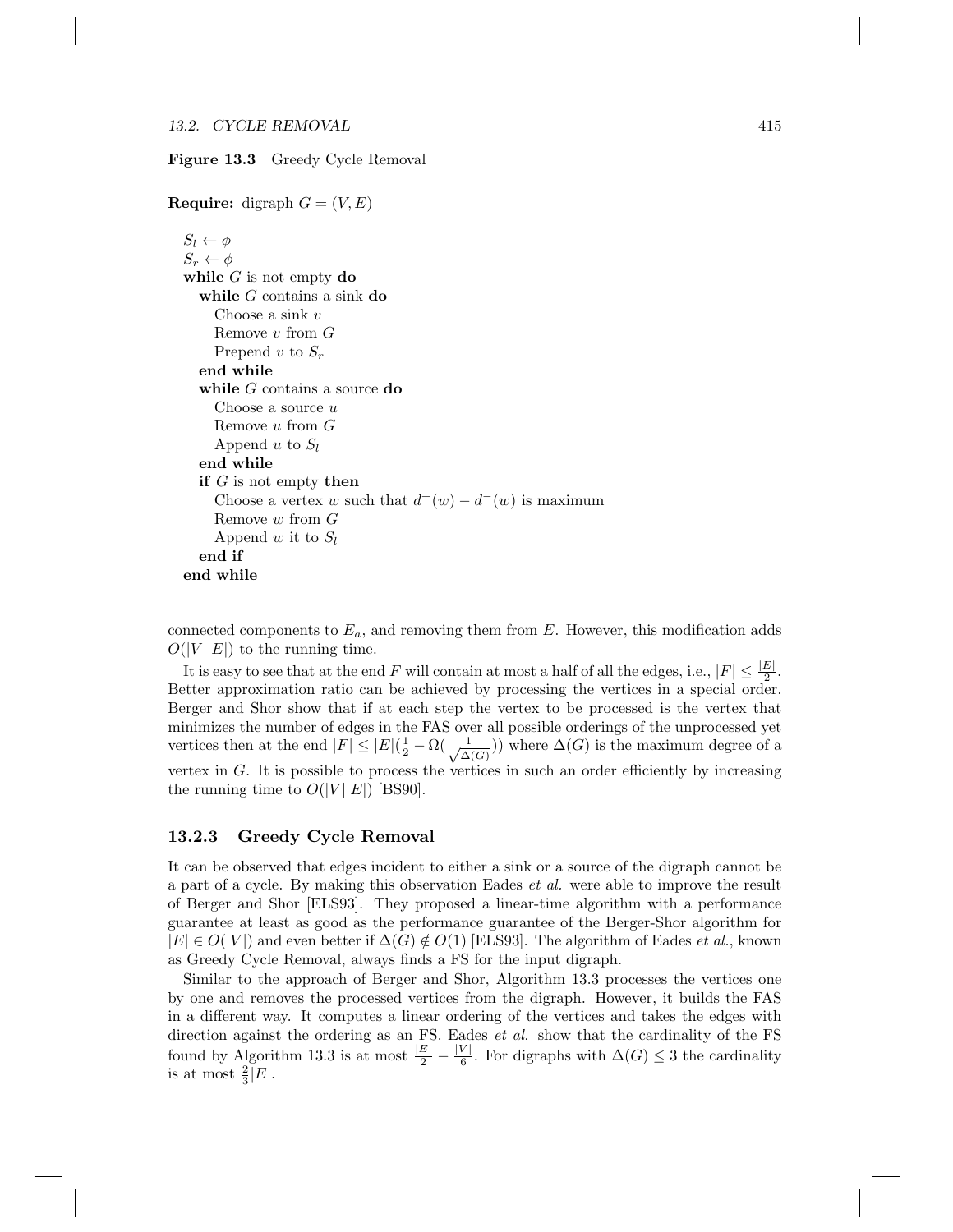Sander has proposed a modification to Algorithm 13.3 similar to the modification which involves the computation of strongly connected components in the Berger-Shor algorithm [San96b]. It decreases the running time to  $O(|V||E|)$  but reportedly leads to better results in practice. Generalizing the ideas of Sander, Eades and Lin showed how Algorithm 13.3 can be modified to guarantee that no more that one quarter of the edges will be reversed for cubic digraphs [EL95].

### 13.2.4 Heuristics Based on Cycle Breaking

Most of the heuristics discussed above focus on computing linear orderings of the vertices which provide FSs. Alternative point of view the minimum FAS problem (and also the minimum FS problem) is to build the FAS edge by edge choosing edges which belong to cycles.

A very simple algorithm based on this approach is the following one. Start with two empty sets S and T and scan all edges one by one. For each edge e, if  $S \cup \{e\}$  is acyclic then add  $e$  to  $S$ . Otherwise add  $e$  to  $T$ . It is easy to show that at the end of this process both S and T are acyclic and the smaller of the two sets provides a FAS with at most a half of all the edges. Note that  $T$  is a minimal FAS, while  $S$  might not be.

Related to this approach is the heuristic implemented by Gansner  $et al.$  in their system dot [GKNV93]. It takes one non-trivial strongly connected component of the digraph at a time, in an arbitrary order. Within each component it performs a depth-first traversal and adds to the FS an edge which participates in a maximum number of cycles. This is repeated until there are no more non-trivial strongly connected components. Gansner et al. report that this heuristic performs well in practice. They also observed that it reverses edges whose direction against the flow is "natural" for the input digraph [GKNV93].

### 13.2.5 Minimum FAS in a Weighted Digraph

In some applications edges are assigned nonnegative weight. Then it might be required to reverse not the minimum number of edges but a set of edges with the minimum total weight. Demetrescu and Finocchi proposed an algorithm for the weighted minimum FAS problem that runs in  $O(|V||E|)$  time. Their approach compromises between two possible approaches, i.e., greedily adding light edges to the FAS, and adding edges that belong to a large number of cycles. The latter is the approach of Gansner et al., which we discussed in Section 13.2.4.

The algorithm of Demetrescu and Finocchi is presented as Algorithm 13.4. Within the while-loop heavy edges which belong to a large number of cycles become progressively more likely to be added to the FAS F. Note also that at the end edges which do not form a cycle with  $E \setminus F$  are excluded from F, thus making sure F is minimal. Demetrescu and Finocchi also prove that their algorithm approximates a minimum FAS of the input digraph G within a ratio bounded by the length of a longest simple cycle of G [DF03].

### 13.2.6 Other Approaches

There are other approaches to the minimum FAS problem which we would like to refer the reader to. These include the heuristic of Flood [Flo90], and the best-known approximation algorithm which achieves a performance ratio  $O(\log |V| \log \log |V|)$ , and requires to solve a linear program [ENRS95, Sey95]. An interesting result is that all minimal solutions can be enumerated with polynomial delay [SS97].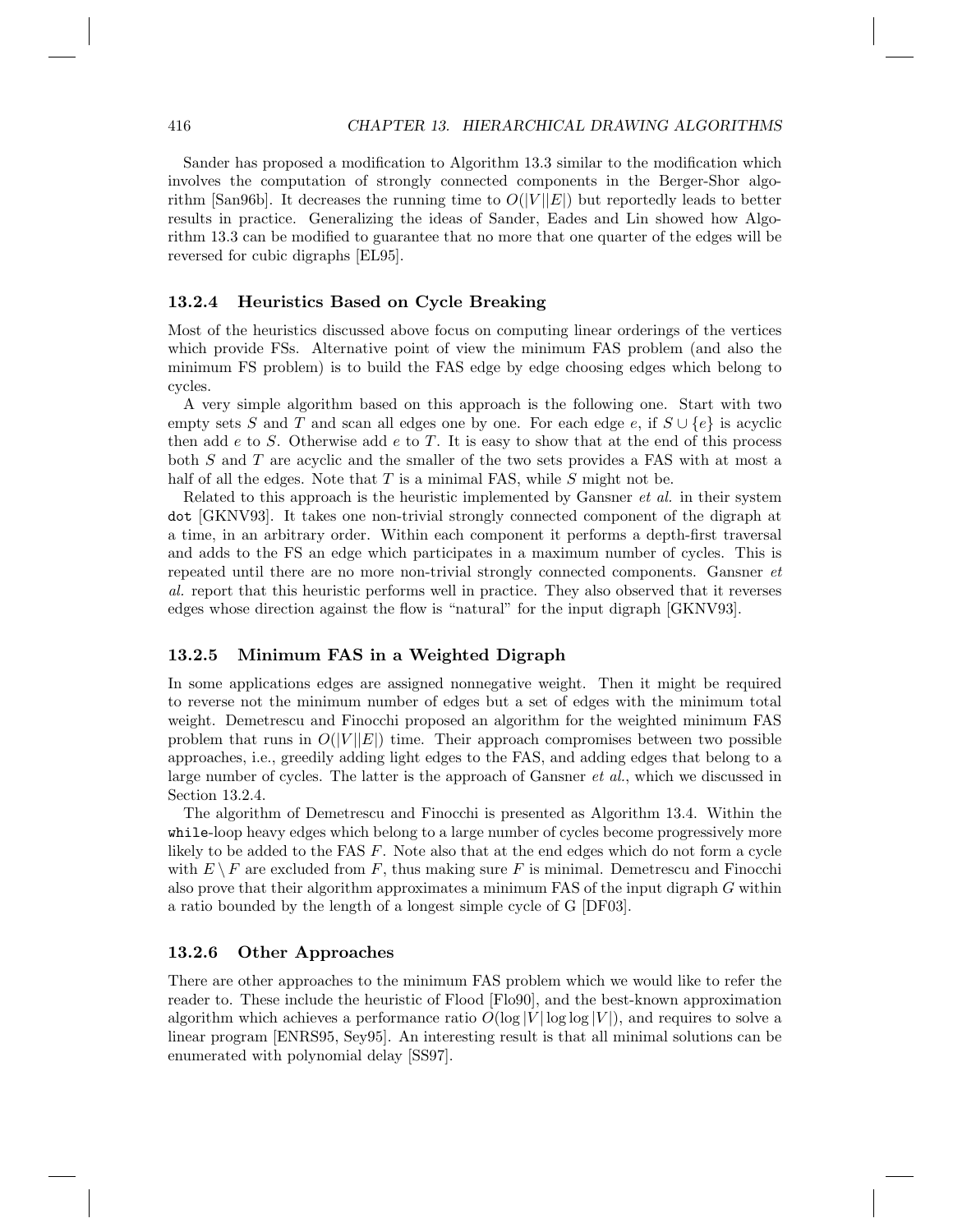### 13.3. LAYER ASSIGNMENT 417

Figure 13.4 Algorithm of Demetrescu and Finocchi **Require:** digraph  $G = (V, E), w : E \rightarrow \mathcal{R}$ 

```
F \leftarrow \phiwhile V, E \setminus F) is not acyclic do
  Let C be a simple cycle in (V, E \setminus F)Let (x, y) be a minimum weight edge in C
  Let \epsilon = w(x, y)for all (u, v) \in C do
     w(u, v) \leftarrow w(u, v) - \epsilonif w(u, v) = 0 then
        F \leftarrow F \cup \{(u, v)\}\end if
  end for
end while
for all (u, v) \in F do
  if (V, E \setminus F \cup \{(u, v)\}) is acyclic then
     F \leftarrow F \setminus \{(u, v)\}\end if
end for
```
For an exact ILP approach to the minimum FAS problem we refer the reader to the work of Grötschel et al. and Rienelt et al. [GJR85, Rei85]. Their study of the facial structure of the acyclic subgraph polytope can be used for finding the minimum FS by a branch-and-cut algorithm.

### 13.3 Layer Assignment

Consider a DAG  $G = (V, E)$  with a set of vertices V and a set of edges E. Let  $\mathcal{L} =$  $\{L_0, L_1, \ldots, L_h\}$  be a partition of the vertex set of G into  $h \geq 1$  subsets such that if  $(u, v) \in E$  with  $u \in L_j$  and  $v \in L_i$  then  $i < j$ .  $\mathcal L$  is called a *layering* of G and the sets  $L_0$ ,  $L_1, \ldots, L_h$  are called *layers*. A DAG with a layering is called a *layered* DAG. The problem of partitioning the vertex set of a graph into layers is known as the layering problem or the layer assignment problem.

Sometimes the term *levels* is used instead of layers. It emphasizes the usual visual representation of layers as mapped to either parallel horizontal lines or concentric circles. In this section we consider the layer assignment problem without relating it to a specific visual representation. The example drawings we give have only illustrative character. They employ the parallel horizontal levels convention, i.e., all vertices in layer  $L_i$  are placed on the horizontal level with an  $y$ -coordinate equal to i.

Let  $l(u, \mathcal{L})$  be the number of the layer that contains vertex  $u \in V$ , i.e.,  $l(u, \mathcal{L}) = i$  if and only if  $u \in L_i$ . Sometimes  $l(u, \mathcal{L})$  is called *rank* of vertex u. The *span* of edge  $e = (u, v)$  in layering L is defined as  $s(e,\mathcal{L}) = l(u,\mathcal{L}) - l(v,\mathcal{L})$ . Clearly,  $s(e,\mathcal{L}) \geq 1$  for each  $e \in E$ ; edges with a span 1 are *tight* edges; edges with a span greater than 1 are *long edges*. A layering of G is proper if all edges are tight. The layering found by a layering algorithm might not be proper because only a small fraction of DAGs can be layered properly and also because a proper layering may not satisfy other layering requirements.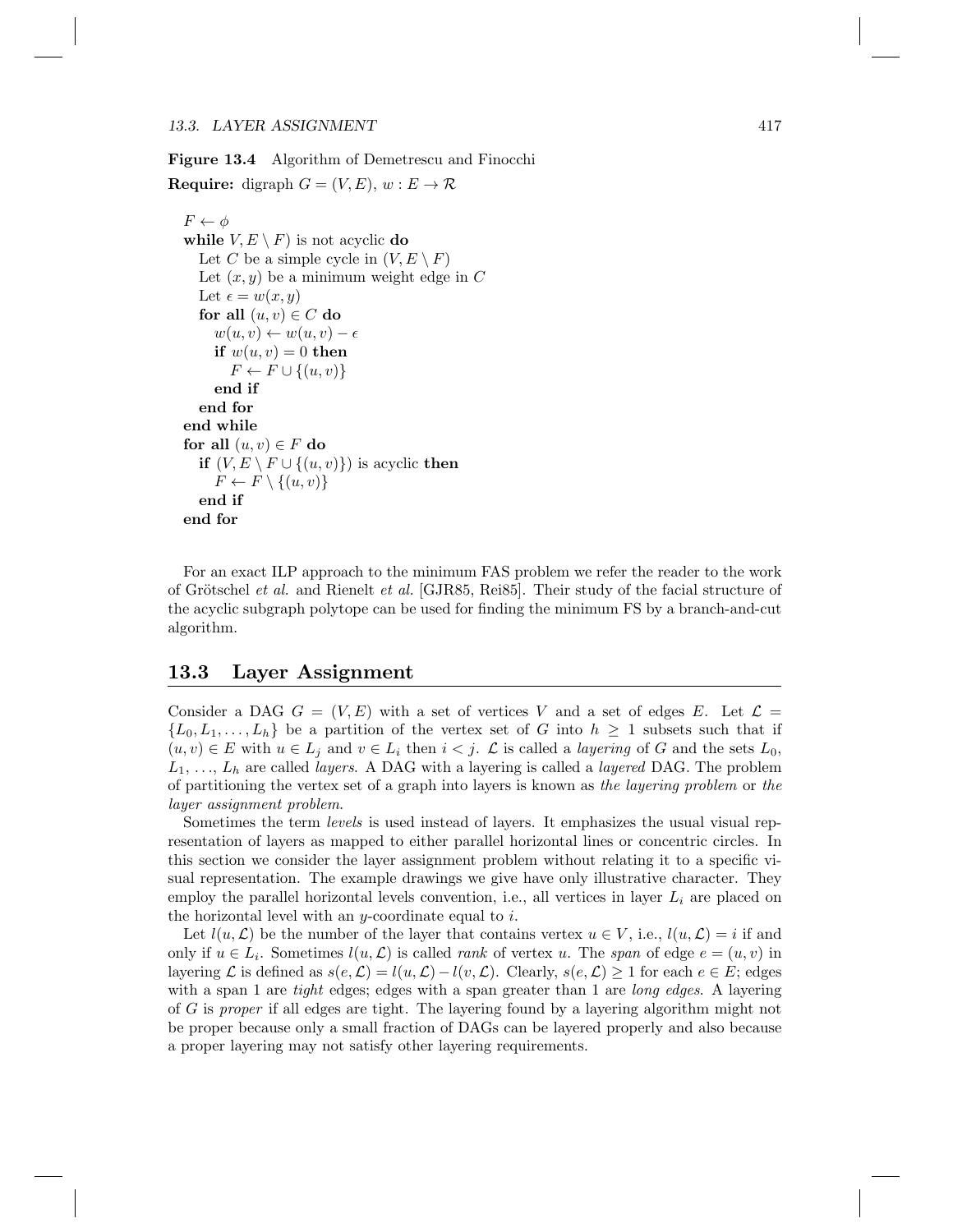

**Figure 13.5** Two alternative layered drawings of the same DAG with introduced dummy vertices which subdivide long edges. Dummy vertices are represented by transparent squares.

Within the Sugiyama method the vertex ordering algorithms applied after the layer assignment phase assume that their input is a DAG with a proper layering. Thus, if the layering found at the layering phase is not proper then it must be transformed into a proper one. Normally, this is done by introducing so-called dummy vertices which subdivide long edges (see the illustration in Figure 13.5). Formally, let  $e = (u, v)$  be an edge with  $l(u, \mathcal{L}) = j$  and  $l(v, \mathcal{L}) = i$  and  $s(e, \mathcal{L}) = j - i > 1$ . Then we add dummy vertices  $d_e^{i+1}$ ,  $d_e^{i+2}$ ,  $\ldots, d_e^{j-1}$  to layers  $L_{i+1}, L_{i+2}, \ldots, L_{j-1}$  respectively and we replace edge e by the path  $(u, d_e^{j-1}, \ldots, d_e^{i+1}, v)$ . We refer to vertices which are not dummy as *original* vertices. We also denote the set of all dummy vertices introduced to a layered DAG G with a layering  $\mathcal L$ by  $\mathcal{D}(G,\mathcal{L})$ . Clearly,

$$
|\mathcal{D}(G,\mathcal{L})| = \sum_{e \in E} s(e,\mathcal{L}) - |E|.
$$

### 13.3.1 Additional Criteria and Variations of the Problem

If there are no additional requirements it is not hard to find a layering of a DAG. Classical graph algorithms such as breadth-first search, depth-first search and algorithms for finding a minimum spanning tree can be easily modified to partition the vertex set of a DAG into layers. However, normally it is desirable to take into account a number of additional criteria when computing a layering [ES90].

It is desirable that  $|\mathcal{D}(G,\mathcal{L})|$  is as small as possible because a large number of dummy vertices significantly slows down the vertex ordering phase of the Sugiyama method. Thus, one of the goals of a layering assignment algorithm should be to find a layering with as few as possible dummy vertices. There are also aesthetic reasons for keeping the number of dummy vertices small. A layered DAG with a small number of dummy vertices would also have a small number of undesirable long edges and edge bends. The problem of finding a layering with the minimum number of dummy vertices is in P. It can be modeled as an integer linear programming problem and safely relaxed to a linear programming problem for which there are available polynomial-time algorithms. Alternatively, it can be converted to a min-cost flow or circulation problem, for which there are polynomial-time algorithms [GKNV93]. Gansner *et al.* have introduced an integer linear programming  $(\text{ILP})$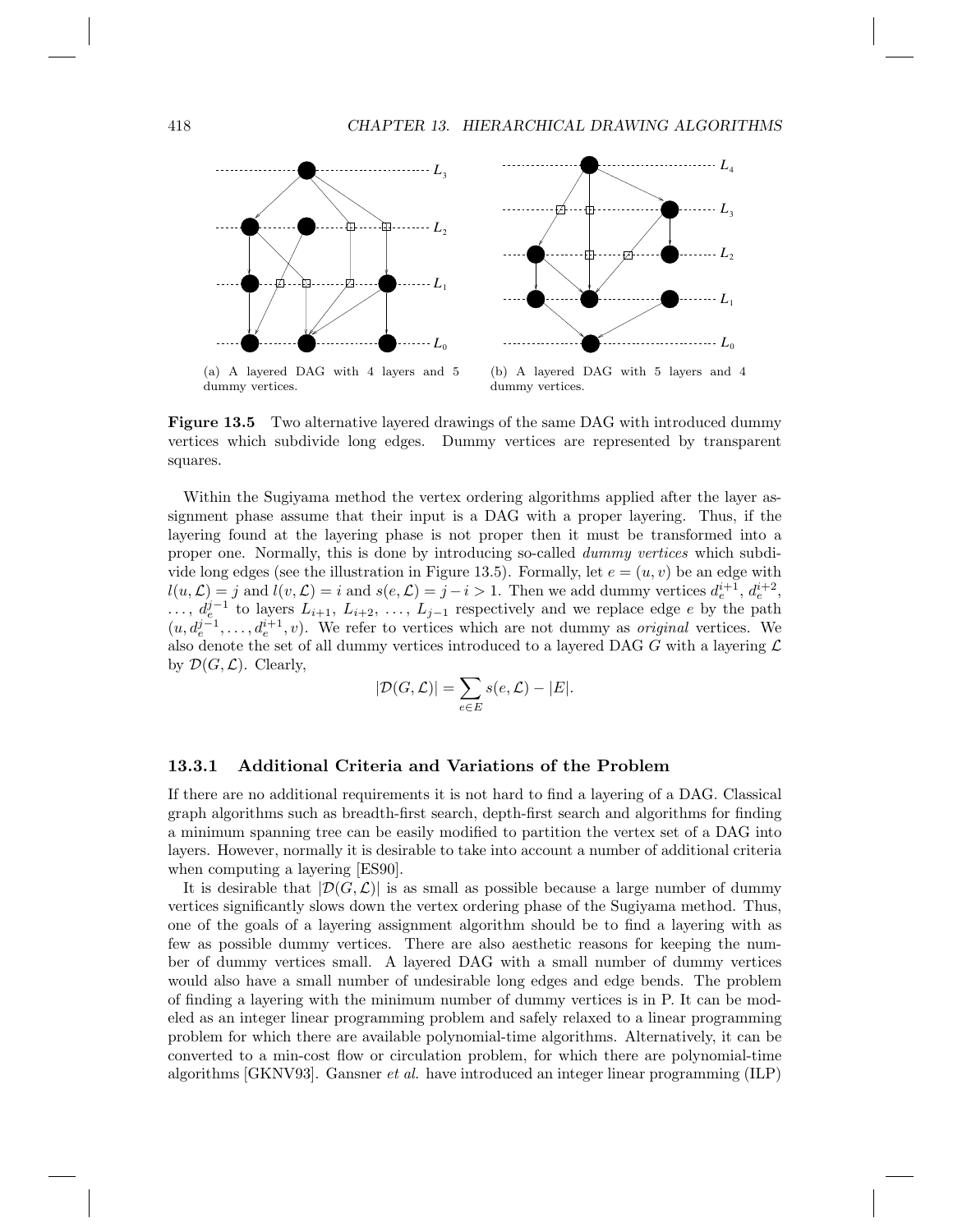### 13.3. LAYER ASSIGNMENT 419

model of the problem and a specific network simplex algorithm for solving it which although not proven polynomial-time finds a layering with the minimum number of dummy vertices reportedly fast [GKNV93].

Other parameters of a layering that reflect on the quality of the drawing are the width and the height of a layering and the edge density between adjacent layers. The height of a layering is the number of layers, and the *width* is the maximum number of vertices in a layer. Usually these two parameters are used to approximate the dimensions of the final drawing. When measuring the width of a layering the contribution of the dummy vertices may or may not be taken into account. A more precise definition of the layering width takes into account both variable vertex widths and the contribution of the dummy vertices [BLME02, HN02a]. The area of a layering, used to approximate the area of the final drawing, is defined as the product of the layering width and the layering height.

A layering with the minimum height can be found in linear time by the longest-path algorithm [ES90]. It is also easy to find a layering with the minimum number of dummy vertices subject to an upper bound on the number of layers. The ILP model of Gansner et al. can be easily modified to take such an upper bound into account without making it more difficult to solve.

It is trivial to find a layering with the minimum number of original vertices per layer and no upper bound on the height. Any layering with a single vertex per layer is an optimal solution. However, it is NP-hard to find a layering with a given upper bound on the width if the width of the dummy vertices is considered greater than zero [BLME02]. A few heuristics have emerged since for layering with the minimum width and consideration of dummy vertices [BELM01, TNB04].

It is also NP-hard to find a layering with given upper bounds both on the height and on the width even without taking into account the contribution of the dummy vertices to the width and if all original vertices have the same unit width [ES90]. This variation of the layer assignment problem is equivalent to the precedence-constrained multiprocessor scheduling (PCMS) problem. The Coffman-Graham algorithm, which is an early and highly influential polynomial-time algorithm for solving PCMS approximately, has been also largely employed as a layering algorithm [CG72]. Healy and Nikolov have designed a branch-andcut algorithm which finds layerings with the minimum number of dummy vertices and with height and width within pre-specified upper bounds [HN02a]. It is not a polynomialtime algorithm but it is an efficient way to find an optimal solution if the problem is not infeasible. The branch-and-cut algorithm of Healy and Nikolov takes into account variable vertex widths as well as the contribution of the dummy vertices to the width of the layering.

The *edge density* between layers  $L_i$  and  $L_j$  with  $i < j$  is defined as the number of edges  $(u, v)$  with  $u \in L_j \cup L_{j+1} \cup \ldots \cup L_h$  and  $v \in L_0 \cup L_1 \cup \ldots \cup L_i$ . The edge density of a layered DAG is the maximum edge density between adjacent layers. Naturally, drawings with low maximum and average edge density are clearer and easier to comprehend provided they are also compact and having not too many long edges. There has not been proposed any algorithm which find layerings specifically with consideration of edge density. A few studies have compared the edge density in layerings found by some of the algorithms mentioned above [HN02b, NT06, TNB04].

In the next section we take a closer look at the algorithms used for layer assignment.

### 13.3.2 Layer Assignment Algorithms

The easiest way to partition the vertex set of a DAG into layers is to take any spanning tree of the underlying undirected graph. It can be the depth first search tree or the breadth first search tree, for example. For each spanning tree a layering can be generated by picking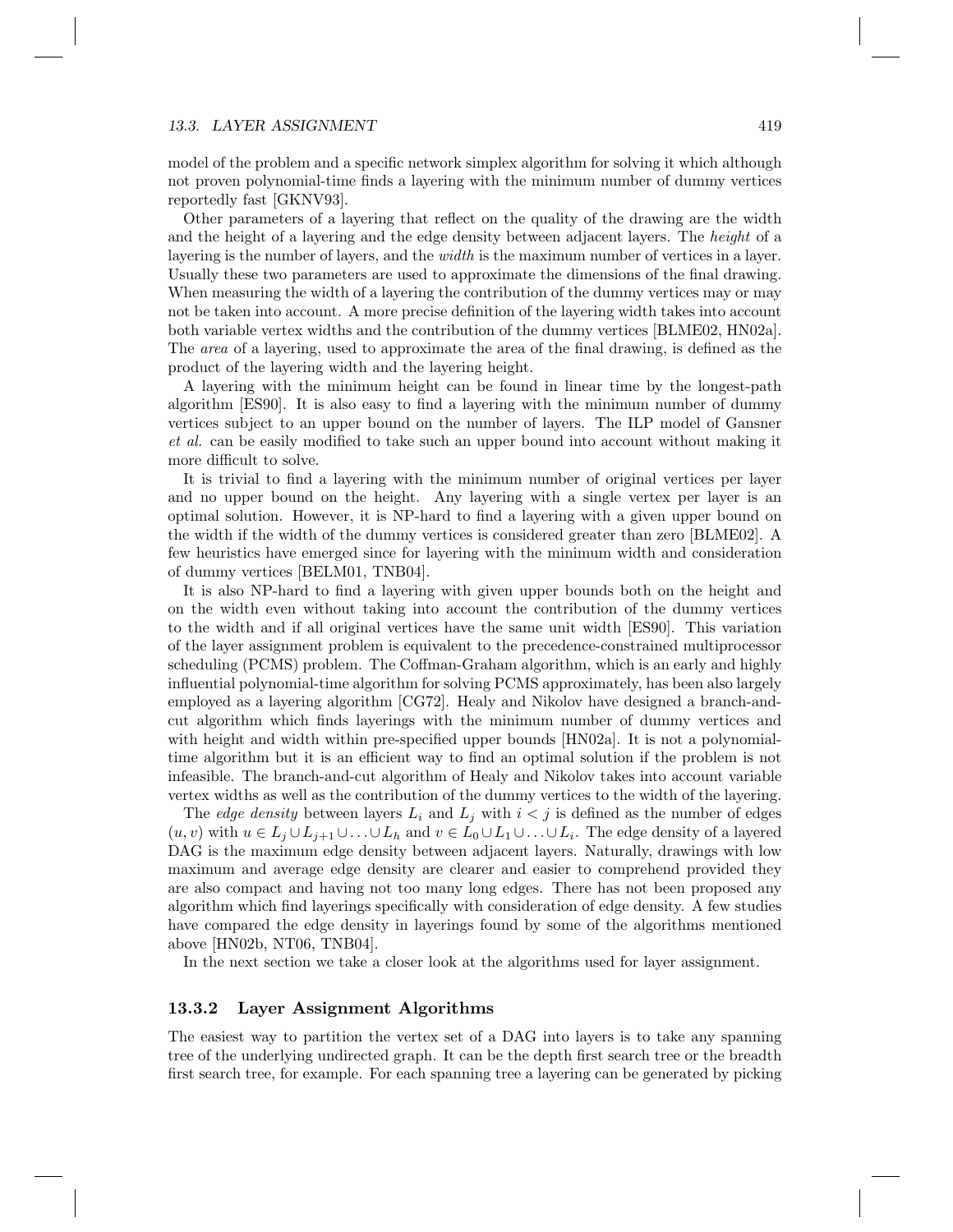a vertex and assigning it to an arbitrary layer,  $L<sub>i</sub>$ . Then assign all its neighbours in the tree to either layer  $L_{i-1}$  or  $L_{i+1}$  depending on the direction of the connecting tree-edge. Then repeat the same with all neighbours of the already assigned vertices and so on until all vertices are assigned to a layer. It cannot be guaranteed that the set of layers will start with  $L_1$  but this can be easily fixed by shifting the whole set of layers.

In general, this method does not guarantee any properties of the layering. The layer assignment algorithms, which find layerings subject to some of the criteria discussed in the previous section, broadly fall into two groups. The first group of algorithms are adopted from the area of static precedence-constrained multiprocessor scheduling. They produce layerings with either the minimum height or a specified maximum number of vertices per layer. The second group of algorithms employ network simplex and branch-and-cut techniques, respectively, for minimizing the number of dummy vertices.

### List Scheduling Algorithms

The precedence-constrained multiprocessor scheduling problem is the problem of scheduling n causally related tasks (which represent a parallel program) on  $m$  processors with the goal of minimizing the completion time of the parallel program. This problem is NP-hard when  $m < \infty$  [Ulm75]. It is also known as *static scheduling* because all the tasks with their causal relationship are given in advance and the schedule must be constructed prior executing any of them [KA99]. A simplified version of this problem, when all the tasks have the same computational cost and the communication time between tasks is neglected, is equivalent to the problem of finding a layering of a DAG with at most  $m$  vertices per layer and the minimum number of layers. Thus, the earliest static scheduling algorithms which deal with simplified models have also found an application as DAG layering algorithms.

Most of the static scheduling algorithms are variations of a generic list scheduling technique which consists of two main steps:

- 1. Build a scheduling list that contains all the tasks.
- 2. While the scheduling list is not empty remove the first task from it and schedule it for execution on a processor which allows earliest start time.

There are two list scheduling algorithms that have been widely employed as layering algorithms: the longest-path algorithm and the Coffman-Graham algorithm.

### The Longest-Path Algorithm

The longest-path algorithm solves the static scheduling problem for  $m = \infty$ . Let  $\pi$  be the number of vertices in the longest directed path in a DAG. The longest path algorithm builds the scheduling list by assigning priority  $\pi$  to the vertices without outgoing edges. If all immediate successors of a vertex have been assigned a priority then that vertex is assigned the lowest of the priorities of its immediate successors minus one. This is repeated until all vertices are assigned a priority. The vertices with the same priority k form layer  $L_{\pi-k+1}$ . It has been shown that the longest-path algorithm has linear time complexity. [Meh84].

Algorithm 13.6 is a version of the longest-path algorithm where vertices are assigned to layers as soon as they are assigned priority. It employs two vertex sets U and Z which are empty in the beginning. The value of the variable *current layer* is the label of the layer currently being built. As soon as a vertex gets assigned to a layer it is also added to the set U. Thus, U is the set of all vertices already assigned to a layer.  $Z$  is the set of all vertices assigned to a layer below the current layer. A new vertex  $v$  to be assigned to the current layer is picked among the vertices which have not been already assigned to a layer,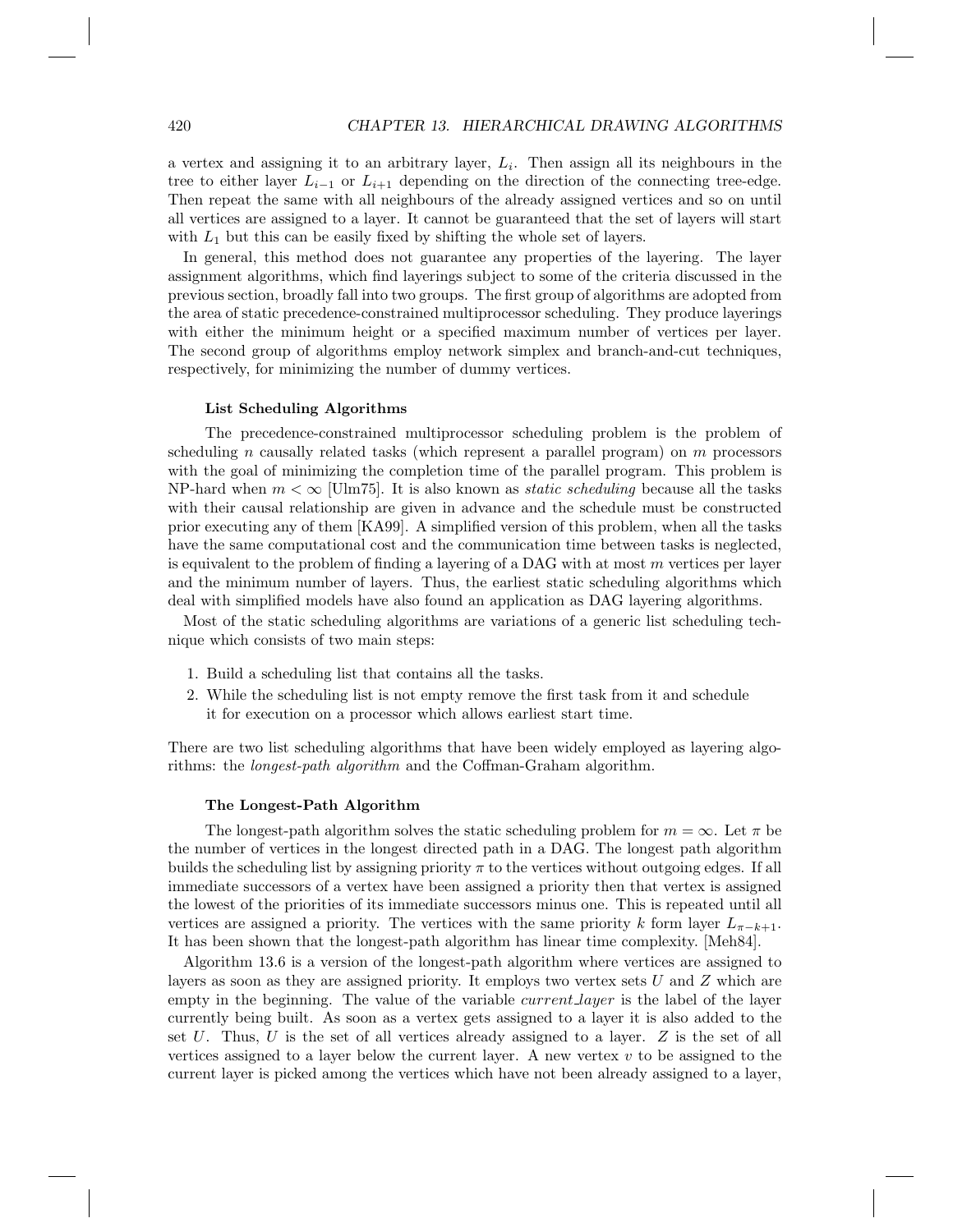**Figure 13.6** The Longest-Path Algorithm $(G)$ 

**Requires:** DAG  $G = (V, E)$ 

```
U \leftarrow \phiZ \leftarrow \phicurrentLayer \leftarrow 1while U \neq V do
   Select vertex v \in V \setminus U with N_G^+(v) \subseteq Zif v has been selected then
     Assign v to the layer with a number currentLayerU \leftarrow U \cup \{v\}end if
  if no vertex has been selected then
     currentLayer \leftarrow currentLayer + 1Z \leftarrow Z \cup Uend if
end while
```
i.e.,  $v \in V \setminus U$ , and which have all their immediate successors already assigned to the layers below the current one, i.e.,  $N_G^+(v) \subseteq Z$ .

The advantages of the longest path algorithm are its simplicity and its linear time complexity. The layerings it finds have the minimum height. However, it performs very poorly in terms of drawing area, number of dummy vertices and edge density [HN02b]. The longest-path layerings tend to be very wide at the bottom layers.

### The Coffman-Graham Algorithm

The second list scheduling algorithm used for DAG layering is the Coffman-Graham algorithm [CG72] which is based on an earlier algorithm by Hu [Hu61]. It approximately solves the NP-hard static scheduling problem for  $m < \infty$ . The technique used for building the scheduling list is more complex than the one used by the longest path algorithm. The worst-case time complexity of the Coffman-Graham algorithm is  $O(|V|^2)$ . It guarantees a layering with at most m original vertices per layer and in the worst case the height of the layering may become close to twice the optimal height [CG72].

The Coffman-Graham algorithm requires that the input graph  $G = (V, E)$  has no transitive edges. An edge  $e = (u, v) \in E$  is *transitive* if there is a directed path with a start vertex u and an end vertex v in G with length greater than 1, i.e., e is not the only directed path from u to v. Let  $G_r = (V, E_r)$  and  $G_c = (V, E_c)$  be also DAGs.  $G_c$  is a transitive *closure* of G if for each pair of vertices  $u, v \in V$  there is a directed path from u to v in G if and only if  $(u, v) \in E_c$ .  $G_r$  is a transitive reduction of G if  $G_r$  is a DAG with a minimum number of edges among all the DAGs which have the same transitive closure as G. If a DAG contains transitive edges then the Coffman-Graham algorithm can be applied to its transitive reduction. A DAG's transitive reduction can be computed in  $O(M(|V|))$  time, where  $M(n)$  is the time for computing the product of two  $n \times n$  matrices [AGU72].

Let  $G = (V, E)$  be a DAG without transitive edges. The Coffman-Graham algorithm is the two-step Algorithm 13.7. The first step consists of computing unique labels  $\lambda: V \to \mathbb{N}$ of all the vertices of G which then are used at the second step as priority for placing the vertices in layers. The computation of the labels at the first step involves the comparison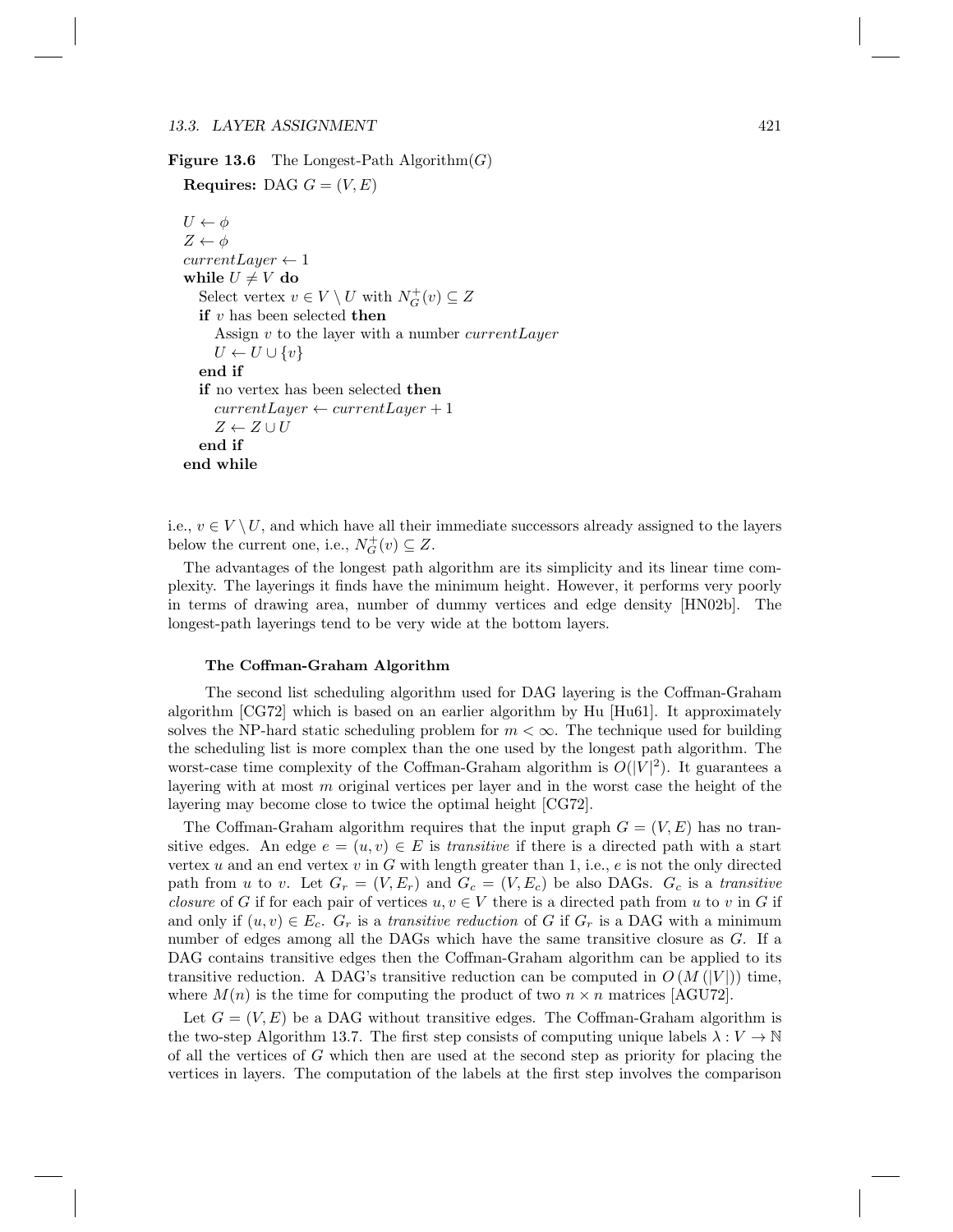Figure 13.7 The Coffman-Graham Layering Algorithm

**Require:** A DAG  $G = (V, E)$  without transitive edges and an integer  $W > 0$ 

```
for all v \in V do
   \lambda(u) \leftarrow \inftyend for
for i \leftarrow 1 to |V| do
    Choose v \in V with \lambda(v) = \infty such that N_G^-(v) is minimized;
   \lambda(u) \leftarrow i;
end for
k \leftarrow 1, L_1 \leftarrow \emptyset, U \leftarrow \emptysetwhile U \neq V do
    Choose v \in V \setminus U such that N_G^+(v) \subseteq U and \lambda(v) is maximized;
    if |L_k| \leq W and N_G^+(v) \subseteq L_1 \cup L_2 \cup \ldots \cup L_{k-1} then
       L_k \leftarrow L_k \cup \{v\}else
       k \leftarrow k + 1; L_k \leftarrow \{v\}end if
   U \leftarrow U \cup \{v\}end while
```
between vertex sets defined as follows. If  $U_1$  and  $U_2$  are two sets of vertices then  $U_1 < U_2$ if either

- $U_1 = \emptyset$  and  $U_2 \neq \emptyset$ ; or
- $U_1 \neq \emptyset$ ,  $U_2 \neq \emptyset$ , and  $\max\{\lambda(v) : v \in U_1\} < \max\{\lambda(v) : v \in U_2\}$ ; or
- $U_1 \neq \emptyset$ ,  $U_2 \neq \emptyset$ ,  $\max{\lambda(v) : v \in U_1} = \max{\lambda(v) : v \in U_2}$ , and  $U_1 \setminus \{v : \lambda(v) =$  $\max\{\lambda(u):u\in U_1\}\}< U_2\setminus\{v:\lambda(v)=\max\{\lambda(u):u\in U_2\}\}\$

In the second step each vertex is assigned to a layer starting from the bottom layer and going upward keeping the maximum number of vertices in a layer less than or equal to an upper bound W.

It has been observed that Coffman-Graham layerings have a large amount of dummy vertices and when they are taken into account the area of the layerings can be even worse than the area of the longest path layerings [HN02b].

Nikolov and Tarassov have proposed a vertex-promotion improvement heuristic which can be applied after either the longest-path algorithm or the Coffman-Graham algorithm for reducing the number of dummy vertices [NT06]. It is a cubic algorithm which is compensated by its simplicity. We describe the vertex-promotion heuristic in the following section.

### Layering with the Minimum Width

It is NP-hard to find a layering with the minimum width if the dummy vertices are assigned non-negative width. This problem can be solved exactly by the Healy and Nikolov's branch-and-cut layering algorithm described in Section 13.3.2. In this section we describe the fast heuristic approach proposed by Tarassov *et al.* [TNB04]. Their min-width layering algorithm is the first successful attempt to design a heuristic for layering with the minimum width and consideration of dummy vertices. An earlier attempt is the heuristic developed by Branke et al. [BELM01].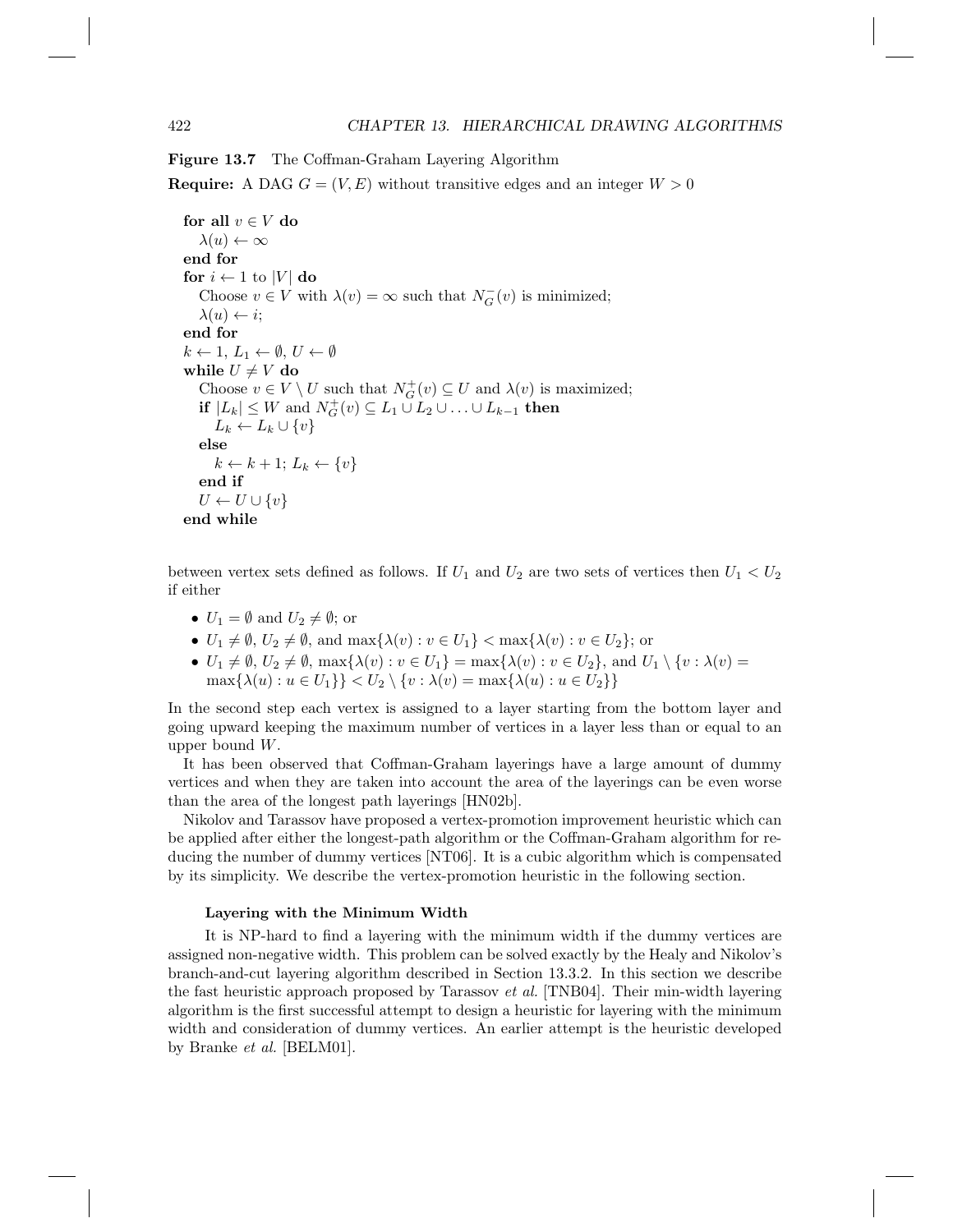### 13.3. LAYER ASSIGNMENT 423

```
Figure 13.8 Min-width(G, W, c)Requires: DAG G = (V, E), integers W and c
  U \leftarrow \phi; Z \leftarrow \phicurrentLayer \leftarrow 1; widthCurrent \leftarrow 0; widthUp \leftarrow 0while U \neq V do
     Select vertex v \in V \setminus U with N_G^+(v) \subseteq Z and ConditionSelect
     if v has been selected then
       Assign v to the layer with a number currentLayerU \leftarrow U \cup \{v\}widthCurrent \leftarrow widthCurrent - d^+(v) + 1widthUp \leftarrow widthup + d^-(v)end if
     if no vertex has been selected OR ConditionGoUp then
       currentLayer \leftarrow currentLayer + 1Z \leftarrow Z \cup UwidthCurrent \leftarrow widthUpwidthUp \leftarrow 0end if
  end while
```
The min-width algorithm, presented as Algorithm 13.8, is roughly based on the longestpath algorithm which is shown in detail in Algorithm 13.6. Besides the DAG G the minwidth algorithm has two input parameters  $W$  and  $c$  which are explained below.

Similar to the longest-path algorithm, the min-width algorithm builds the layering layer by layer starting from layer 1. The two variables widthCurrent and widthUp are used to store the width of the current layer and the width of the layers above it, respectively. The width of the current layer, widthCurrent, is calculated as the number of original vertices already placed in that layer plus the number of potential dummy vertices along edges with a source in  $V \setminus U$  and a target in Z (one dummy vertex per edge). The variable widthUp provides an estimation of the width of any layer above the current one. It is the number of potential dummy vertices along edges with a source in  $V \setminus U$  and a target in the current layer (one dummy vertex per edge).

Vertex  $v$  is selected to be placed in a layer subject to an additional condition ConditionSelect which is true if  $v$  is the vertex with the maximum out-degree among the candidates to be placed in the current layer. Such a choice of  $v$  results in maximum reduction of widthCurrent. If either no vertex has been selected or ConditionGoUp is true then the current layer is completed and the algorithm moves to the next layer. ConditionGoUp is true if either:

- widthCurrent  $\geq W$  and  $d^+(v) < 1$ , or
- widthUp  $\geq c \times W$ .

It is required that  $d^+(v) < 1$  when widthCurrent  $\geq W$  because the initial value of widthCurrent is determined by the dummy vertices in the current layer and it gets smaller (or at least it does not change) when a vertex with a positive out-degree gets placed in the current layer. In that case, the dummy vertices along edges with a source  $v$  are removed from the current layer and get replaced by v. If  $d^+(v) \geq 1$ , the condition widthCurrent  $\geq W$ on its own is not a reason for moving to the upper layer because there is still a chance to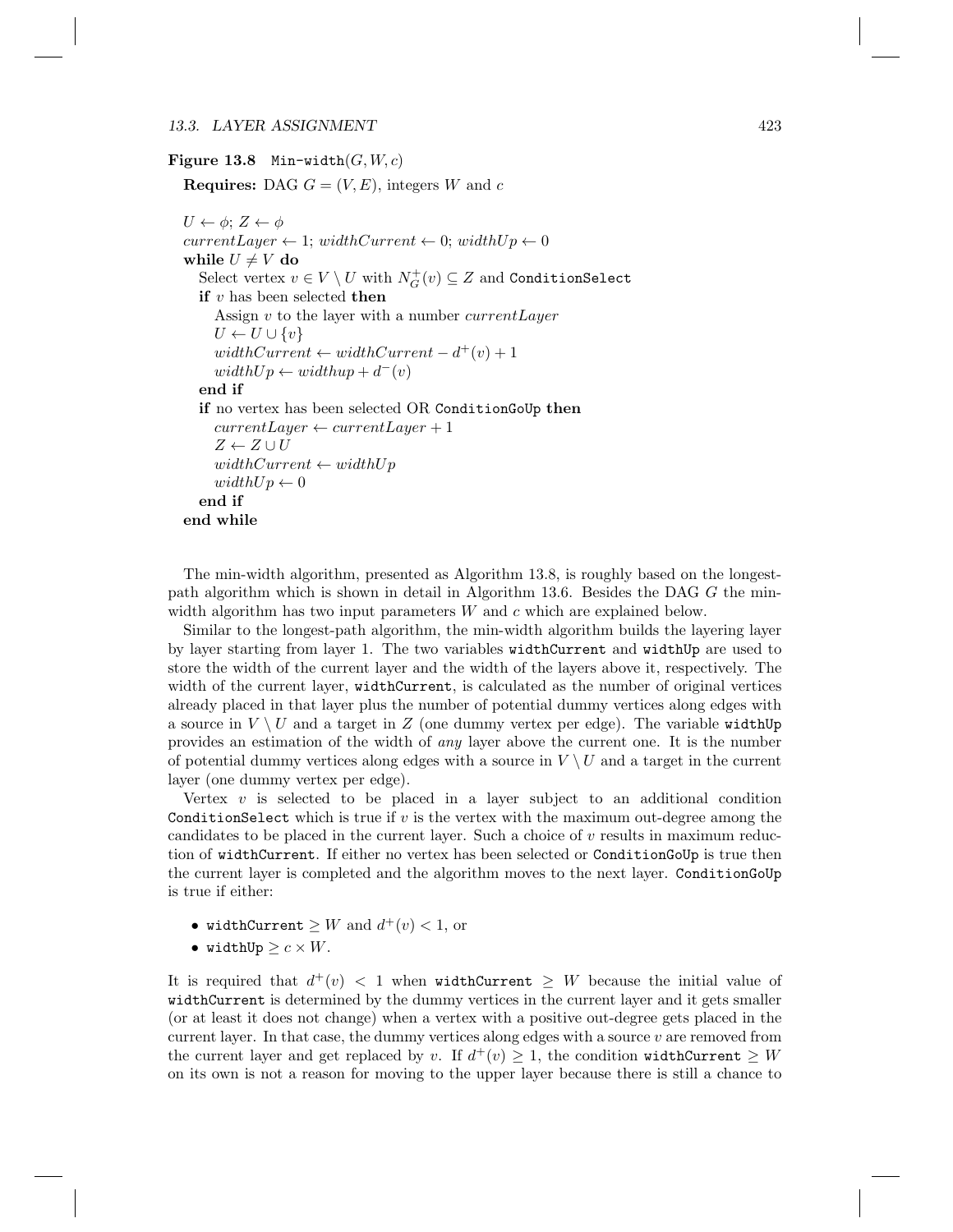add vertices to the current layer which will reduce widthCurrent. If  $d^+(v) < 1$  then the assignment of v to the current layer increases widthCurrent because it does not replace any dummy vertices. This is an indication that widthCurrent can not be reduced further.

The min-width layering algorithm has the same time complexity as the longest-path algorithm which has been shown to run in linear time [Ulm75]. Through an extensive computational study Tarassov et al. have determined that the narrowest layerings are found for  $1 \leq UBW \leq 4$  and  $1 \leq c \leq 2$ . Thus, they propose to run the algorithm for  $UBW \in \{1, 2, 3, 4\}$  and  $c \in \{1, 2\}$ , choose the narrowest of the eight layerings and apply to it vertex-promotion heuristic described in the following section.

### Improvement by Promotion of Vertices

The list-scheduling based layering algorithms described above have been shown to find layerings with a relatively large number of dummy vertices. Nikolov and Tarassov have proposed a simple vertex-promotion heuristic that can be applied to any layering for reducing its dummy vertex count [NT06].

The vertex-promotion heuristic modifies a given layering  $\mathcal{L} = \{L_0, L_1, \ldots, L_h\}$  of a DAG G by promoting vertices from the layer where they are placed to the layer above. It is applied only to the original DAG vertices, not to the dummy vertices. To *promote* vertex v with  $l(v, \mathcal{L}) = k$  is to move v from  $L_k$  to  $L_{k+1}$  which results in a new partition  $\mathcal{L}^* =$  $\{L_0, \ldots, L_k \setminus \{v\}, L_{k+1} \cup \{v\}, \ldots, L_h\}.$  If  $v \in L_h$  has to be promoted then a new empty layer  $L_{h+1}$  is added to the layering and v is promoted to it. If v has an immediate predecessor placed in layer  $L_{k+1}$  then  $\mathcal{L}^*$  is not a layering of G. To ensure that the result of the promotion of vertex v to layer  $L_{k+1}$  is a layering all immediate predecessors of v in layer  $L_{k+1}$  (if there is any) have to be promoted to layer  $L_{k+2}$ ; the same applies to their immediate predecessors and so on.

The recursive function which performs the described vertex promotion is shown in Algorithm 13.9. It takes vertex v as an input parameter and returns *dummydiff* which is the difference between the number of dummy vertices before and after the promotion  $v$ . In the for loop, each immediate predecessor  $u$  of  $v$  which lies in the layer above  $v$  gets promoted. The return value of its promotion is added to *dummydiff*. Then we promote  $v$ , subtract from *dummydiff* the number of immediate predecessors of  $v$ , and add to it the number of immediate successors of  $v$ . That is, we promote  $v$  one layer up, recursively promoting in advance all its immediate predecessors which need to be promoted. The time complexity of PromoteVertex is  $O(|E|)$  because in the worst case all DAG edges might be traversed while promoting vertices recursively.

Then the vertex-promotion heuristic consists of two nested loops shown in Algorithm 13.10, an external **repeat-until** loop and an internal **for** loop. In the internal loop all vertices in a layered DAG are scanned in no particular order and each vertex with a positive in-degree gets promoted by PromoteVertex (see Algorithm 13.9) if its layering-preserving promotion reduces the total number of dummy vertices. The external loop goes on until the internal loop makes no promotion.

When performed after the min-width layering algorithm, described above, the vertexpromotion heuristic performs only promotions which do not increase the maximum number of vertices (original plus dummy) in a layer.

There is empirical evidence that 80 iterations of the **repeat-until** loop are enough for achieving a significant reduction of the number of dummy vertices for graphs with up to 100 vertices. If the number of iterations of the **repeat-until** loop is  $O(|V|)$  then the vertexpromotion heuristic is cubic in the worst case.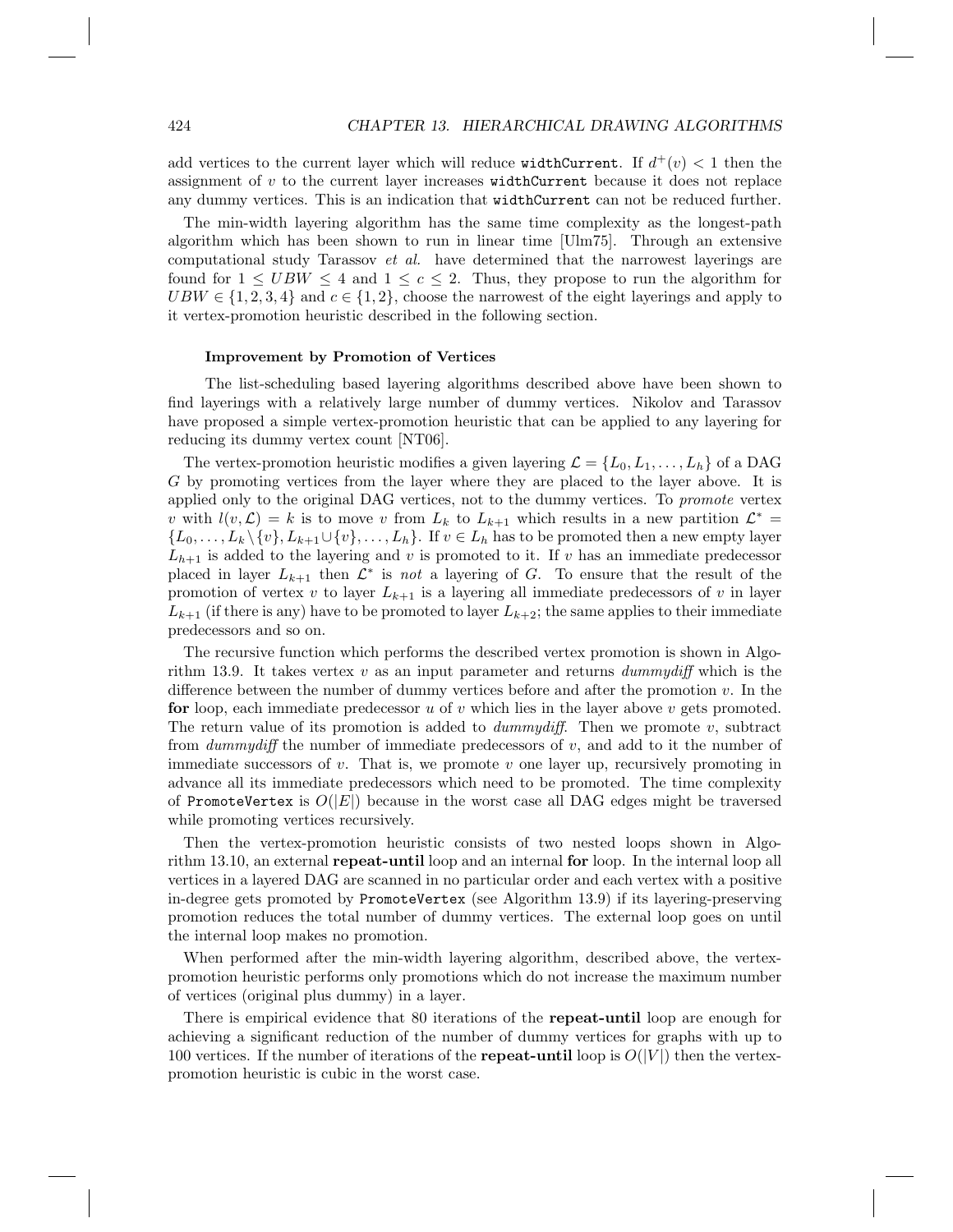### 13.3. LAYER ASSIGNMENT 425

### Figure 13.9 PromoteVertex $(v)$

**Require:** A layered DAG  $G = (V, E)$  with the layering information stored in a global vertex array of integers called *layering*; a vertex  $v \in V$ .

 $dummydiff \leftarrow 0$ for all  $u \in N_G^-(v)$  do if  $layering[u] = layering[v] + 1$  then  $dummydiff \leftarrow dummydiff +$  PromoteVertex(u) end if end for  $layering[v] \leftarrow layering[v] + 1$  $dummy diff \leftarrow dummy diff - N_G^-(v) + N_G^+(v)$ return dummydiff

### Figure 13.10 Vertex-Promotion Heuristic

**Require:**  $G = (V, E)$  is a layered DAG; a valid layering of G is stored in a global vertex array called layering.

```
layeringBackUp \leftarrow layeringrepeat
  promotions \leftarrow 0for all v \in V do
     if d^-(v) > 0 then
       if PromoteVertex(v) < 0 then
         promotions \leftarrow promotions + 1layeringBackUp \leftarrow layeringelse
         layering \leftarrow layeringBackUpend if
    end if
  end for
until promotions = 0
```
### Network-Simplex Layering Algorithm

The integer linear programming (ILP) approaches to the layering algorithm have been introduced for layering with the minimum number of dummy vertices. The first such approach is the layering technique designed by Gansner, Koutsofios, North and Vo for their system  $dot$ ,  $^2$  which is probably the most popular system for layered graph drawing [GKNV93].

<sup>2</sup>http://www.graphviz.org/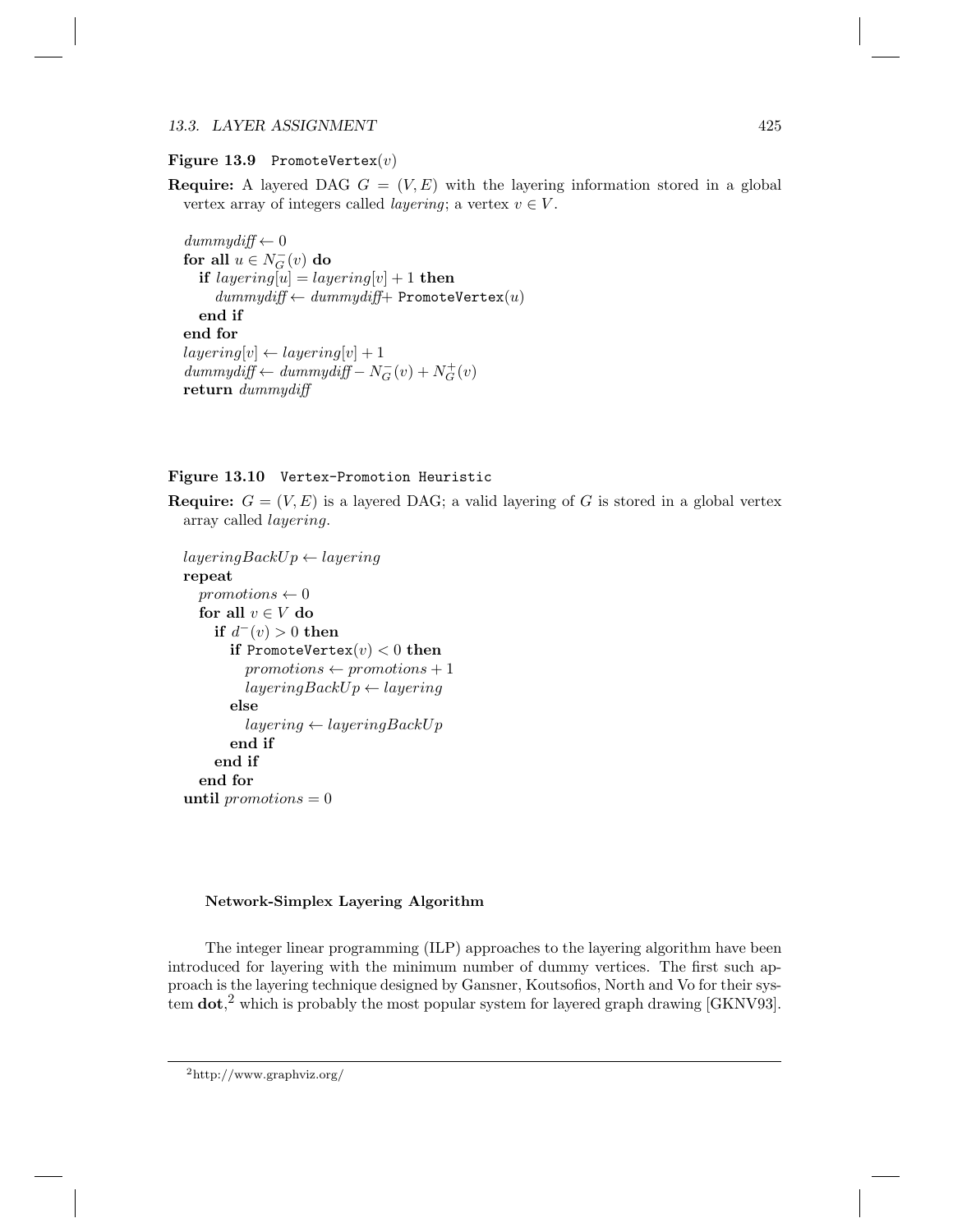Figure 13.11 Network Simplex Layer Assignment

**Require:**  $G = (V, E)$  is a DAG.

feasible tree while  $(e = \text{leave-edge}()) \neq \text{nil}$  do  $f =$ enter\_edge $(e)$  $\texttt{exchange}(e, f)$ end while normalize() balance()

They model the layering problem by the following integer linear program:

$$
\min \sum_{(u,v)\in E} l(u, \mathcal{L}) - l(v, \mathcal{L})
$$
\nsubject to: 
$$
l(u, \mathcal{L}) - l(v, \mathcal{L}) \ge 1, \quad \forall (u, v) \in E
$$
\n
$$
l(u, \mathcal{L}) \ge 0, \quad \forall u \in V
$$
\n
$$
\text{all } l(u, \mathcal{L}) \text{ are integer}
$$

The linear programming relaxation of this integer program always has an integer solution because its constraint matrix is totally unimodular [NW88]. Thus, the integer program can be solved by the simplex method or any of the polynomial-time algorithms for solving linear programs. If we add an additional set of constraints of the type  $l(u, \mathcal{L}) \leq H$ , where H is an upper bound on the number of layers, the constraint matrix remains totally unimodular. Thus, the problem of finding a layering with the minimum number of dummy vertices subject to an upper bound on the number of layers is also in P.

Gansner *et al.* go further by introducing a network simplex algorithm for solving their ILP formulation [GKNV93]. It has not been proved to run in polynomial-time but reportedly requires a few iterations and runs fast. Its main part is presented in Algorithm 13.11.

The network simplex algorithm is based on the idea that each spanning tree of the underlying undirected graph of a DAG induces a family of equivalent (in terms of dummy vertex count) layerings. The algorithm starts with an initial spanning tree which is modified by replacing edges in order to get a spanning tree that induces a layering with the minimum number of dummy vertices. The procedure normalize() at the end of the algorithm is the one that makes sure the set of layers in the induced layering start from  $L_1$ .

The network simplex starts with an initial spanning tree built by the procedure feasible tree. Gansner et al. suggest to compute a longest-path layering and then take a spanning tree of short subject to the layering edges. Then each iteration of the while-loop removes an edge from the spanning tree which breaks the tree into two connected components. Then a new edge is added to the tree that connects the two components into a new spanning tree. The two edges to leave and enter the tree respectively are chosen so that the new tree induces a layering with a lower dummy vertex count.

The edge to leave the tree at each iteration of the while-loop is chosen by the function leave\_edge() which picks an edge with a negative *cut value*, or nil if all edges have nonnegative cut value. The cut value is defined as follows. If an edge  $e$  is removed from the spanning tree, it breaks into two connected components, a *tail* and a *head*. The tail is the component that contains the source of e and head is the component that contains its target. The cut value of  $e$  is the number of all directed edges from the tail to the head, including  $e$ ,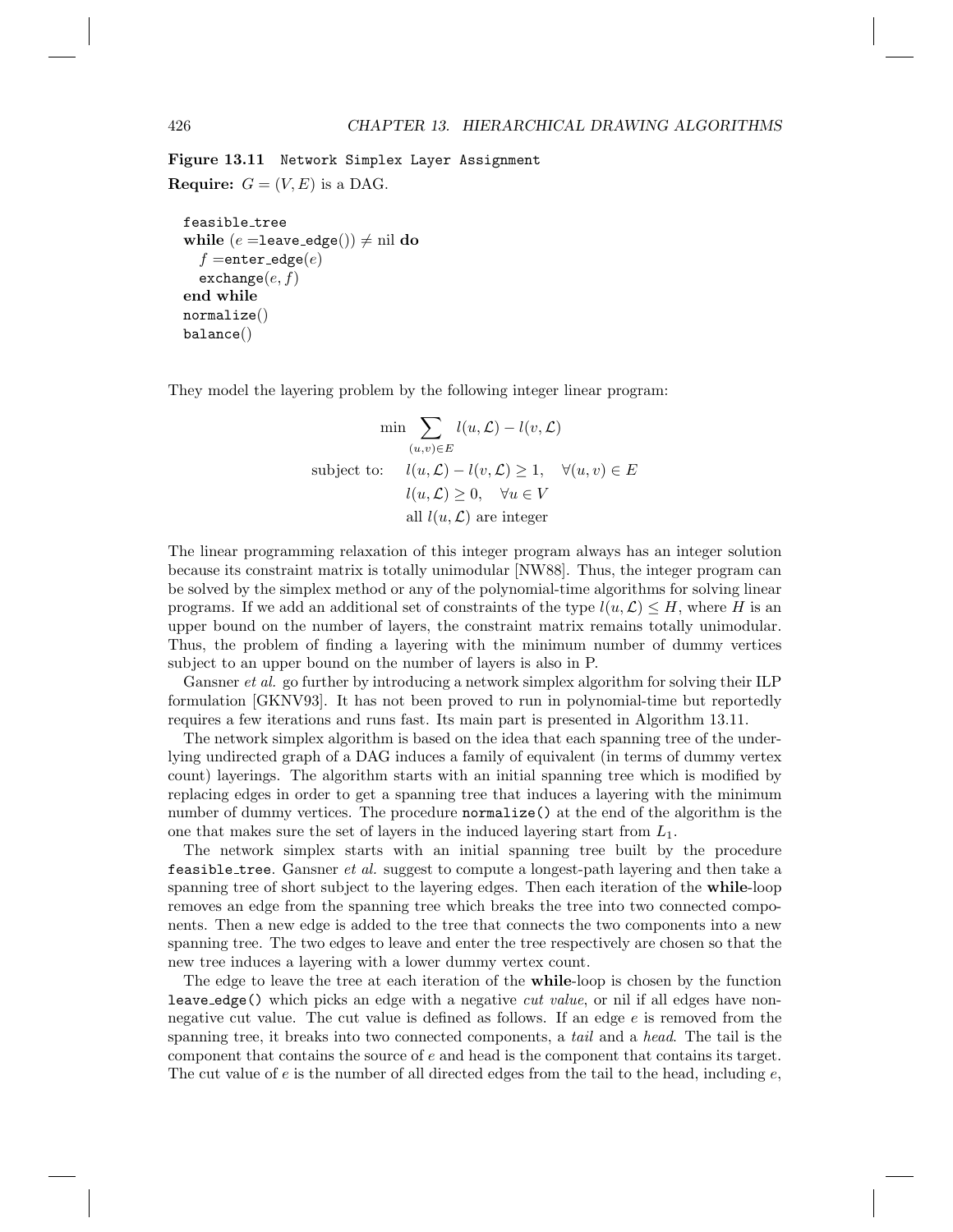

Figure 13.12 Two alternative layerings of the same DAG: a layering with the minimum number of dummy vertices may become too wide.

minus the number of all directed edges from the head to the tail. Typically a negative cut value of an edge means that the dummy vertex count can be reduced by lengthening that edge as much as possible, until one of the head-to-tail edges becomes tight. That tight edge is the one chosen by the function  $enter\_edge()$ . It is the edge with the minimum span in the layering induced by the spanning tree before removing e.

After the end of the while-loop the spanning tree induces a layering with the minimum number of dummy vertices. The procedure **balance**(), applied at the end, moves vertices with equal in- and out-degree to a feasible layer with the fewest vertices. This is done in order to have more even distribution of vertices between layers. Gansner et al. also show how the network-simplex algorithm can work for graphs with weighted edges and with edges which are required to have span greater than 1 [GKNV93].

In general, layerings with the minimum number of dummy vertices lead to compact drawings. However some patterns in a DAG can result in too wide layerings with the minimum number of dummy vertices as shown in Figure 13.12.

### Healy-Nikolov's Branch-and-Cut Algorithm

Another ILP approach is the branch-and-cut layering algorithm introduced by Healy and Nikolov [HN02a]. It finds layerings with the minimum number of dummy vertices subject to upper bounds on both the height and the width of the layering if there is any feasible solution. Variable vertex width and the contribution of the dummy vertices to the width of the layering can be taken into account. Since it solves exactly an NP-hard problem, this algorithm has exponential running time. It is especially designed for producing high quality layerings which satisfy exactly the pre-specified upper bounds on the width and the height.

Consider a DAG  $G = (V, E)$  and let x be the incidence vector of a subset of  $V \times \{1, \ldots, H\}$ . Healy and Nikolov model the layering problem by the following ILP formulation.

$$
\min \sum_{(u,v)\in E} \left( \sum_{k=\varphi(u)}^{\rho(u)} kx_{uk} - \sum_{k=\varphi(v)}^{\rho(v)} kx_{vk} \right) \tag{13.1}
$$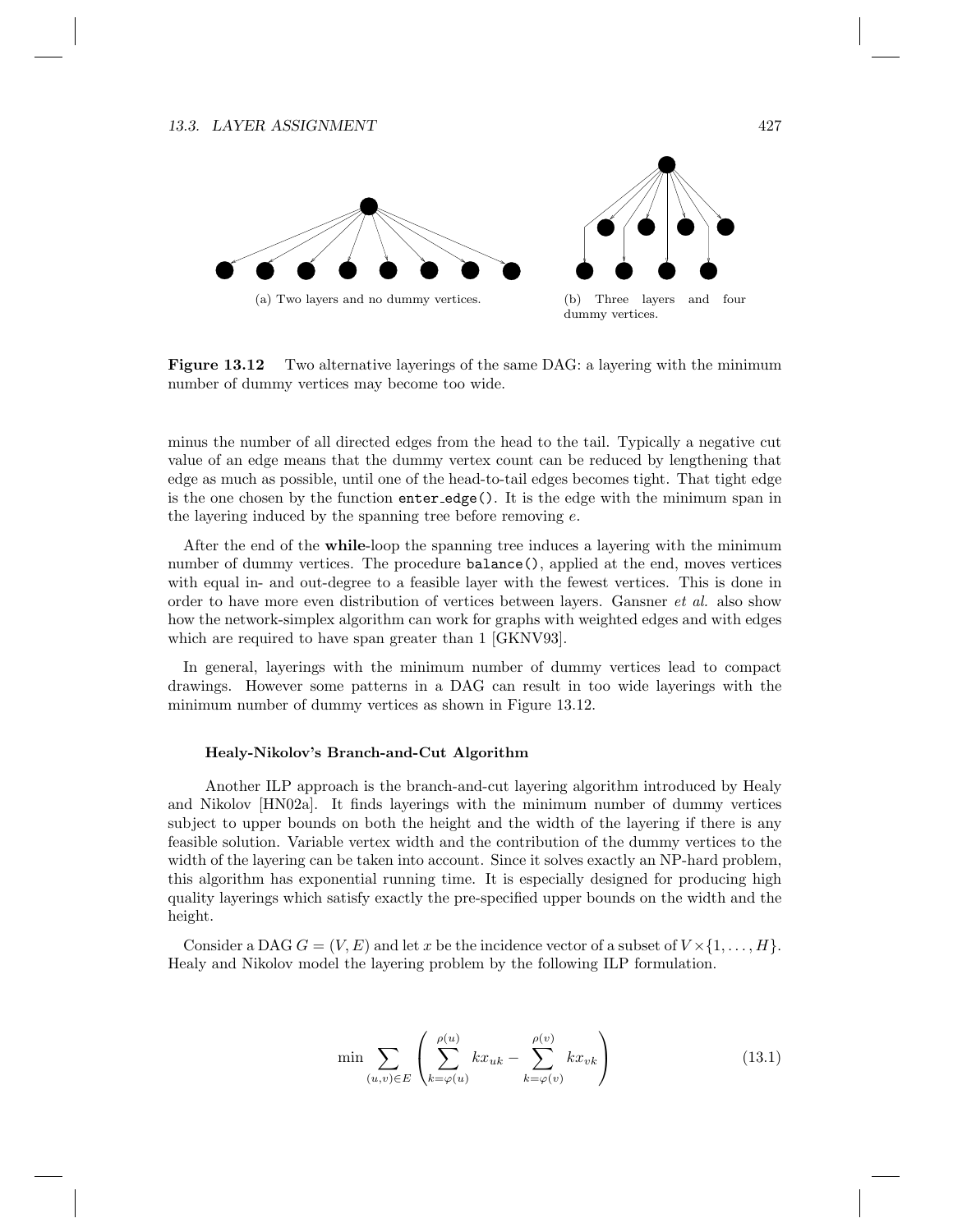428 CHAPTER 13. HIERARCHICAL DRAWING ALGORITHMS

Subject to

$$
\sum_{\substack{e=\omega(v)}}^{\rho(v)} x_{vk} = 1 \qquad \forall v \in V \tag{13.2}
$$

$$
\sum_{i=\varphi(u)}^{k} x_{ui} + \sum_{i=k}^{\rho(v)} x_{vi} \le 1 \qquad \forall k \in LS(u) \cap LS(v), \ \forall (u, v) \in E \tag{13.3}
$$

$$
\sum_{v \in V_k^*} w_v x_{vk} + \mathcal{D}_k \le W \qquad \forall k = 1, \dots, H
$$
\n(13.4)

$$
\sum_{v \in V_k^*} x_{vk} \ge 1 \qquad \forall k = 1, \dots, \pi(G) \tag{13.5}
$$

all  $x_{nk}$  are binaries

 $k-$ 

W and H are upper bounds on the width and height of the layering respectively;  $\pi(G)$ is the number of vertices in the longest directed path in  $G$ ;  $\varphi(v)$  and  $\rho(v)$  are respectively the lowest and the highest layer where vertex v can be placed in;  $LS(v) = \{\varphi(v), \ldots, \rho(v)\}\$ and  $V_k^* = \{v \in V : \varphi(v) \leq k \leq \rho(v)\}\$ . The objective minimizes the sum of edge spans, i.e., the number of dummy vertices. Equalities (13.2) force each vertex to be placed in exactly one layer; inequalities (13.3) force each edge to point downward; and inequalities (13.5) introduce the additional requirement of having at least one vertex in the first  $\pi(G)$  layers. This reduces the number of identical layerings (but shifted vertically) if the height of the solution is less than the upper bound H.

Inequalities (13.4) restrict the width of each layer (including the dummy vertices) to be less than or equal to  $W$ : the first term on the left hand side represents the contribution of the real vertices to the width of layer  $V_k$  while  $\mathcal{D}_k$  represents the contribution of the dummy vertices. We set

$$
\mathcal{D}_k = \sum_{e=(u,v)\in E} w_e^d \left( \sum_{l>k}^{\rho(u)} x_{ul} - \sum_{l\geq k}^{\rho(v)} x_{vl} \right)
$$

where  $w_e^d$  is the width of the dummy vertices along edge e. The difference of the two sums in the parentheses is 1 if edge  $e = (u, v)$  spans layer  $V_k$  and 0 otherwise.

Healy and Nikolov propose solving their ILP formulation in a branch-and-bound framework with the employment of a cutting-plane algorithm at each vertex of the branch-andbound tree. The cutting-plane algorithm generates valid inequalities for the constraint polytope of their formulation, some of which are facet-defining. Healy and Nikolov report that the running-time of this branch-and-cut algorithm is close to the time necessary for the ILP solver of  $\text{CPLEX}^3$  to solve the formulation and they show some examples where the branch-and-cut algorithm is significantly faster than CPLEX.

### 13.3.3 The Layering Algorithms Compared

If any layering is acceptable then probably the easiest way to construct one is either to use the longest-path algorithm (Section 13.3.2) or to find any spanning tree of the underlying undirected graph and take the layering induced by it as described in the beginning of Section 13.3.2. If there is an upper bound on the the number of original vertices per layer then the Coffman-Graham algorithm, described in Section 13.3.2, is the best solution.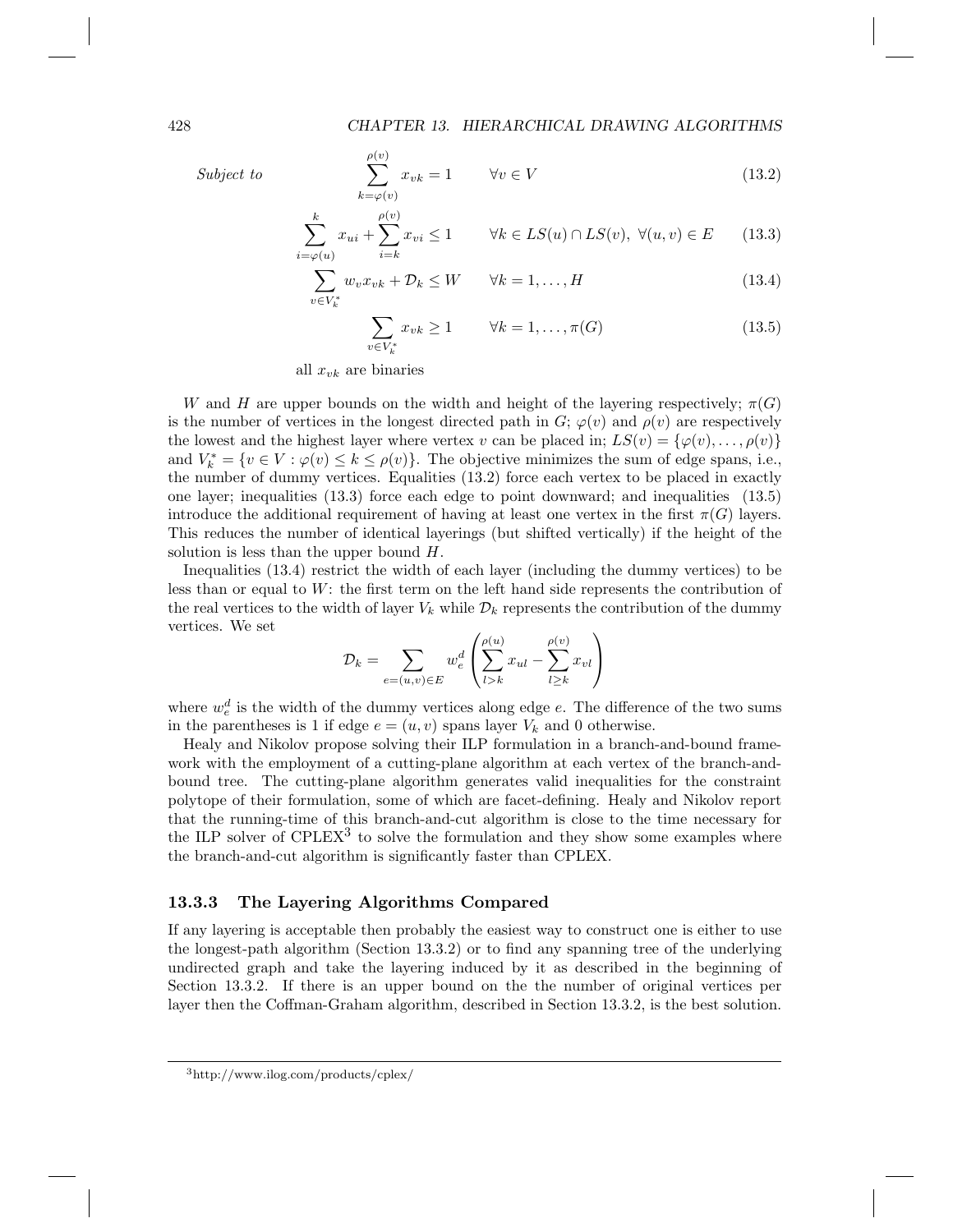### 13.3. LAYER ASSIGNMENT 429

Although the longest-path algorithm finds layerings with the minimum number of layers and the Coffman-Graham algorithm finds layerings with a pre-specified maximum number of vertices in a layer, their layerings typically lead to drawings which occupy large drawing area and have too many long edges.

For a compact layering, the network simplex algorithm of Gansner *et al.*, described in Section 13.3.2, is probably the best fast solution. It finds layerings with the minimum number of dummy vertices which are also very compact in general. However, there are particular patterns in graph that may make the network simplex layering either too wide or too long. The branch-and-cut algorithm of Healy and Nikolov, outlined in Section 13.3.2, is much slower but in addition to the network simplex algorithm it guarantees that the layering's width and height will be within pre-specified bounds. It also considers variable vertex width and the contribution of the dummy vertices to the width of the layering.

The first fast heuristic for layer assignment with the minimum number of vertices per layer when both the original and the dummy vertices are considered is the min-width algorithm described in Section 13.3.2. It is not optimal but when followed by the vertex promotion heuristic, described in Section 13.3.2, it finds layerings which on average are narrower than the layerings found by any other known layering algorithm. The same vertex-promotion heuristic significantly improves the layerings found by the longest-path and the Coffman-Graham algorithms and makes them comparable to the layerings found by the network simplex algorithm. The longest-path algorithm followed by the vertex-promotion heuristic is probably the easiest to implement layering algorithm which results in good-quality layerings. Its only disadvantage is the relatively slow running time, which is cubic in the worst case.

### 13.3.4 Layer-Assignment with Long Vertices

The layer-assignment algorithms described above assume that all the vertices have similar height and can be aesthetically arranged on parallel horizontal levels without too much blank space between the levels. However, in some applications a few vertices in the input digraph may have large labels which can make them occupy significantly larger space in the vertical direction than the rest of the vertices. Such long vertices can be allowed to occupy more than one horizontal level in order to achieve aesthetically pleasant drawing.

Misue *et al.* propose to assign vertices to layers with one of the describe algorithms assuming all vertices have the same size. Then in a postprocessing step vertices can be enlarged to their original size and the eventual intersection between vertices are removed [MELS95]. However, this approach may lead to drawings which are not aesthetically acceptable.

Recently two studies have proposed layering algorithms that consider the actual size of the vertices while assigning them to layers. North and Woodhull have introduced an algorithm that assigns each vertex to two layers which correspond to the lower and the upper bounds of its height, respectively [NW01]. In a subsequent step vertices and edges which cross one or more layers are split into chains of vertices to obtain simpler layering. The second algorithm has been introduced by Friedrich and Schreiber [FS04]. It breaks the long vertices into chains of vertices while assigning them to layers.

While the special treatment of long vertices makes the final drawing compact, it also complicates the subsequent steps of the Sugiyama method. The vertex-ordering and the coordinate-assignment steps need to take the long vertices into account. It also becomes more difficult to rout edges so that they do not go through the long vertices. This may result in a large number of edge bends, which is compensated by their short length in the compact drawing.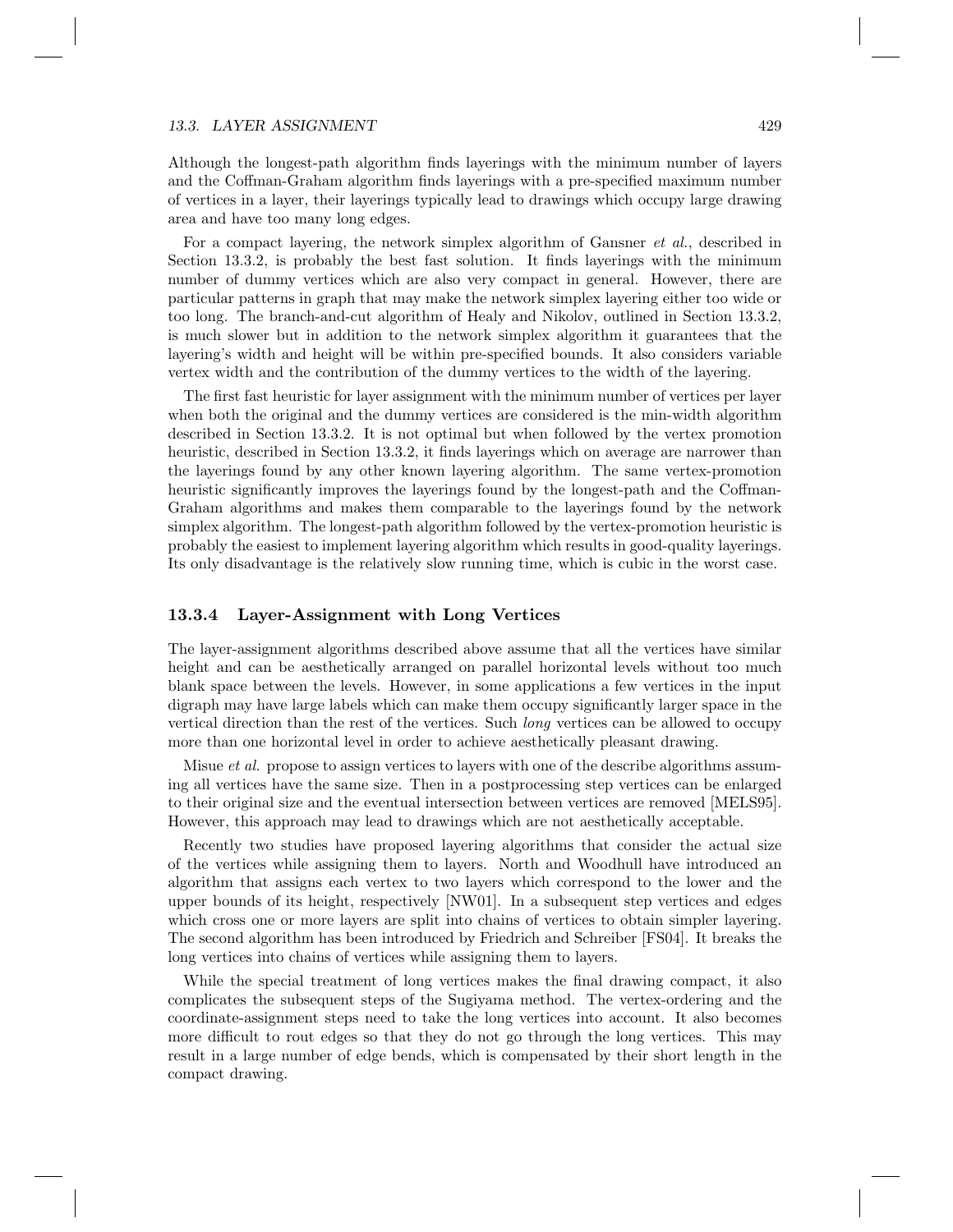### 13.4 Edge Concentration

Edge concentration is an optional step in the Sugiyama algorithm. It reduces the edge density between adjacent layers and the number of edge crossings. It can also reduce the dummy vertex count. The eventual drawbacks are that edge concentration modifies the graph and may increase the number of layers.

Consider a layered DAG  $G = (V, E)$  with a layering  $L = \{L_1, \ldots, L_h\}$ . An *intersection* in G is a complete bipartite (biclique) subgraph I with a set of source vertices  $S_I$  and a set of target vertices  $T_I$ , such that  $S_I \subseteq L_j$ , and  $T_I \subseteq L_i$  for some  $i < j$ . We use the notation  $I = (S_I, T_I)$ . If  $|S_I| = |T_I| = 1$  then the intersection is trivial. The vertex size of I is  $|S| + |T|$ , and the *edge size* of I is  $|S| * |T|$ .

To perform *edge concentration* on a given nontrivial intersection  $I$  is to

- remove all edges between  $S_I$  and  $T_I$  from  $G$
- add a new *edge-concentration vertex ec* to G, i.e.,  $V \leftarrow V \cup \{ec\}$
- add edges  $\{e = (ec, u) : u \in T_I\}$  and  $\{e = (u, ec) : u \in S_I\}$  to E.

That is, all edges of the intersection  $C$  are removed from the graph, a new edge-concentration vertex is added and all vertices in  $S_I$  and  $T_I$  are connected to it by an edge to form a starlike subgraph. An example is shown in Figure 13.13. If  $S_I$  and  $T_I$  occupy adjacent layers, i.e.,  $j - i = 1$ , then a new layer is introduced between  $L_i$  and  $L_j$  and the edge-concentration vertex ec is placed in it. Otherwise ec is placed in some layer  $L_k$  with  $i < k < j$ .



Figure 13.13 An example of a bipartite graph before and after the introduction of two edge-concentration vertices labeled "ec" [New89].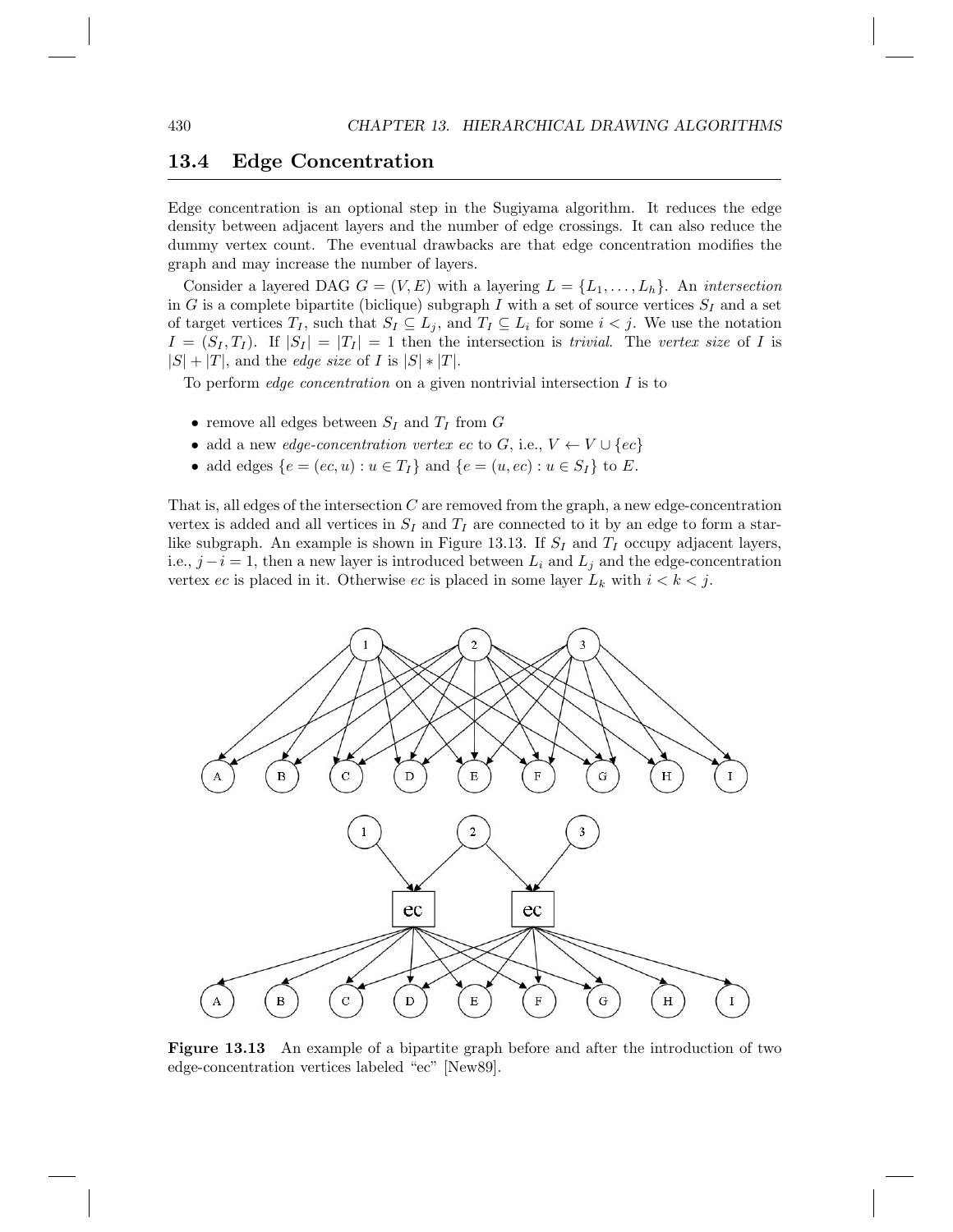### 13.4. EDGE CONCENTRATION 431

A set of intersections  $\mathcal{I} = \{I_1, \ldots, I_k : 1 \leq k \leq |E|\}$  is an *intersection cover* of G if each edge of  $G$  is contained in at least one intersection in the set. The edge concentration step within the Sugiyama method consists of finding an intersection cover  $\mathcal I$  of  $G$  and performing edge concentration on each non-trivial intersection in  $\mathcal{I}$ . If intersections between nonadjacent layers are considered then the dummy vertices are ignored and edge concentration is applied to intersections of original vertices and edges. After the edge concentration step dummy vertices are introduced again to subdivide long edges.

In the next section we discuss the different approaches to choosing an intersection cover for edge concentration.

### 13.4.1 Intersection Cover

The most important part of the edge concentration step is the choice of an intersection cover. There are two alternative approaches to this problem proposed in the graph drawing literature: choose either only intersections between adjacent layers, or only intersections between non-adjacent layers.

The only edge concentration approach with intersections between non-adjacent layers is the one employed by AT&T's dot [GKN02]. Only non-trivial intersections with a single target vertex are considered. This is a simple but fast solution for the edge concentration step.

Newbery as well as Eppstein *et al.* suggest a different approach to building the intersection cover [New89, EGM04]. The non-trivial intersections are only intersections between adjacent layers and the choice of intersections between two adjacent layers does not depend on the intersections between other layers. Thus, the problem of choosing an intersection cover of the whole graph is reduced to the problem of choosing a biclique (i.e., complete bipartite graph) cover of a bipartite graph.

The best biclique cover from the point of view of edge concentration is the one that will result in the fewest number of edges after applying edge concentration. This is what Newbery calls the Edge Concentration problem and it is defined as a decision problem as follows.

### Edge Concentration

**Instance:** A bipartite graph  $G = (V, E)$  and a positive number K. Question: Is there an biclique cover  $\mathcal{I} = \{I_1, \ldots, I_k : 1 \leq k \leq |E|\}$  of G with  $\sum_{i=1}^{k} vs(I_i) \leq K?$ 

Edge Concentration is NP-complete [Lin00]. Newbery proposes a polynomial-time heuristic algorithm for solving its optimization version, i.e., to find a biclique cover  $\mathcal{I} = \{I_1, \ldots, I_k : 1 \leq k \leq |\mathcal{E}|\}$  with the minimum  $\sum_{j=1}^k vs(I_j)$  [New89]. We describe the heuristic in detail in the following section.

Related to Edge Concentration is the problem of finding a biclique cover of a bipartite graph with no more than  $K > 0$  bicliques. This problem is known as Complete Bipartite Subgraph Cover, problem GT18 of Garey and Johnson's NP-complete problems [GJ79]. In their paper on confluent layered drawings, Eppstein et al. propose two-layer edge concentration with a biclique cover which is an approximate solution to the optimization version of Complete Bipartite Subgraph Cover [EGM04]. Fishburn and Hammer have shown that Complete Bipartite Subgraph Cover is equivalent to a simply-restricted edge coloring problem which in turn can be transformed to a vertex coloring problem for bipartite graphs [FH96]. Thus, Eppstein et al. propose the biclique cover for edge concentration to be computed by one of the vertex coloring algorithms and specifically by either the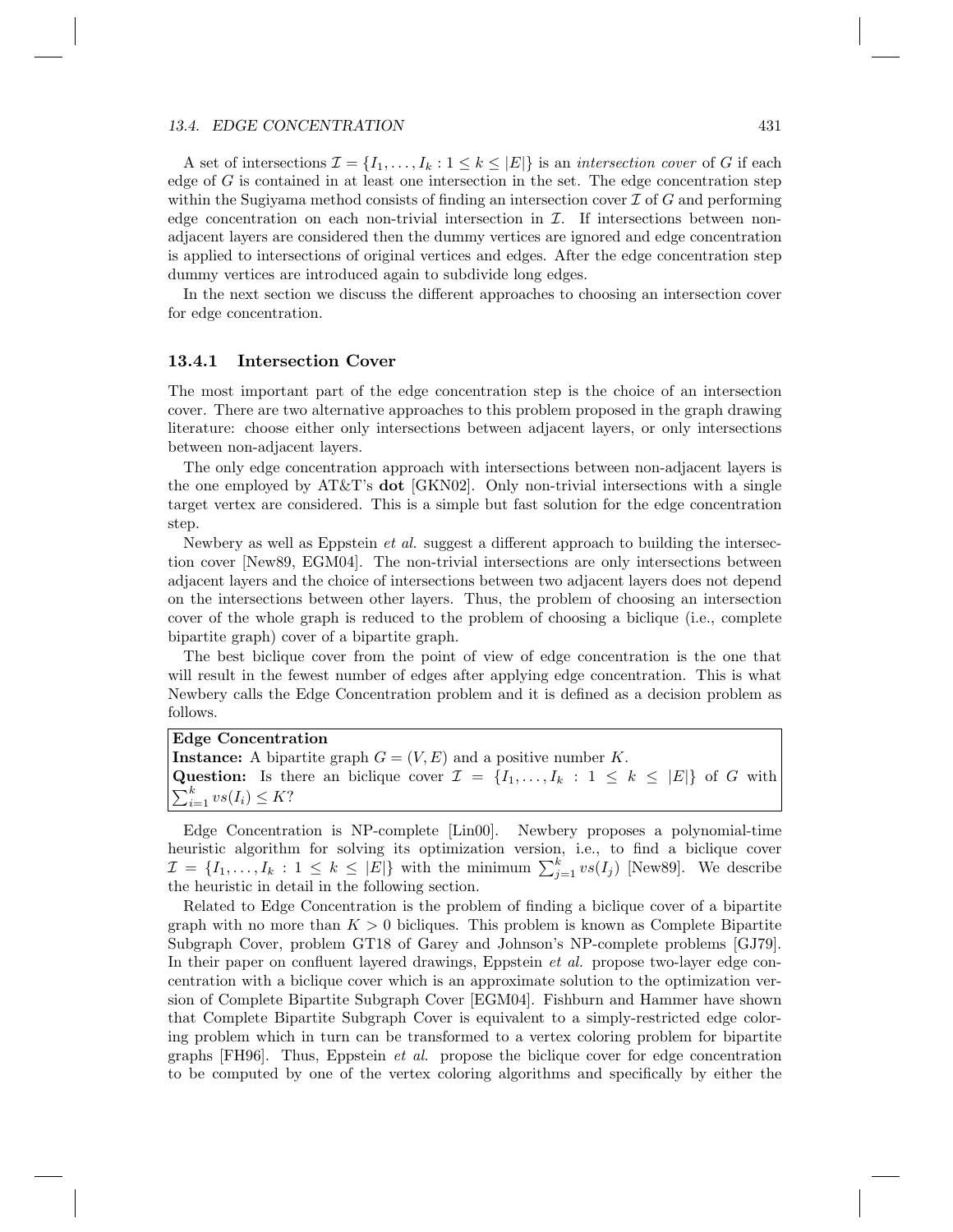Recursive Largest First (RLF) algorithm of Leighton[Lei79] or the DSATUR algorithm of Brélaz [Bré79]. Both vertex coloring algorithms have  $O(|E|^3)$  worst-case time complexity and their solutions can be transformed to a biclique cover in  $O(|E|^2)$  time.

In the next section we describe in detail Newbery's heuristic for solving Edge Concentration approximately.

### 13.4.2 Newbery's Algorithm

Newbery's algorithm (Algorithm 13.14) finds an approximate solution to the optimization version of Edge Concentration [New89]. Consider a bipartite graph  $G = (V, E)$ . Two lists of bicliques,  $B_1$  and  $B_2$ , are maintained throughout.  $B_1$  is the list of all possible bicliques with two source vertices at all times. The bicliques in  $B_1$  are sorted in increasing order by number of target vertices. Initially  $B_2$  contains only the empty biclique, i.e., a biclique with an empty source and target sets. At the end  $B_2$  is a list of the non-trivial bicliques for edge concentration.

The algorithm takes an input parameter  $M$  which is a lower bound on the edge size of a biclique. Newbery defines the edge size of a biclique x as  $|S_x| * (|T_x| - 1)$  which is slightly different from the actual number of edges in the biclique. This is chosen in order to avoid bicliques with a single target vertex.

The main part of the heuristic is the for loop that goes through all bicliques in  $B_1$  with two nested for loops that go through all bicliques in  $B_2$ . Consider a biclique  $x \in B_1$  with a source set  $S_x$  and a target set  $T_x$ . If the edge size of x is less than the lower bound M then x is discarder from  $B_1$ . Otherwise x is compared to each biclique y in  $B_2$ . If x and y have the same target set then the source vertices of  $x$  are added to the source vertices of  $y$ . If there is no biclique y in  $B_2$  with the same target set as x then x is compared once again to all bicliques in  $B_2$  in the second nested for loop. Let  $S_y$  and  $T_y$  be the source and target sets of y respectively. Two cases are considered:

- Case 1. If  $T_x \subseteq T_y$  then add  $(S_y \cup S_x, T_x)$  to the front of  $B_2$  and remove  $T_x$ from the target set of y.
- Case 2. If  $T_y \subseteq T_x$  then add  $(S_x, T_x \setminus T_y)$  to the front of  $B_2$  and add  $S_x$  to the source set of y, i.e.,  $S_y \leftarrow S_y \cup S_x$ .

Note that if no other condition becomes true then at the end of the second nested for loop x will be compared to the biclique with the empty target set in  $B_2$  which will result in adding x to  $B_2$ . At the end all bicliques in  $B_2$  with the same target set are merged and bicliques with size less than  $M$  are discarded. The biclique with the empty target set will also be discarded from  $B_2$ .

The heuristic has  $O(n^4)$  worst-case time complexity assumed  $m < n^3$ . The worst case is much worse than the typical case encountered in practice.

### 13.5 Vertex Ordering

For readability edge crossings are one of the crucial parameters of a graph drawing [Pur97]. While edge reversal and layer assignment can have an impact on this, it is through the ordering of vertices that minimizing edge crossings between adjacent layers is mainly achieved (crossings are dependent on the relative order of vertices and not their positions). Thus, this step is often known as the crossing minimization or crossing reduction step.

Crossing minimization is of interest to VLSI-layout researchers and so has a history that predates much of the graph drawing literature. Garey and Johnson showed that the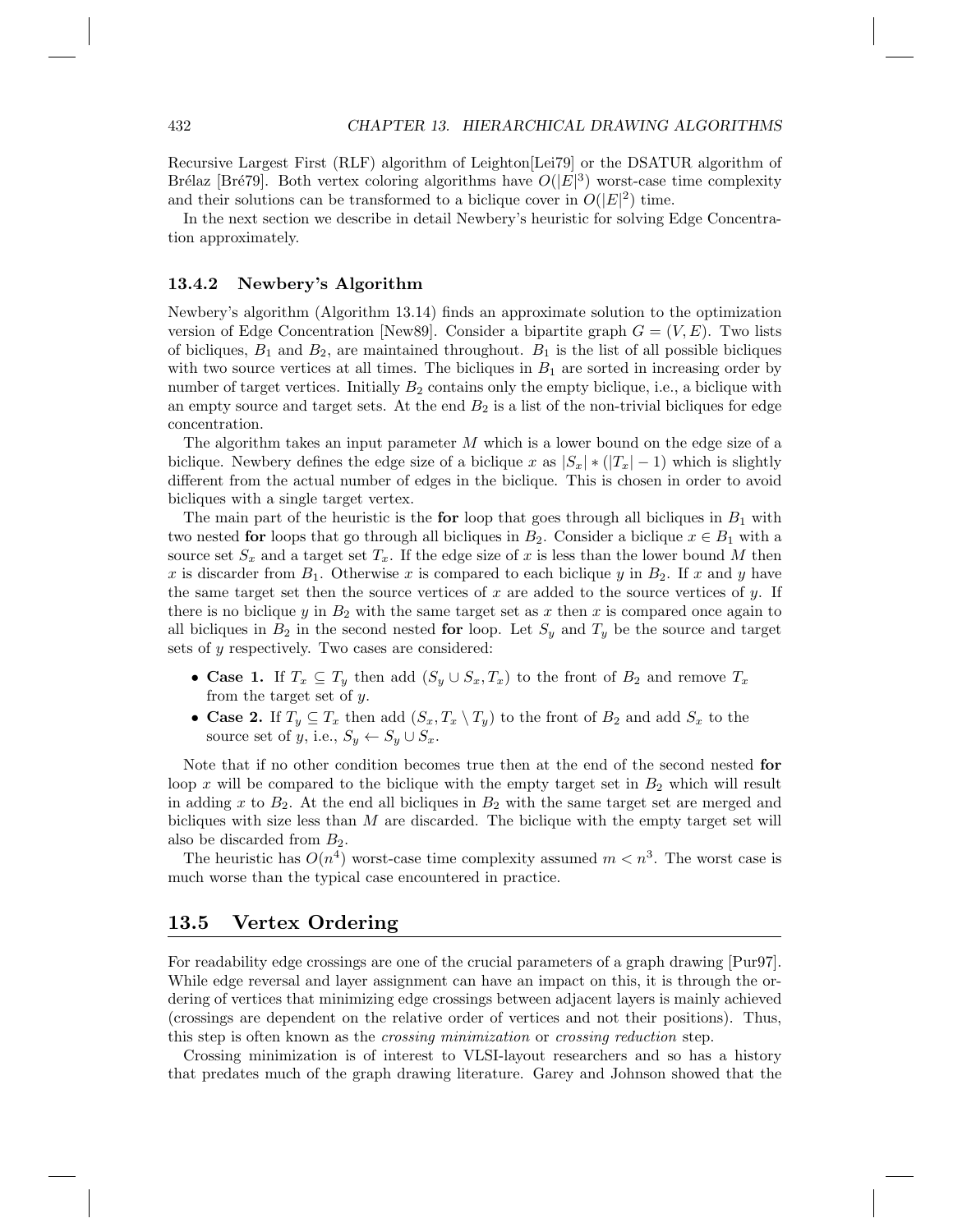### 13.5. VERTEX ORDERING 433

Figure 13.14 Newbery's Biclique Cover Heuristic

**Require:** A bipartite graph  $G = (V, E)$  and an integer  $M > 0$ 

```
B_1 \leftarrow \phiB_2 \leftarrow \phifor all pair of source vertices (u, v) do
  add the largest biclique with a source set \{u, v\} to B_1.
end for
Sort the bicliques in B_1 in increasing order by number of target vertices
Add a biclique with empty source and target sets to B_2for all x\in B_1 do
  if the S_x * (T_x - 1) < M then
     Discard xelse
     for all y \in B_2 do
       if T_x = T_y then
          S_y \leftarrow S_y \cup S_xContinue the external for loop
        end if
     end for
     for all y \in B_2 do
        if T_x \subseteq T_y then
          Add (S_y \cup S_x, T_x) to the front of B_2T_y \leftarrow T_y \setminus T_xContinue the external for loop
        end if
        if T_y \subseteq T_x then
          Add (S_x, T_x \setminus T_y) to the front of B_2S_y \leftarrow S_y \cup S_xContinue the external for loop
        end if
     end for
  end if
end for
```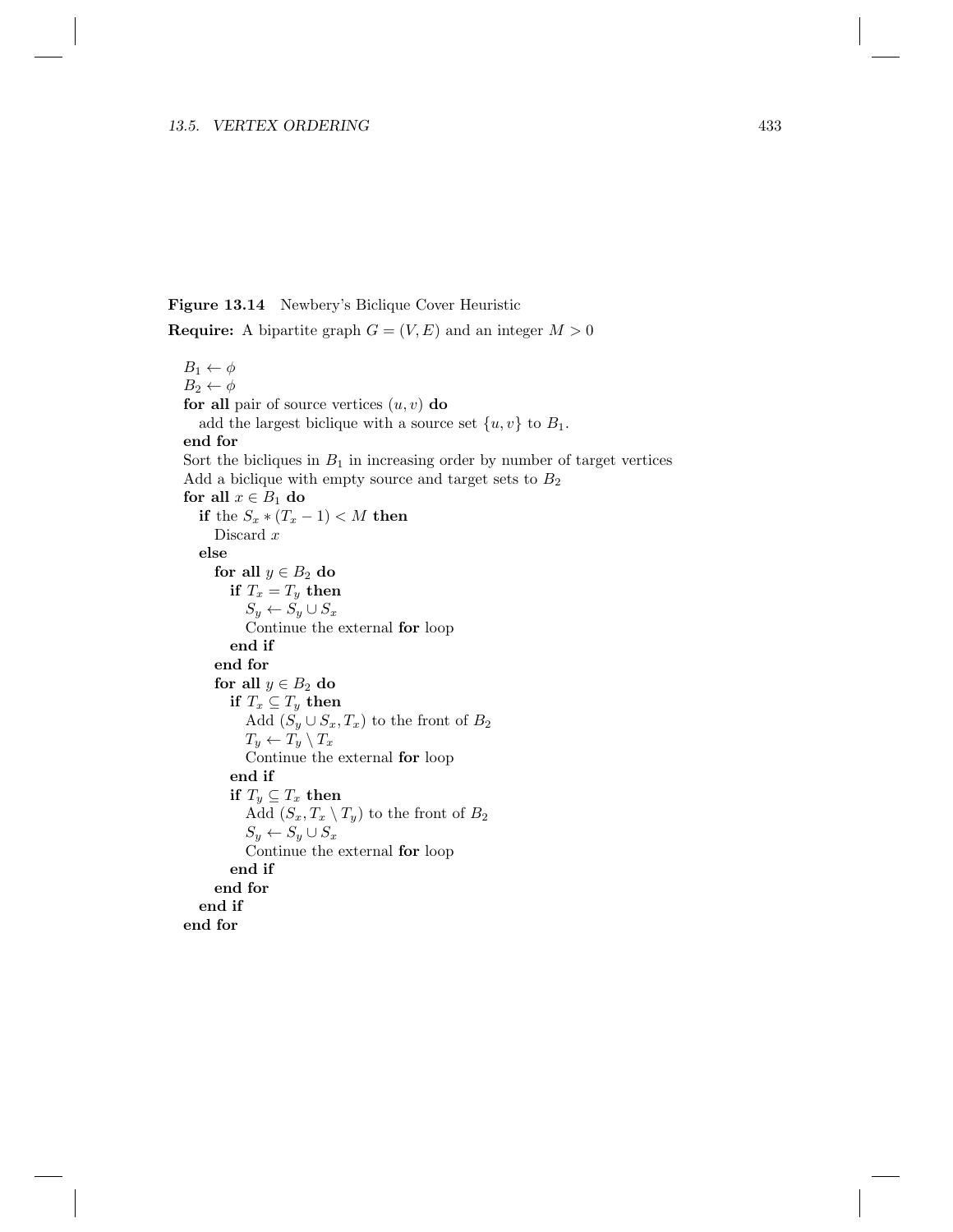general crossing minimization problem, where permutations for both layers that minimize the number of crossings are required, is NP-hard [GJ83]; even if one layer is fixed, the problem still remains  $NP$ -hard  $|EW94|$ . To counter these apparently negative results, several heuristic and exact methods have been proposed.

While we will mainly be concerned with algorithms that find a drawing with few crossings, the decision version of the problem [GJ83, EW94] also is of interest. In particular, fixedparameter tractable algorithms have been developed to answer the question of whether an ordering of the vertices on one "shore" of a bipartite graph admits a  $k$ -crossing (or less) solution when the vertices of the other shore remain fixed [DFH+01a, DW02, DFK03]. In the latter an  $O(1.4656^k + kn^2)$ -time decision algorithm is presented.

We may assume that the graph  $G = (V, E)$  is properly k-layered. That is, like the level graph in Definition 13.1  $V = V_1 \cup \cdots \cup V_k$ ,  $V_i \cap V_j = \emptyset$ ,  $1 \leq i \neq j \leq k$ , although we do not insist that sources appear on the first layer. The set of edges,  $E = \{(u, v) | u \in V_i, v \in$  $V_{i+1}, 1 \leq i \leq k-1$ . We let  $n_i = |V_i|, m = |E|$  and we call  $N(u) = \{v \in V | (u, v) \in E\}$  the neighborhood of vertex u. An ordering or *permutation*,  $\pi_i$ , of each  $V_i$  provides a solution for the crossing minimization problem since it is the relative ordering along the line  $y = l_i$ that causes edges incident on that layer to cross each other. What we seek, then, is the set of permutations,  $\Pi = {\pi_i | 1 \le i \le k}$  that minimizes the edge crossings  $C(G, \pi_1, \pi_2)$ .

In the following sections we will describe the one-layer and two-layer crossing minimization problems and solutions. We then go on to discuss techniques for handling multi-layer graphs. Finally, we discuss an alternative to crossing minimization, where the goal is to initially extract (and draw) a large planar subgraph, and then draw the remaining edges.

### 13.5.1 One-Sided Crossing Minimization

Few systems attempt to globally minimize edge crossings. Instead, a heuristic approach based on one-layer crossing minimization is adopted. This problem, then, is key to many of the algorithms that have been proposed for the bi- and multi-partite crossing minimization problems. The goal of the one-layered crossing minimization (OLCM) problem is to find, for a given G and  $\pi_1$ , the permutation  $\pi_2$  that minimizes  $C(G, \pi_1, \pi_2)$ .

### Counting Crossings

Many of the algorithms we describe below require knowledge of the exact number of crossings between two layers. Algorithms that compute crossings fall in two categories: those that simply count the crossings and those that can report those edge crossings, also. Since it is possible to have  $\Omega(|E|^2)$  crossings, the latter class of algorithms have running time  $\Omega(|E|^2)$  in the worst case. The naive algorithm that considers every pair of edges and runs in  $O(|E|^2)$  time is, in this sense, optimal.

A further issue is whether the algorithm can be used to compute a crossing number matrix which is used by many heuristics. The crossing number matrix, with entries  $c_{uv}$ , counts the number of edge crossings between edges incident to  $u, v \in V_2$ , when u is to the left of  $v(\pi_2(u) < \pi_2(v))$ . Since it assumes that the vertices in  $V_1$  are fixed, the matrix is only relevant for OLCM. Note that since  $u$  is to the left of  $v$  or  $v$  is to the left of  $u$  in any solution then the sum  $\sum_{u,v} \min(c_{uv}, c_{vu})$  yields a simple lower bound on the optimal number of crossings. Jünger and Mutzel report that this figure is surprisingly tight on a variety of graphs [JM97]. For dense graphs, Nagamochi [Nag05] presents an upper bound on OLCM of  $1.2964 + 12/(\delta - 4)$ , where  $\delta > 4$  is the minimum degree of a vertex.

Computing the crossing number matrix can be done naively in  $O(|E|^2)$ -time although Sander [San94] proposes a sweep algorithm that can compute all entries in  $O(|V_1| + |V_2| +$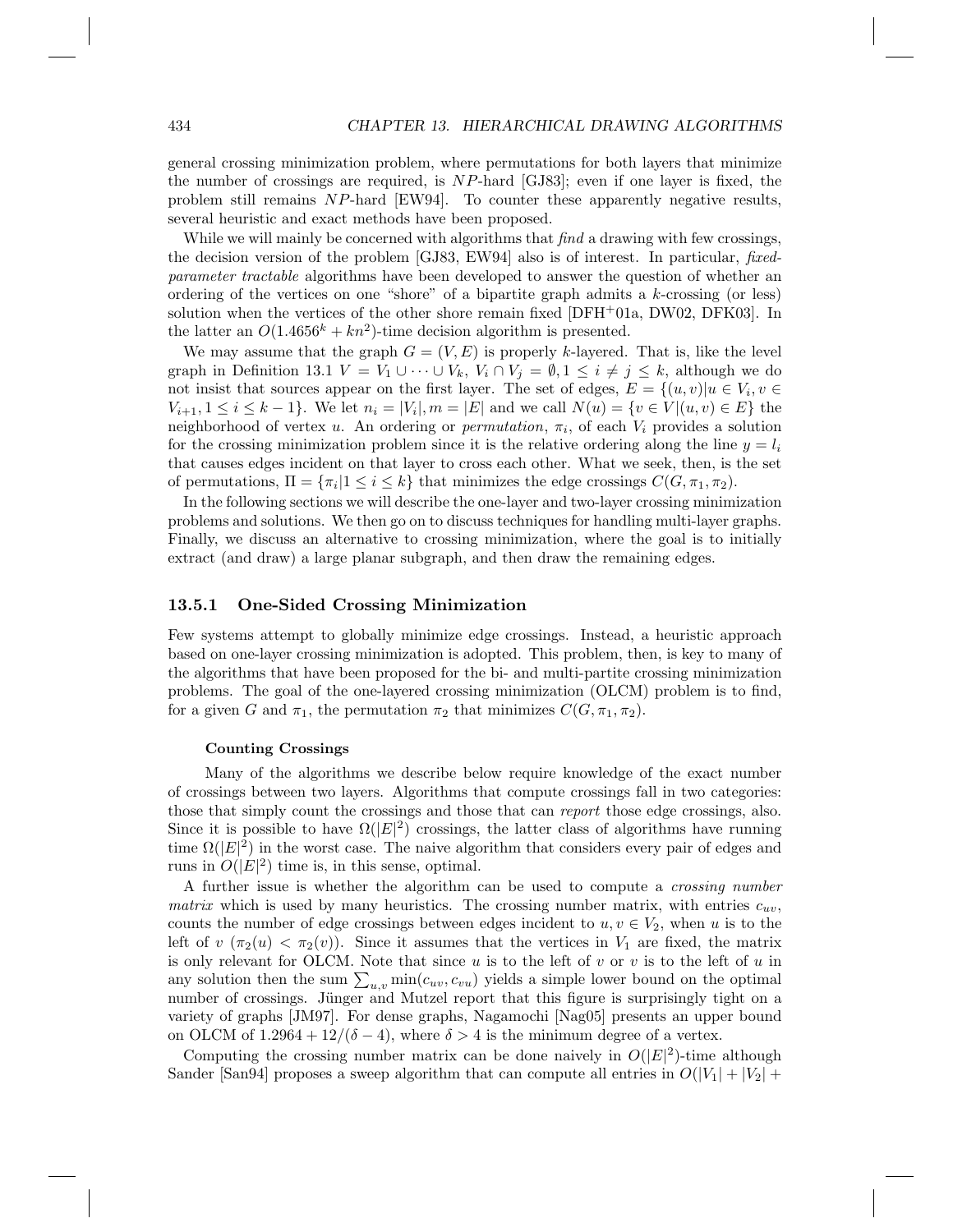### 13.5. VERTEX ORDERING 435

 $|E| + C$ , where C is the number of crossings. Barth *et al.* [BJM02] investigate a number of different existing algorithms for computing the bilayer crossing number, as well as proposing a new  $O(|E|\log|V_s|)$ -time algorithm, where  $V_s$  is the smaller of the two sets  $V_1$ and  $V_2$ . The algorithm is based on Waddle and Malhotra's *accumulation tree* used in their earlier algorithm [WM99]. Nagamochi and Yamada [NY04] have proposed two algorithms based on dynamic programming and divide-and-conquer that run in time  $O(|V_1||V_2|)$  and  $O(\min\{|V_1||V_2|, |E|\log|V_s|\})$ , respectively; both algorithms use  $O(|E|)$ -space. For dense graphs these algorithms will outperform the  $O(|E| \log |V_s|)$ -time algorithm by Barth *et al.* While Sander's algorithm turns out to be uncompetitive for large graphs, it does have the advantage of being able to compute the crossing matrix, which is not possible with either of the other faster-running algorithms.

### Heuristic Approaches

Eades and Kelly [EK86] propose three heuristics: 1) greedy insertion, 2) greedy switching, and 3) split for the problem. All three methods require the precomputation of the crossing number matrix.

The greedy insertion heuristic orders vertices left to right on the "free" layer according to the one which minimizes the number of crossings that the edges incident to  $u$  make with the edges incident to vertices to u's right. That is, u is chosen to minimize  $\sum_{v \in R}$ , where R is the set of unchosen vertices. The algorithm runs in time  $O(|V_2|^2)$ . The greedy switching heuristic compares adjacent vertices and switches them if the change in crossing count,  $c_{uv} - c_{vu} > 0$ , where vertex u immediately precedes v. With a precomputed crossing number matrix the algorithm's running time is obviously  $O(|V_2|^2)$ . Like greedy switching, the *split* heuristic is reminiscent of sorting. Here, however, the analogy is with *quicksort* where a vertex,  $p$ , is chosen as a "pivot" and the vertices are rearranged into two consecutive sets,  $V_l$  and  $V_r$  so that  $c_{up} < c_{pu}$  for all vertices in  $V_l$  and  $c_{pu} \leq c_{up}$  for all vertices in  $V_r$ ; the left and right subsets of vertices are then ordered recursively. As with quicksort its worst-case running time is  $O(|V_2|^2)$ , but its expected running time is  $O(|V_2| \log |V_2|)$ .

Eades and Wormald [EW94] propose the median heuristic that assigns to each vertex  $v \in V_2$  the median position of the x-coordinates of its neighbours,  $N(v) \subseteq V_1$ . This heuristic has the important property that it will find an ordering with 0 crossings if such an ordering exists; in general, it guarantees an ordering,  $\pi_2$ , such that  $C(G, \pi_1, \pi_2) \leq 3C_{\text{opt}}(G, \pi_1, \pi_2)$ . Computing the median position for a vertex v has time complexity  $O(|N(v)|)$  and, thus, all medians can be found in  $O(|E|)$ -time. Sorting the set  $V_2$  according to the computed medians provides the ordering and requires  $O(|V_2| \log |V_2|)$ -time.

An alternative to placing a vertex at the median of its neighbours' x-coordinates is to place it at the average of them. This gives rise to the barycenter or averaging heuristic [STT81]. It has the same running time bounds as the median heuristic and it, too, will find a crossing-free ordering if one exists, but there does not exist a general performance guarantee as exists for the median heuristic.

Some other heuristics of note are Catarci's [Cat95] assignment heuristic which is based on an approximation of the linear assignment problem. Catarci claims that the heuristic is more accurate than the median heuristic, especially when applied to dense graphs. Dresbach [Dre94] has proposed a stochastic heuristic which, having calculated assessment numbers for each vertex and position (the assessment number is a term borrowed from statistics), begins placing vertices in the position with the smallest assessment position, updating the remaining numbers after each placement.

Genetic algorithms have also been employed as heuristic solutions to the one-layer crossing minimization problem. Mäkinen and Sieranta [MS94] encode a permutation of  $V_2$  as a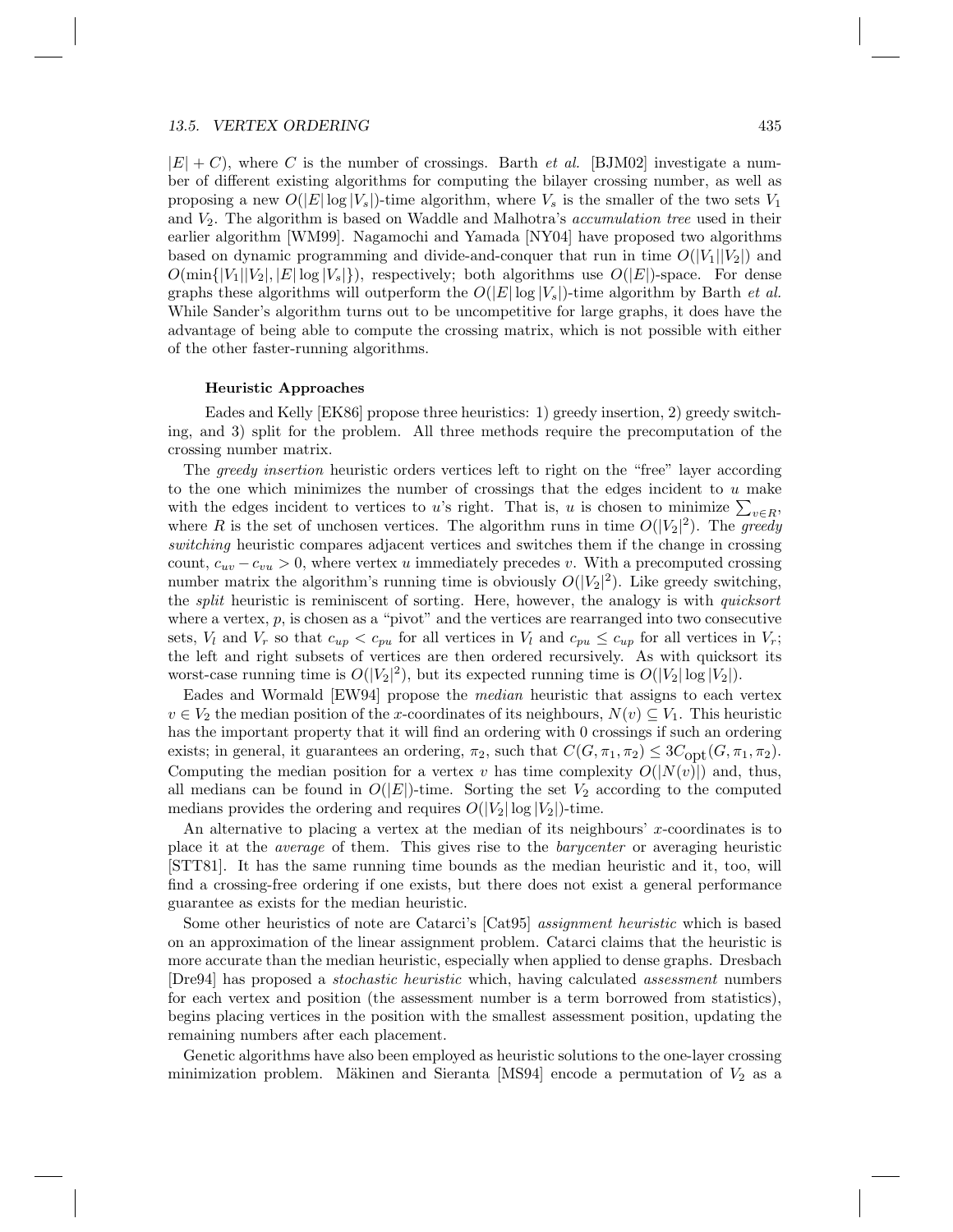tuple. The mutation operator is defined as removing and re-inserting a random member  $x_i$  of the tuple to a new random position, with intervening members shifted accordingly. The crossover operation on tuples generates two points  $i < j$ , fixes the elements in the two tuples between i and j, and reorders the remainders of the two tuples so that they are both valid permutations. Branke et al. [UBSE98] also use a genetic algorithm for crossing minimization. Due to its more general setting, however, we will postpone its discussion until Section 13.7.

### Exact Methods

Jünger and Mutzel [JM97] present a branch-and-cut algorithm for OLCM that draws on solving the *linear ordering* problem. Letting  $\delta_{ij}^k$  be a 0-1 variable that represents the ordering of vertices i and j on level  $k = 1, 2$ , they develop an expression for the number of crossings of a pair of permutations,  $\pi_i$ , which will be the objective function to minimize. That is, let  $\delta_{ij}^k = 1$  if  $\pi_k(i) < \pi_k(j)$  and 0 otherwise; it is clear that  $\delta_{ij} = 1 - \delta_{ji}$ . Then

$$
C(\pi_1, \pi_2) = \sum_{i=1}^{n_2 - 1} \sum_{j=i+1}^{n_2} \sum_{k \in N(i)} \sum_{l \in N(j)} \delta_{kl}^1 \delta_{ji}^2 + \delta_{lk}^1 \delta_{ij}^2
$$
 (13.6)

For OLCM we assume a fixed  $\pi_1$  and seek the ordering of  $V_2$ ,  $\pi_2$ , that minimizes the crossings. That is, we wish to minimize

$$
C(\pi_2) = \sum_{i=1}^{n_2 - 1} \sum_{j=i+1}^{n_2} \sum_{k \in N(i)} \sum_{l \in N(j)} \delta_{kl}^1 \delta_{ji}^2 + \delta_{lk}^1 \delta_{ij}^2 \tag{13.7}
$$

As currently posed  $C(\pi_2)$  is problematical since it involves quadratic terms. However, using the crossing number for a pair of vertices i and j in  $V_2$  from before

$$
c_{ij} = \sum_{k \in N(i)} \sum_{k \in N(i)} \delta_{lk}^1
$$

we can rewrite equation (13.7) as

$$
C(\pi_2) = \sum_{i=1}^{n_2 - 1} \sum_{j=i+1}^{n_2} c_{ji} (1 - \delta_{ji}^2) + c_{ij} \delta_{ij}^2
$$
 (13.8)

$$
\sum_{i=1}^{n_2-1} \sum_{j=i+1}^{n_2} (c_{ij} - c_{ji}) \delta_{ij}^2 + \sum_{i=1}^{n_2-1} \sum_{j=i+1}^{n_2} c_{ji}
$$
 (13.9)

The problem then reduces to finding the vector  $\delta^2 \in \{0,1\}^{\binom{n_2}{2}}$  that orders the vertices. In order for the vertices to be given a consistent ordering, we need to impose a "3-cycle" constraint that says that if vertex  $i$  precedes vertex  $j$  and vertex  $j$  precedes vertex  $k$  then vertex  $i$  must precede vertex  $k$ .

Since  $c_{ij}$  and  $c_{ji}$  can be determined beforehand and since the second double sum of equation (13.9) is a constant, the problem can be written as the following linear program, where  $\delta_{ij}^2$  is replaced by the more usual  $x_{ij}$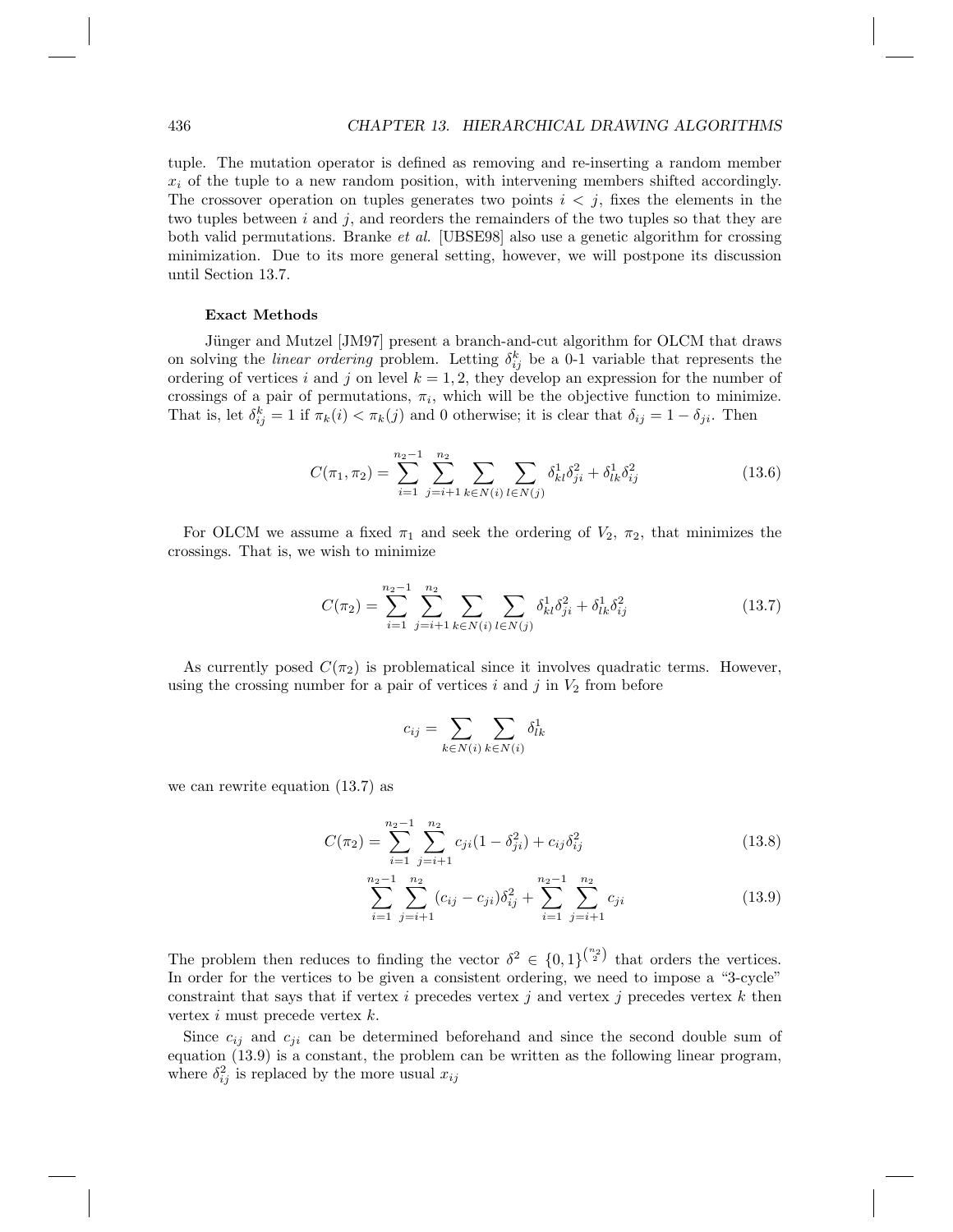minimize 
$$
\sum_{i=1}^{n_2} \sum_{j=i+1}^{n_2} a_{ij} x_{ij}
$$
 (13.10)

$$
0 \le x_{ij} + x_{jk} - x_{ik} \le 1 \qquad \qquad 1 \le i < j < k \le n_2 \tag{13.11}
$$

$$
0 \le x_{ij} \le 1 \tag{13.12}
$$
\n
$$
1 \le i < j \le n_2
$$

$$
x_{ij} \text{ an integer} \tag{13.13}
$$

This is a well-known formulation of the linear ordering problem and from it the number of crossings can easily be computed. As the integrality constraint (equation (13.13)) causes significant difficulty from a computational complexity consideration, a standard approach is to solve a relaxation of the formulation. This approach, called *branch-and-cut*, is achieved by dropping initially the integrality constraint and as many of the constraints as is necessary, and introducing them subsequently on an as-needed basis. In this case since there are  $2\binom{n_2}{3}$ 3-cycle constraints (equation (13.11)) and  $2\binom{n_2}{2}$  hypercube constraints (equation (13.12)) it has been found to be reasonable to begin simply with the hypercube constraints and to introduce constraints for violated 3-cycles until a solution is found. If the solution is non-integral a branch step takes place where a non-integral variable is selected and two subproblems are solved, one using 0 as the value of the selected variable and the second using 1 as its value.

### Algorithm Performance

The most comprehensive experimental analysis of the performance of the various approaches to OLCM that we have discussed is J¨unger and Mutzel's [JM97]. Their focus is in bipartite graphs and they consider the OLCM and TLCM versions of the problem using most of the heuristics we have discussed above, and others. In this section we will focus on their findings for OLCM.

Two classes of experiments are performed. First, the algorithms are applied to random instances of graphs, of varying edge density, each with 20 vertices on each side. Secondly, motivated by the sparseness that is often observable in graphs of interest, a set of sparse graphs of varying sizes were considered. It is worth noting that as graphs get denser and the exact crossing count increases all algorithms perform relatively better. Thus, the second class of experiments may tell more about the algorithms' behaviors.

For the first set of experiments it was observed that the greedy switch, greedy insertion and split heuristics had significantly higher running times as the edge densities increased. This is most certainly due to the requirement to compute the crossing number matrix. The running time of the exact method was surprisingly competitive here, although its exponential behavior became more obvious on the second class of graphs. The split algorithm performed best in terms of solution quality and also fared very well in the second class of sparse graphs.

Over both classes of graphs it would appear that barycenter is the best performer. Its running time is always among the best and its solution quality on the sparse graphs is always with 3% of optimality. In spite of their similarity, the median algorithm performs poorer than barycenter on both classes of graphs. (The barycenter algorithm is also an easier algorithm to implement.)

Finally, Mäkinen and Sieranta [MS94] claim that their genetic algorithm outperforms the barycenter method in terms of accuracy, although running time is significantly higher.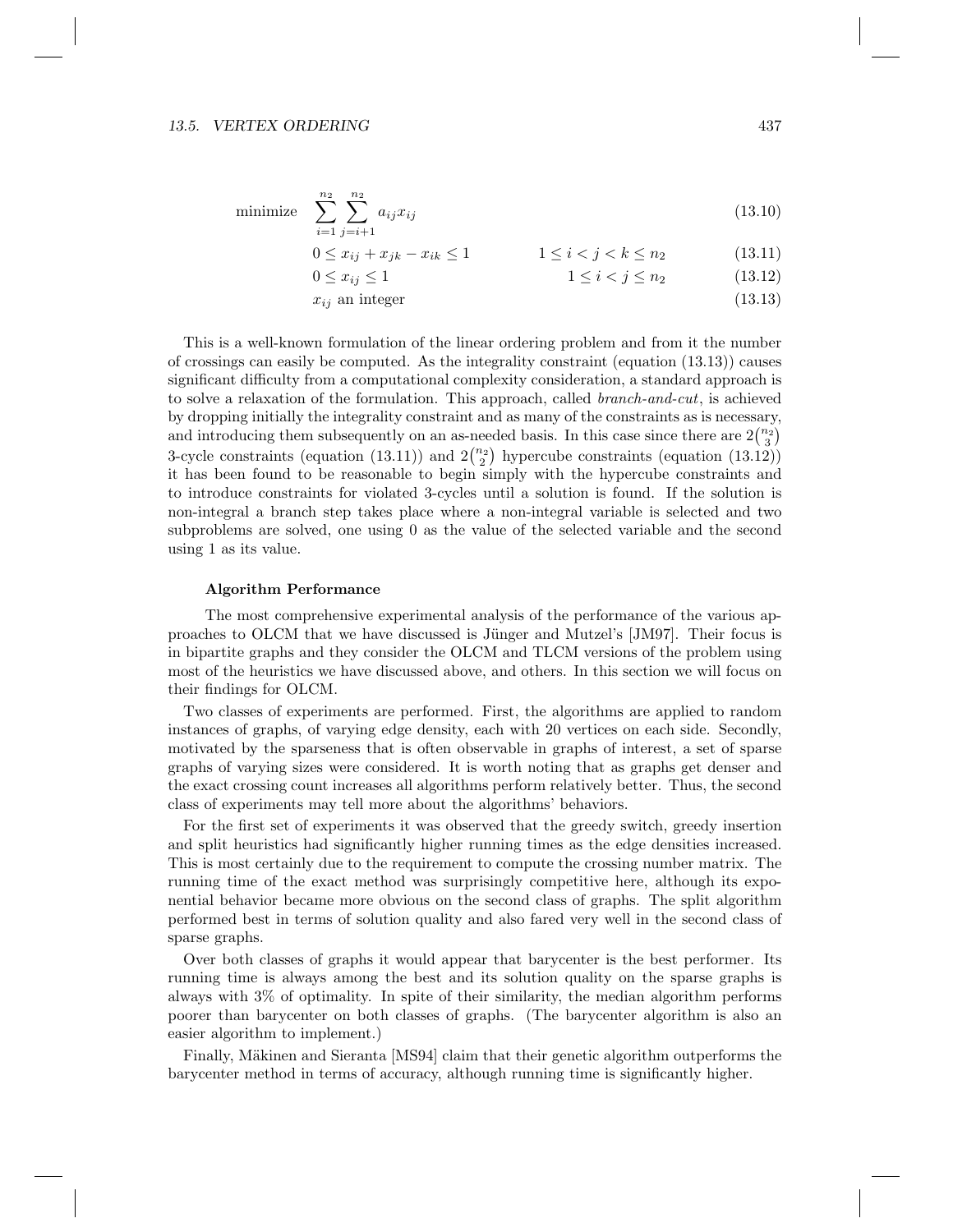### 13.5.2 Multi-Layer Crossing Minimization

In the multi-layer crossing minimization problem (MLCM) we are given a k-layered graph,  $G = (V_1, \ldots, V_k, E)$ , with the goal of finding permutations  $\pi_1, \ldots, \pi_k$  such that the edge crossings are minimized. Again, both exact and heuristic methods have been proposed.

Before we deal with the full  $k$ -layer problem, it is worth considering a number of approaches to the two-layer crossing minimization problem (TLCM). Recall that it was on this problem that first complexity results were found [GJ83].

### Two-Layer Crossing Minimization

For TLCM Valls *et al.* [VML96] propose a branch-and-bound algorithm that, they claim, considers a small fraction of the total search space. They report that the average time taken to compute  $C_{\text{opt}}$  for a bipartite graph  $G(U, V, E)$ ,  $|U| = |V| = 13$  and edge-density 0.3 was 40 minutes. As the following method appears to give better results we focus on this method.

In the course of considering OLCM Jünger and Mutzel [JM97] observed that a simple lower bound on the number of crossings proved to be tight. Based on this they developed a branch-and-bound algorithm for TLCM. Given an hour of computation time on a Sun Sparcstation 10 it was possible to solve to optimality problems varying in size from vertex size  $V_1 = V_2 = 11$  with 80% edge density, to vertex size  $V_1 = V_2 = 16$  with 10% edge density. Of heuristic methods for TLCM iterated barycenter was the clear champion, even surpassing, surprisingly, an iterated scheme based around an exact OLCM algorithm.

Newton et al. [NSV02] consider two new heuristics that, they claim, outperforms the iterated barycenter method. The first method is based on a connection between the bipartite crossing number and the linear arrangement problem which seeks to order the vertices of a graph so that the absolute distance between edges is minimized [SSSV01]. Any heuristic solution to the linear arrangement problem can then be immediately used as a solution to the bipartite crossing number problem. Two methods based on computing the Fiedler eigenvector of the Laplacian of  $G$  are proposed. Another method proposed by the authors [NSV02] that also yields very good results is to repeatedly randomly choose a pair of vertices on the same side, swap their positions and keep this new solution (only) if an improvement resulted.

### Heuristic Approaches

The most usual heuristic approach is to repeatedly apply a *layer-by-layer sweep* of a one-layer crossing minimization algorithm until no further improvement is possible [STT81]. That is, for a layer i, the vertices of layers i–1 and i+1 are held fixed if the layers exist and  $V_i$ is permuted. This procedure is then applied for successively increasing and decreasing  $i$  until there is no further improvement. Obviously other stopping criteria may be used instead and more sophisticated control mechanisms can replace the simple up-down strategy described here [GKNV93, San95].

An alternative to the layer-by-layer sweep approach was proposed by Matuszewski et al. [MSM99]. The idea, which can also be applied to OLCM, orders all vertices in  $V =$  $V_1 \cup \cdots \cup V_k$  according to their degree and finds the best position for it on its layer. It does this by sifting the vertex through all possible positions (all others remaining fixed), using the crossing number matrix to count the crossings that would result at each position.

A different heuristic alternative solves an exact crossing minimization problem on a subset or window of the multi-layer graph that matches certain criteria [EGDB02]. Some improvements over the champion iterated barycenter are presented, although running time remains a problem with the procedure.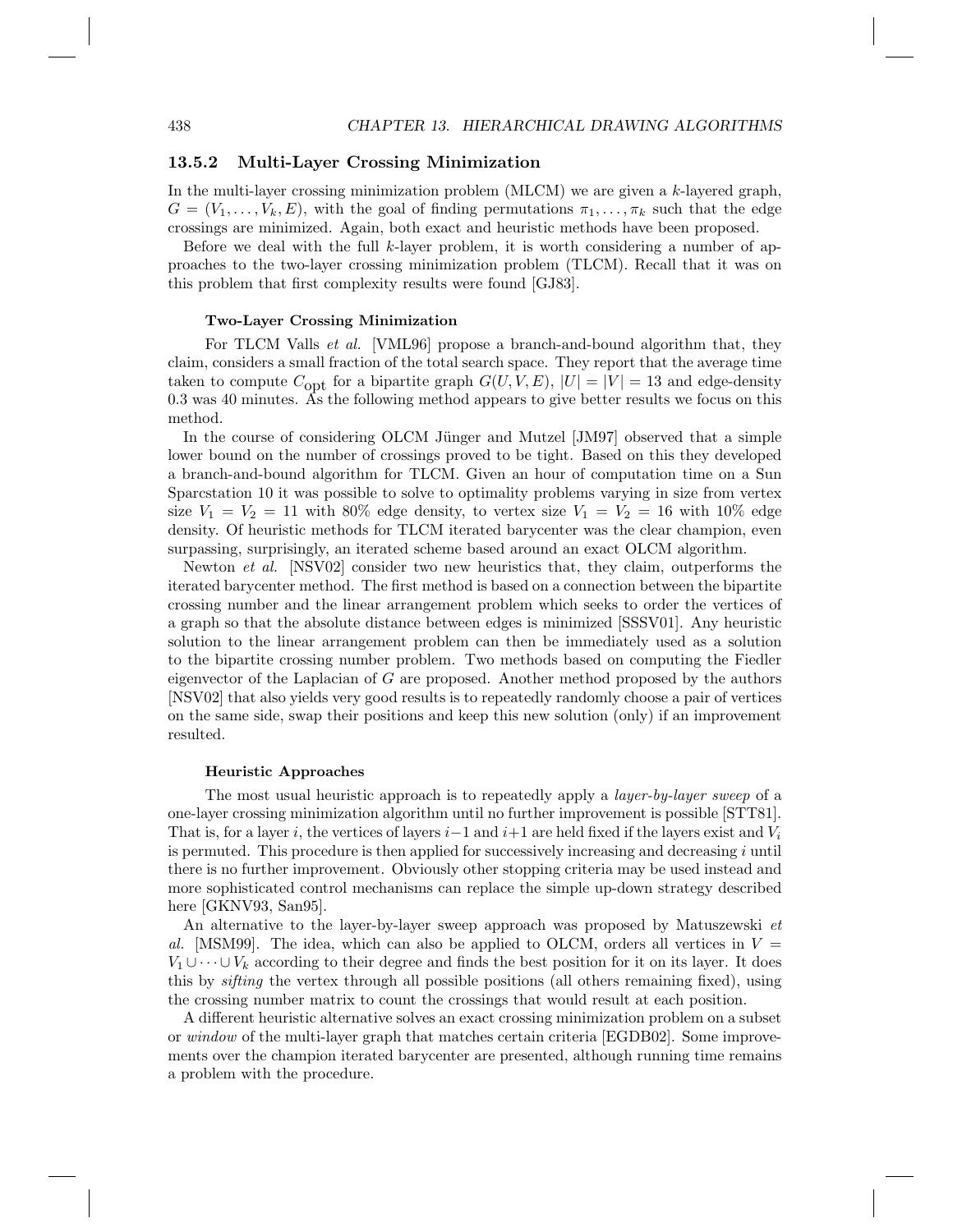### 13.5. VERTEX ORDERING 439

### Exact Methods

Following from their work on the linear ordering and OLCM problems Jünger  $et$ al. derived an integer linear programming (ILP) formulation for MLCM [JLMO97]. As in the one-layer case, quadratic terms analogous to those appearing in equation (13.7) prevent formulation as a linear program. In this case, however, neither layer is fixed so a different strategy is called for. The proposed solution is to introduce crossing variables,  $c_{ijkl}$ , denoting whether the edges  $(i, j)$  and  $(k, l)$  cross when  $i < j$ ,  $k < l$ ,  $i < k$  and  $j \neq l$ . Using this notation along with boolean variables  $x_{ij}$  to denote  $\pi_1(i) < \pi_1(j)$  and  $y_{ij}$  to denote  $\pi_2(i) < \pi_2(j)$  TLCM can be formulated as

$$
\text{minimize} \quad \sum_{(i,j),(k,l)\in E} c_{ijkl} \tag{13.14}
$$

$$
- c_{ijkl} \leq y_{jl} - x_{ik} \leq c_{ijkl} \qquad (i, j), (k, l) \in E, j < l \qquad (13.15)
$$
\n
$$
1 - c_{ijkl} \leq y_{lj} + x_{ik} \leq 1 + c_{ijkl} \qquad (i, j), (k, l) \in E, l > j \qquad (13.16)
$$
\n
$$
0 \leq x_{ij} + x_{jk} - x_{ik} \leq 1 \qquad 1 \leq i < j < k \leq n_1 \qquad (13.17)
$$
\n
$$
0 \leq y_{ij} + y_{jk} - y_{ik} \leq 1 \qquad 1 \leq i < j < k \leq n_2 \qquad (13.18)
$$

$$
x_{ij}, y_{ij}, c_{ijkl} \in \{0, 1\} \tag{13.19}
$$

If  $c_{ijkl} = 0$  then equation (13.15) forces the ordering of vertices i and k to be the same as that of j and l; similarly, if edges  $(i, j)$  and  $(k, l)$  cross then  $y_{il} - x_{ik} = \{-1, 1\}$ , forcing  $c_{ijkl} = 0$ . Since the variable  $y_{il}$ ,  $l < j$  does not exist equation (13.16) uses the identity  $y_{jl} = 1 - y_{jl}$  analogously.

The k-layer problem can then be formulated as

minimize 
$$
\sum_{r=1}^{p-1} \sum_{(i,j),(k,l)\in E_r} c_{ijkl}^r
$$
 (13.20)

$$
-c_{ijkl}^r \le x_{jl}^{r+1} - x_{ik}^r \le c_{ijkl}^r \qquad (i,j), (k,l) \in E_r, j < l \qquad (13.21)
$$

$$
1 - c_{ijkl}^r \le x_{lj}^{r+1} + x_{ik}^r \le 1 + c_{ijkl}^r \qquad (i, j), (k, l) \in E_r, l > j \qquad (13.22)
$$

$$
0 \le x_{ij}^r + x_{jk}^r - x_{ik}^r \le 1 \qquad \qquad 1 \le i < j < k \le n_r \qquad (13.23)
$$

$$
x_{ij}^r, c_{ijkl}^r \in \{0, 1\} \tag{13.24}
$$

where

$$
E_r = \{(u, v) \in E | u \in V_r, v \in V_{r+1}\}.
$$
\n(13.25)

Jünger *et al.* [JLMO97] analyze the polytope associated with this ILP formulation and present some results that describe facets of the polytope. Healy and Kuusik analyze the cycle space of an MLCM instance [HK04] and derive additional constraints for the ILP formulation  $(13.20)$ – $(13.24)$ . In his PhD thesis Kuusik [Kuu00] uses these new inequalities. Also described is how additional constraints such as different paths that may not cross, or a group of vertices must appear consecutively can be included.

### Algorithm Performance

Matuszewski et al. [MSM99] claim that their global sifting method leads to a 20% improvement over iterated barycenter, although the time taken is considerable. An improved version of the algorithm [GSBM01] improves the running time of the original by a factor of 10, the authors claim.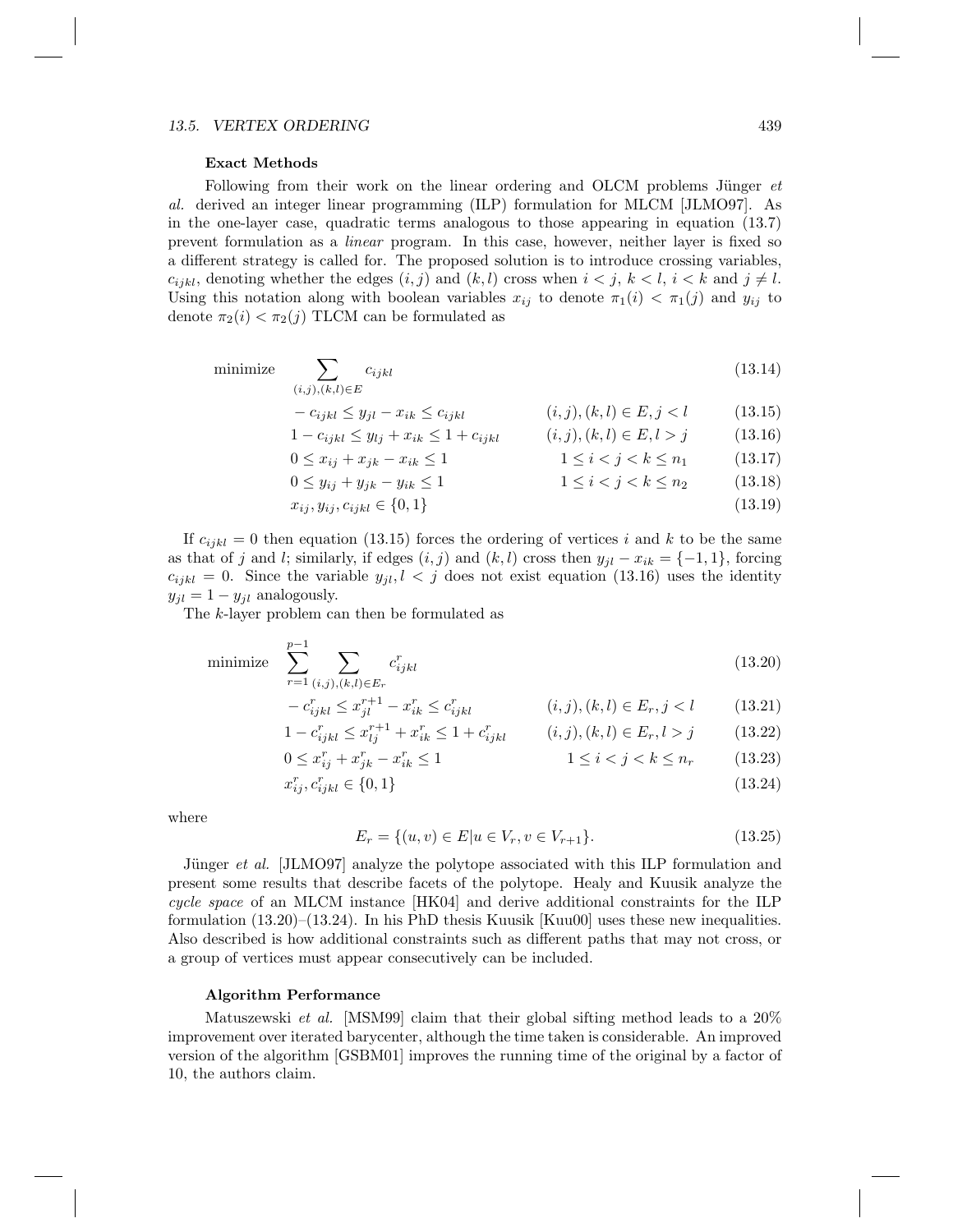Jünger et al. [JLMO97] present some preliminary results of their ILP formulation of MLCM on 3-layer problems. The largest problem has  $V_1 = 26, V_2 = 18, V_3 = 17, E_1 =$  $29, E_2 = 29$  and takes 330 seconds to find an optimal solution. Kuusik [Kuu00] presents solutions to larger problems, one measuring over 90 vertices and 112 edges spread over 9 levels (Forrester's "World Dynamics" [GKNV93]). What emerges is that the model is sensitive to the number of linear ordering variables, which is driven by the average node count per layer.

More recently, semidefinite programming (SDP) methods have begun to offer the prospect of solving larger problems to optimality. Following on from the 2-level case formulated by Buchheim et al. [BWZ10] general k-level solutions have been obtained. Chimani et al. [CHJM11] report on experiments where the method outperformed an ILP implementation. Test cases with up to 20 levels and up to 25 vertices per layer were randomly generated and while an ILP implementation was capable of solving sparse instances (inter-layer edge density, d, of up to 0.1) it was unable to solve a single case where  $d \geq 0.2$ , instances which their SDP solver was routinely able to solve.

### 13.5.3 Planarization – An Alternative

Mutzel [Mut01] observes that the understandability of a graph may be subtler than simply counting the number of crossings in the graph. It may be that if a few edges account for the crossings then the eye may more easily filter these crossings even if more than the minimum. Thus, an alternative to minimizing edge crossings in a  $k$ -level graph presents itself: determine the maximum level planar subgraph; draw this k-level subgraph without crossings; and, finally, reinsert the "nonplanar" edges, in the expectation that not many crossings will result. This problem has become of interest in the graph drawing community and a number of complexity results are known  $[DFH^+01a, DFH^+01b].$ 

Mutzel and Weiskircher [MW98] adopt this approach by finding the maximum planar subgraph, which they call the two-layer planarization problem. They formulate the planarization problem as an ILP and they identify a set of facets of the associated polytope in the cases where one or both layers are fixed. In order to solve  $k$ -layer problems they solve a succession of two-layer problems, although this is clearly a sub-optimal strategy.

Kuusik uses ILP methods also for the general k-level planarization problem [Kuu00]. We state the problem as, given a k-level graph,  $G = (V, E)$ , find a k-level planar subgraph  $G_p = (V, E_p)$  so that  $|E_p|$  is maximum. An important aspect of finding the maximum  $k$ -level planar subgraph is identifying  $k$ -level subgraphs that are minimally non-planar and based on this characterization [HKL04] and the cycle space of the graph [HK04] facets of the associated polytope are identified. Some of these facets are put to use in a branch-and-cut algorithm.

An ILP formulation follows easily from that described for the minimum-crossing ILP  $(13.20)$ – $(13.24)$ . By introducing a binary variable  $p_{ij}$  for each edge where  $p_{ij} = 1$  if and only if  $(i, j) \in E_p$  and observing that if  $(i, j) \in E_p$  and  $(k, l) \in E_p$  then  $c_{ijkl} = 0$ , the following constraint expresses the relationship between the two

$$
p_{ij} + p_{kl} + c_{ijkl} \le 2 \tag{13.26}
$$

A complete ILP may then be expressed as

$$
\text{maximize} \sum_{(i,j)\in E} p_{ij} \tag{13.27}
$$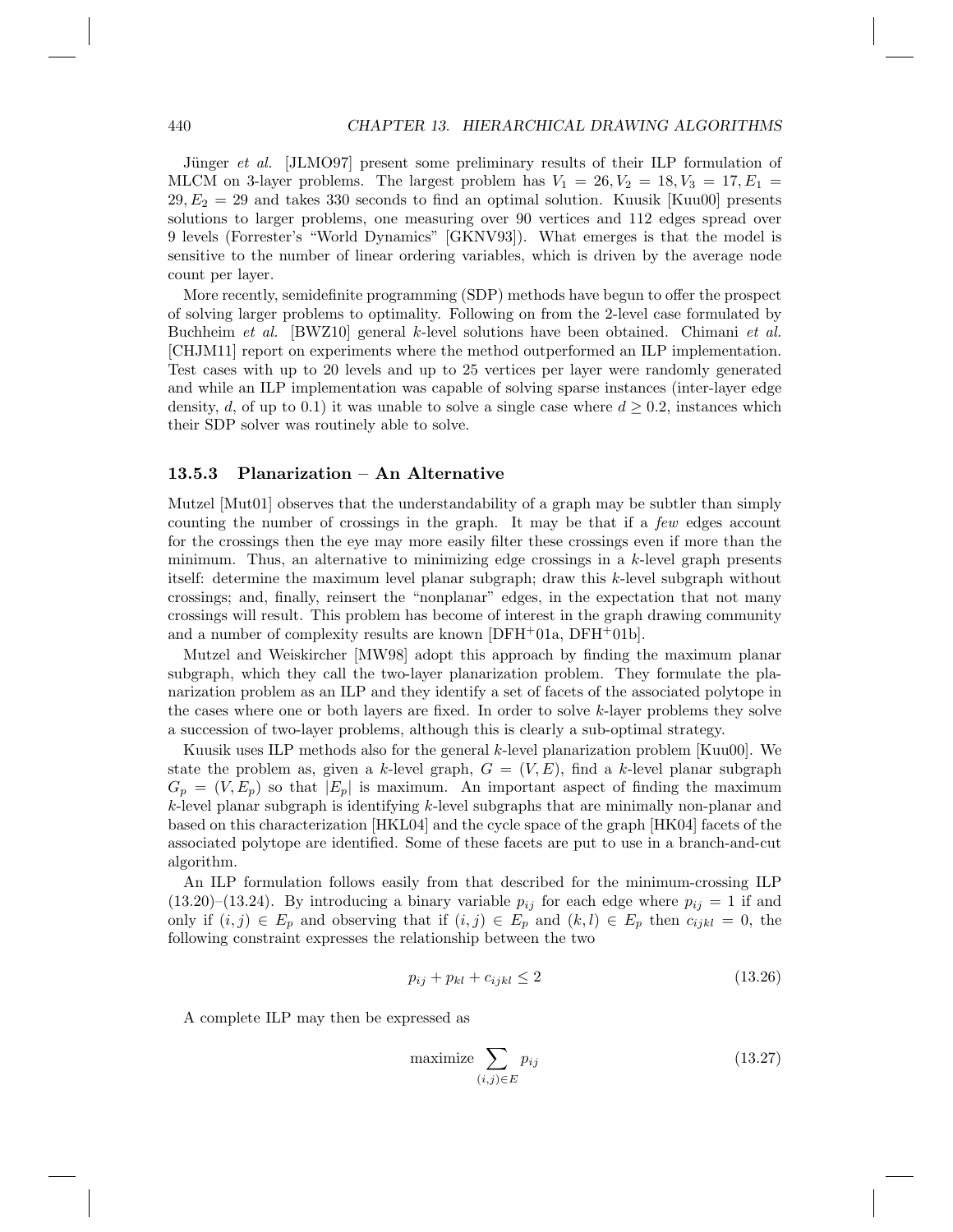subject to

$$
p_{ij} + p_{kl} + c_{ijkl} \le 2\tag{13.28}
$$

$$
constraints(13.21) - (13.24) \t(13.29)
$$

 $p_{ij} \in \{0, 1\}$  (13.30)

Among several equal in size maximum level planar subgraph solutions it may be desirable to favor ones with that will result in fewer crossings. Objective function (13.27) can be modified to take account of crossing variables and favor solutions with fewer crossings

maximize 
$$
\sum_{(i,j)\in E} p_{ij} + \frac{1}{k_c+1} \sum_{(i,j),(k,l)\in E} c_{ijkl}
$$
 (13.31)

where  $k_c$  is the number of crossing variables.

Kuusik reports [Kuu00] being able to solve a set of randomly generated problems of size  $k = 8, V_1 = \cdots = V_8 = 12, E = 110$  in times ranging from 62(s) to, in an extreme case,  $343(s)$ .

## 13.6 x-Coordinate Assignment

Having determined a relative ordering of the vertices on each level the final step requires positioning the vertices so that, insofar as is possible, the edges are straight and vertices are centered among their neighbors. Aesthetically straight edges are desirable and this can be achieved by adjusting the positioning – the x-coordinate – of each vertex; there is also some evidence that, perceptually, straight edges are preferable [HEH09]. However, it is likely that the width of the graph will increase during this step.

It will be remembered that long edges of the input graph will have been subdivided by the introduction of dummy nodes and a vertical "flow through" for these vertices is particularly desirable. Given an edge from level  $i$  to level  $j$  in the input graph it becomes the path  $(v_i, v_{i+1}, \ldots, v_j)$  after the insertion of dummy nodes. It is reasonable to expect that the sub-path  $(v_{i+1}, \ldots, v_{i-1})$  be drawn strictly vertical with the (at most two) bends occurring at vertices  $v_{i+1}$  and  $v_{j-1}$ , if necessary. Most algorithms in the literature make this a priority.

In their original paper Sugiyama et al. [STT81] propose a mathematical programming solution with a quadratic objective function that is a convex combination of two separate goals. Closeness to connected vertices and a balance, or centering, between a vertex's predecessor neighbors and its successor neighbors are the two criteria identified. Since these goals will counteract each other in general they are each weighted by parameters c and  $1-c$ ,  $0 < c \leq 1$  respectively. All dummy nodes associated with a long edge are restricted to be vertically aligned; this presupposes that if two long edges cross, the crossing occurs on either the first or last segment of both edges. Because quadratic programming was computationally expensive at the time the authors also proposed a "Priority Layout Method" that operates in a similar spirit to their crossing-minimization level-by-level sweep. Dummy nodes are assigned a high priority so that they will be aligned, though care is required to ensure that the level's vertex ordering is maintained.

Gansner *et al.*, too, propose exact and heuristic algorithms [GKNV93]. Their exact algorithm is linear programming-based again. Whereas the quadratic objective function of Sugiyama [STT81] minimizes terms (among others) such as  $\sum_{(u,v)\in E} (x(u) - x(v)^2)$ , Gansner et al. replace the quadratic term by  $|x(u) - x(v)|$ . This can now be linearized but at the expense of introducing an additional variable and two additional constraints for each edge.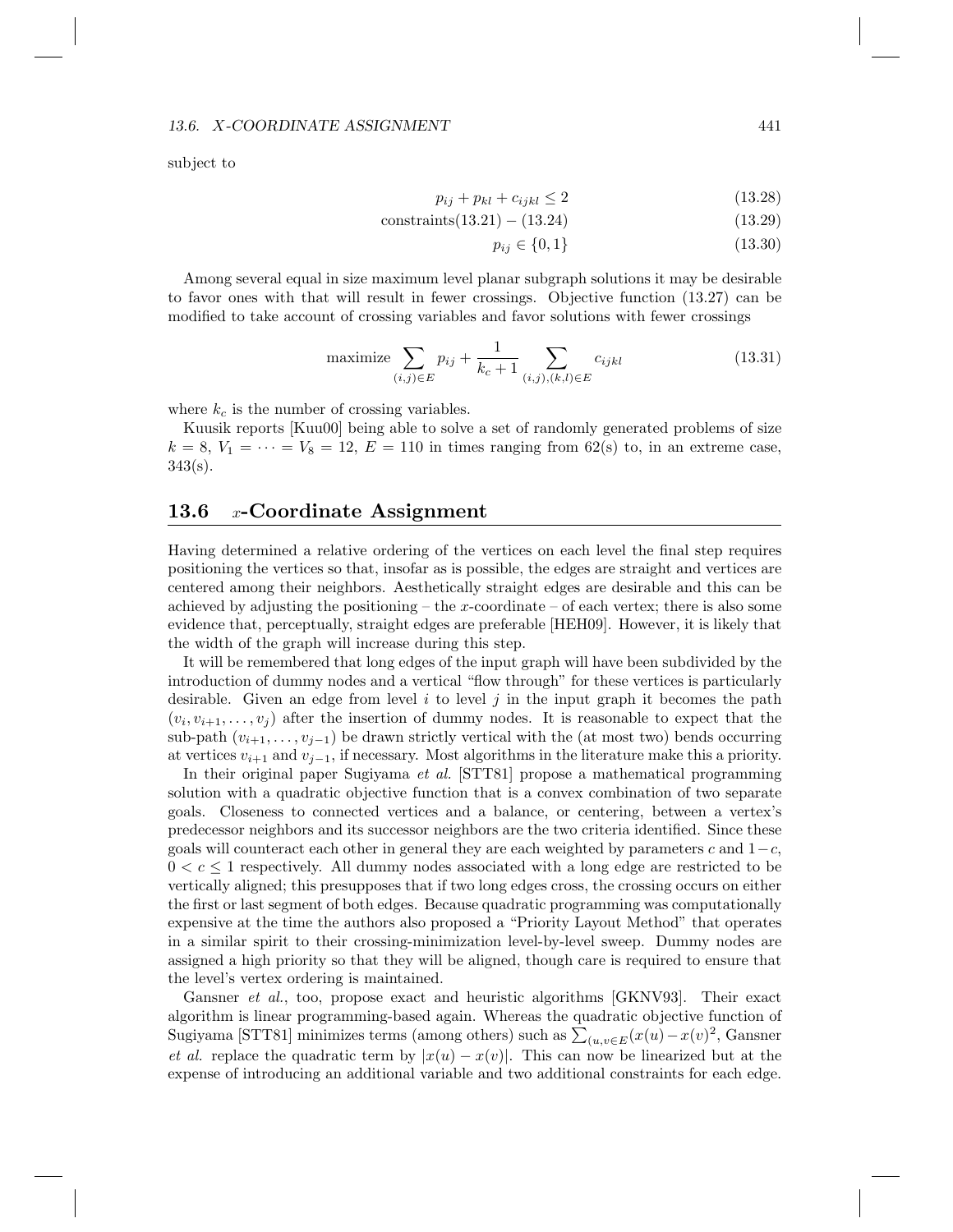

**Figure 13.15** Four "extreme" alignments computed by the Brandes-Köpf algorithm.

Thus, on the grounds that the constraint matrix grows from size  $VE$  to size  $(V + E)E$ , they dismiss this and propose a heuristic that operates, again, by sweeping up and down over the levels. Other heuristics have been proposed by Eades et al. who place nodes belonging to any layer other than the top or bottom according to a degree-weighted barycenter and sweep up and down the levels "until  $x$  converges" [ELT96], and Sander with his Pendulum heuristic, which lays out edges Manhattan style and thus may require four bends per edge [San96a].

We close this section with a more detailed look at Brandes and Köpf's algorithm [BK02], which is considered to be the algorithm of choice for assignment of  $x$ -coordinate; the algorithm's running time is linear in the number of vertices and edge segments. As we have remarked, the algorithm guarantees that, for long edges, at most two bends will occur, and if they are necessary they will occur on the external segments of an edge. Thus, provided the crossing reduction step has ensured that no two long edges cross internally, all dummy (internal) nodes of a long edge will be aligned.

Similar to Gansner *et al.* above, the algorithm uses  $|x(u) - x(v)|$  as a surrogate for edgelength. Since, for a set  $X = \{x_i\}$  of real numbers,  $\sum_{i=1}^{k} |x - x_i|$  is minimized when x is the median of the set, the algorithm focuses on placing a vertex at the median of its neighbors.

The algorithm firstly computes four "extreme" layouts where each vertex is aligned either with its upper or lower median neighbor and, for each case, vertices on a level are considered in a left-to-right (left alignment) or right-to-left (right alignment) order. Figure 13.15 (reproduced with the authors' kind permission from their paper [BK02]) illustrates the four layouts for a given graph. Conflicts – called type  $\theta$  conflicts – can arise due to a pair of external segments that either cross or are incident upon the same vertex and these are resolved by the order of consideration. Because the algorithm favors vertical inner segments a crossing of an inner segment with an outer segment – a type 1 conflict – should give precedence to aligning the vertices of the inner segment. A preprocessing step marks such external segments as being excluded from consideration for alignment.

After each of the four extreme layouts are computed, the layout's blocks are computed. A block is a maximal set of vertically aligned vertices. These blocks may then be compacted, subject to minimum separation requirements, giving an x-coordinate for each vertex.

Having performed this procedure four times, each with a directional bias, what is surprising, perhaps, is that the four candidate positions can be combined so straightforwardly to get the final position with such satisfactory results. Of the four possibilities the algorithm chooses what is called the *average median*, which, for  $x_1 \leq x_2 \leq \ldots \leq x_k$ , is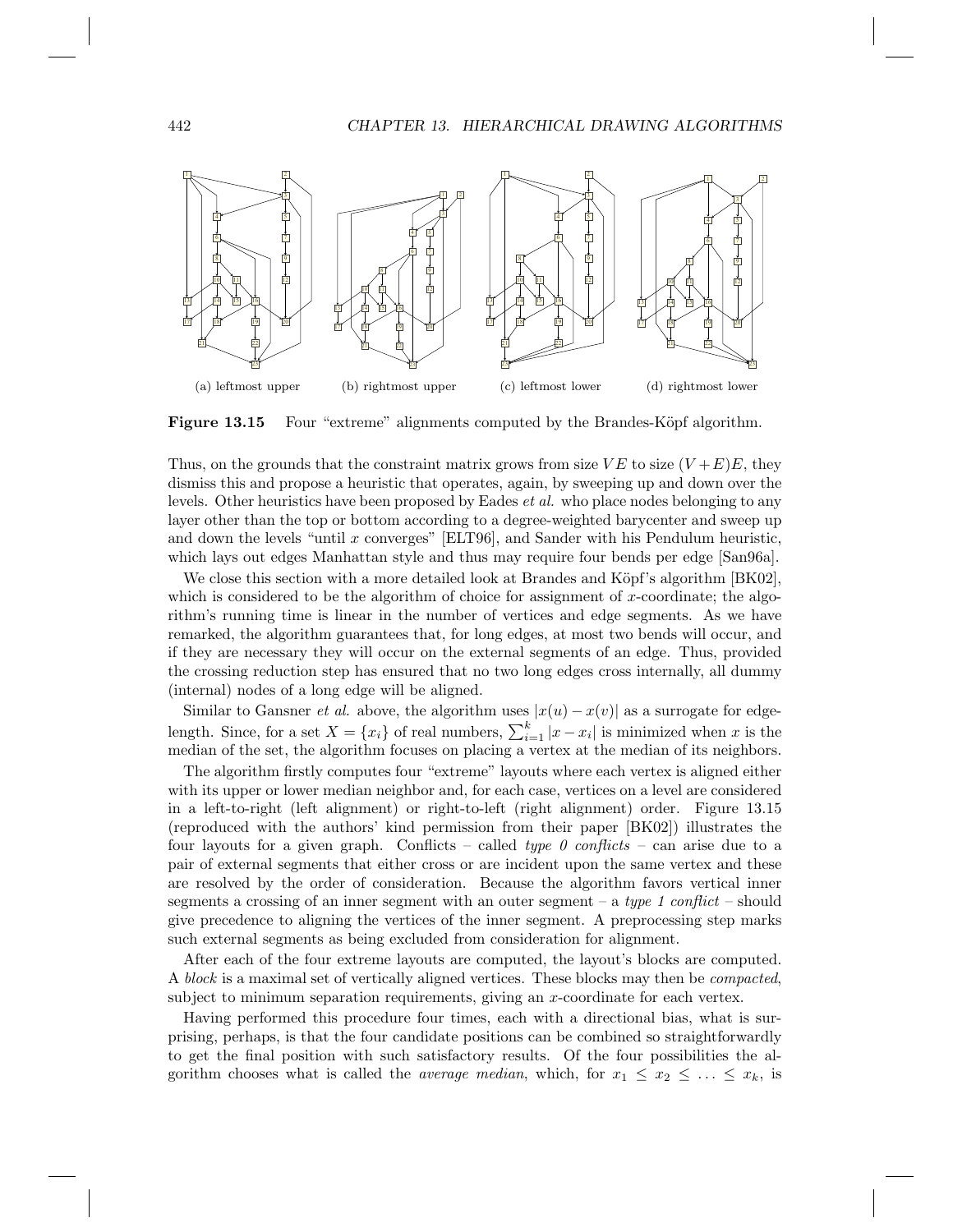### 13.7. EXTENSIONS AND ALTERNATIVES TO SUGIYAMA'S FRAMEWORK 443

 $(x_{\lfloor (k+1)/2 \rfloor} + x_{\lfloor (k+1)/2 \rfloor})/2$ . One of the arguments for this choice as opposed to the mean, say, is if a vertex is aligned twice with its upper median neighbor and unevenly positioned in the other two runs the average median will maintain verticality of the segment.

The main body of the algorithm is the four linear sweeps over the segments. The authors demonstrate how the type 1 conflicts can be detected in linear time, also. Finally, for each vertex, the average median of four can be determined in linear time.

# 13.7 Extensions and Alternatives to Sugiyama's Framework

There are a few attempts to extend the Sugiyama method beyond the originally proposed framework. Some extensions such as the cycle-removal step and the edge-concentration step have become standard features of the Sugiyama framework nowadays.

Do Nascimento and Eades have proposed and extensively studied methods for applying user constraints to hierarchical drawings interactively [dNE01a, dNE01b]. In particular, they allow the user to interact with an already-computed hierarchical drawing and introduce additional constraints on the relative position of some vertices. Taking the user constraints into account they show how to reapply the Sugiyama method locally to a subgraph of the digraph and efficiently recompute the coordinates of the affected nodes only. They also propose an interactive genetic algorithm with similar features [dNE02].

Although the Sugiyama method has been the most popular method for hierarchical drawing of digraphs, several researchers have proposed successful alternative methods. Sugiyama and Misue proposed a magnetic-field method for hierarchical drawing of acyclic digraphs [SM95a]. A global magnetic field is applied to the edges and they are aligned to it. As a result all edges point unidirectionally without specifically placing the vertices on parallel horizontal lines. Note that in any drawing with edges pointing into the same direction and continuous y-coordinates of the vertices levels can be easily induced from by a simple quantization procedure.

Utech *et al.* [UBSE98] proposed a genetic algorithm as an alternative to the Sugiyama method. The chromosome contains values which represent the y-coordinate (i.e., layer) and x-coordinate (i.e., position within the layer) of each original and dummy vertex. Thus, the  $x$ - and y-coordinates of the vertices evolved simultaneously. The fitness of each individual is provided by the number of edge crossings.

Carmel et al. proposed an energy-based alternative to the Sugiyama method [CHK04]. Based on rapidly solving a unique one-dimensional optimization problem for each of the axes their algorithm produces a clear representation of the hierarchical structure of the digraph. Vertices are not restricted to lie on horizontal levels which allows their layouts to convey the symmetries of the digraph. An interesting detail is that the algorithm can be applied without change to both cyclic or acyclic digraphs, and even to graphs containing both directed and undirected edges.

A few researchers have attempted 3D hierarchical drawing of digraphs. Ostry has proposed wrapping a 2D hierarchy around either a cylinder or a cone [Ost96]. A 3D approach intrinsically different from the Sugiyama method has been proposed within the graph drawing system GIOTTO3D [GT97]. In its first phase it applies a planarization method to draw the digraph in 2D; in the second phase vertices and edges are assigned z-coordinates so that all edges point into the same vertical direction and the total edge span is minimized; and at the third phase the shape of the vertices and the edges is determined.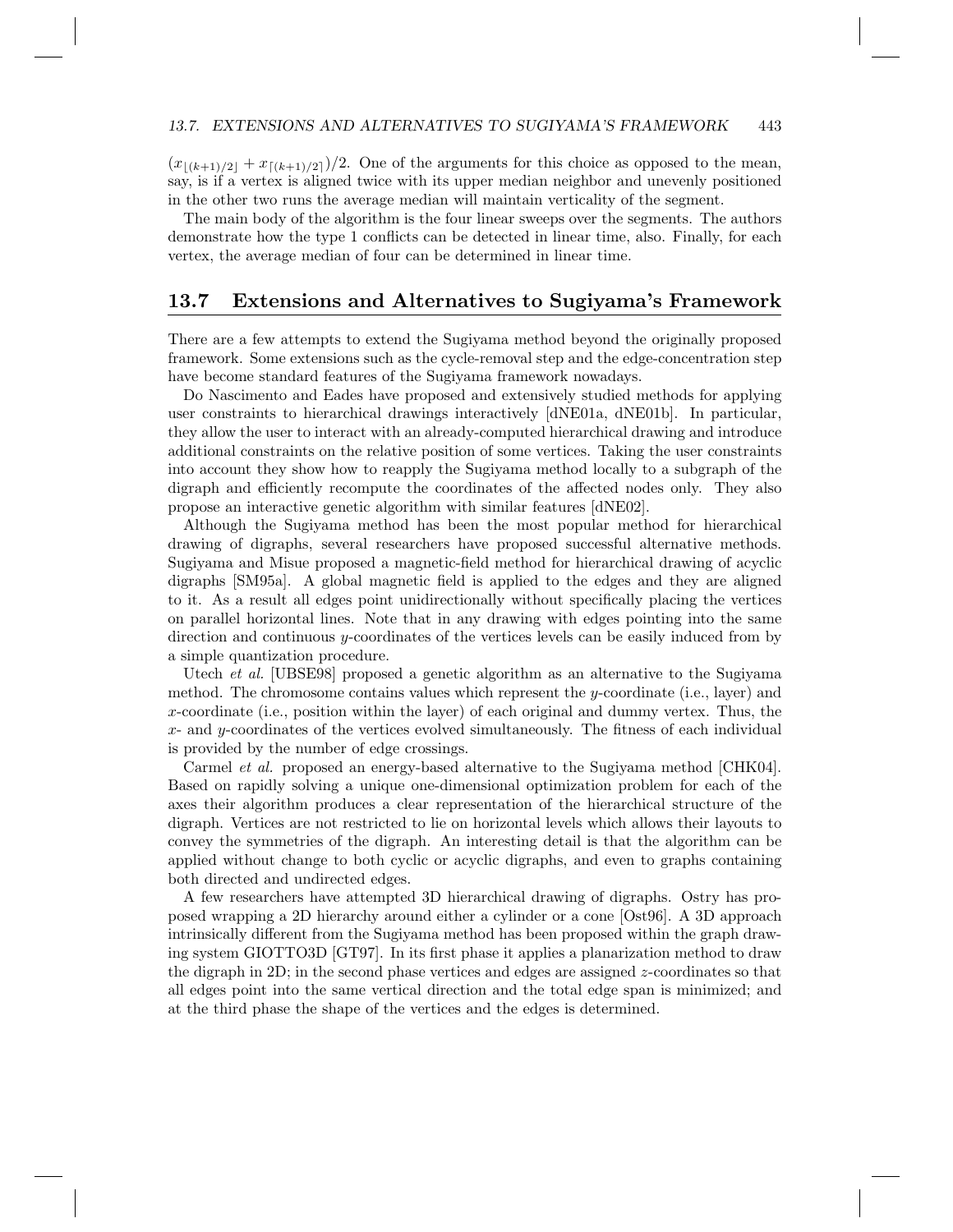Hong and Nikolov have proposed an extension to the Sugiyama framework for hierarchical drawing of digraphs in 3D [HN05b, HN05a]. They introduced the convention of drawing the digraph in a set of parallel planes, called walls, each containing a 2D hierarchical drawing of a subgraph of the input digraph. The partition of the vertex set into walls is done at a separate wall-assigning step applied after the layer-assignment step and before the vertex-ordering step. Hong and Nikolov proposed and evaluated various wall-assignment algorithms which partition the vertex set into walls according to different criteria.

One of the limitations of the Sugiyama framework is that decisions made at previous steps influence later steps and yet cannot be undone. We have seen that the edge of a cycle one chooses to break can have a bearing on how the graph is interpreted. Likewise, how one levels the graph impacts on the number of dummy nodes which has a bearing on the running time of the algorithm. Chimani  $et$  al. attempt to decouple some of these dependencies by sidestepping the three-step decomposition and instead search for a global solution with the principal goal of minimizing crossings [CGMW11, CGMW10]. The algorithm necessarily sacrifices drawing height for a lower crossing count and thus edge-length is increased. In spite of this the authors assert that their UPL system improves aspect-ratio; running time of their system suffers and is greater than their Sugiyama implementation [CGMW11].

An alternative fashion of drawing 2D hierarchies is by arranging the layers as concentric circles [RFEM88, Ead92]. Such drawings are known as radial level drawings. They can be very useful if the input digraph represents the structure of a website or a file system, for example. They have been used for visualizing social networks as well [BKW03]. The Sugiyama method can be applied with all its steps for making radial hierarchical drawings. However, each step may require a specific algorithm for producing aesthetically pleasing result. There are a few recent results in this area of research. Bachmaier *et al.* have proposed an algorithm for computing a radial level planar embedding if one exists along with a linear-time algorithm for the coordinate-assignment step [BFF05]. The figure below (reproduced with permission of the authors [BBF05]) illustrates one of the advantages of the drawing style: edge (18,19) of Figure 13.16a effectively can be routed "around the back of the drawing" thus avoiding the crossings, as demonstrated in Figure 13.16b.



Figure 13.16 A Horizontally Leveled Drawing and its Radial Counterpart.

Much of what has gone before relies on the input (directed) graph being acyclic, or being preprocessed so that it becomes one. Yet, Sugiyama and his colleagues in their seminal paper [STT81] also addressed the drawing of a particular class of cyclic digraph they called recurrent hierarchies. In this situation an additional set of edges  $E_n \subseteq V_n \times V_1$  connect vertices on the bottom layer to vertices on the top layer. Brunner *et al.* consider the cyclic style of drawing [Bru10, BBBL08] where the inevitable "implied ranking" associated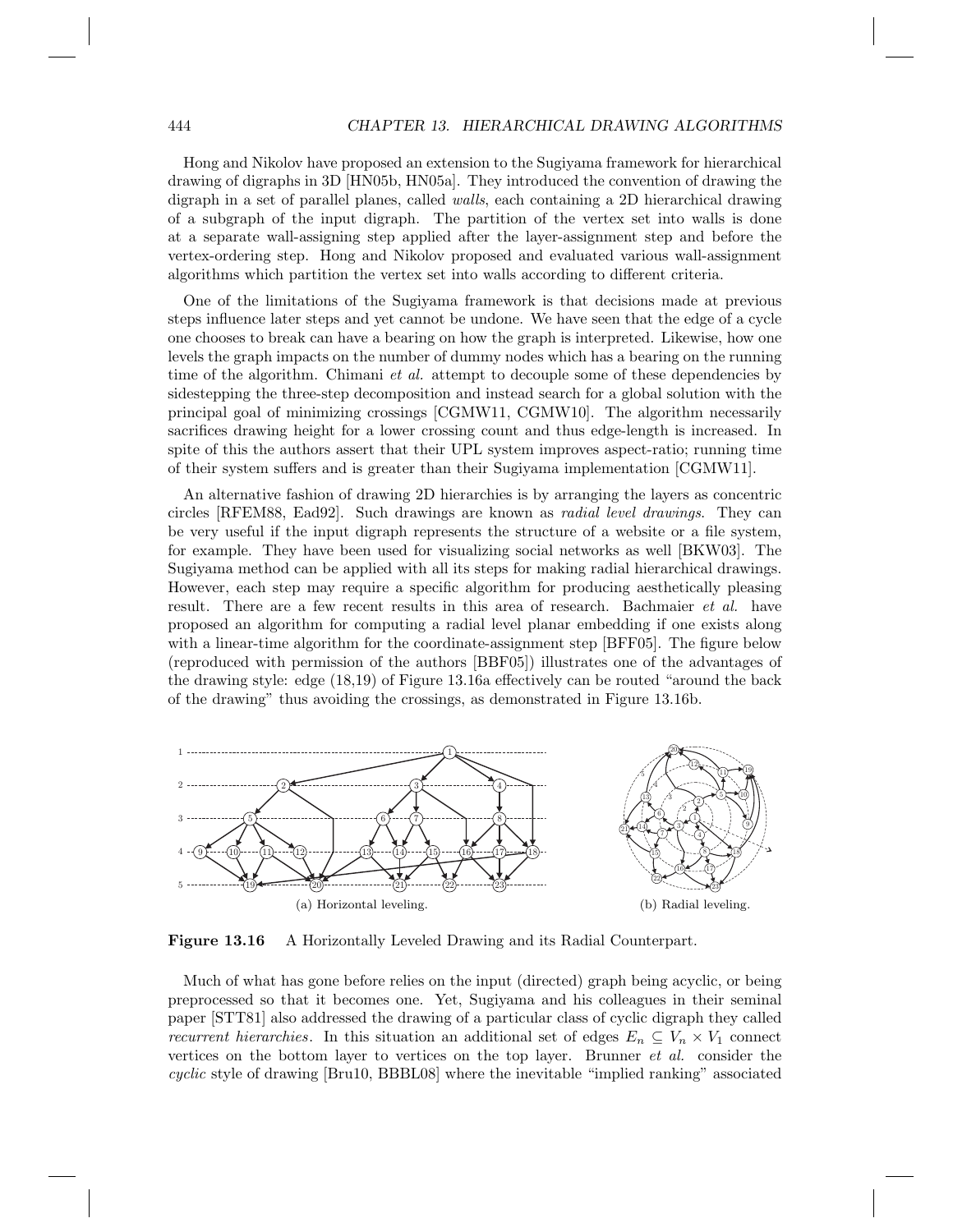with a top-to-bottom leveling (see Figure 13.1) is avoided. Vertices assigned to a level are distributed along a spoke of an imaginary wheel with spokes evenly distributed. Figure 13.17 below illustrates the technique on the example graph of Figure 13.2.



Figure 13.17 A Cyclic Drawing of the graph G of Figure 13.2.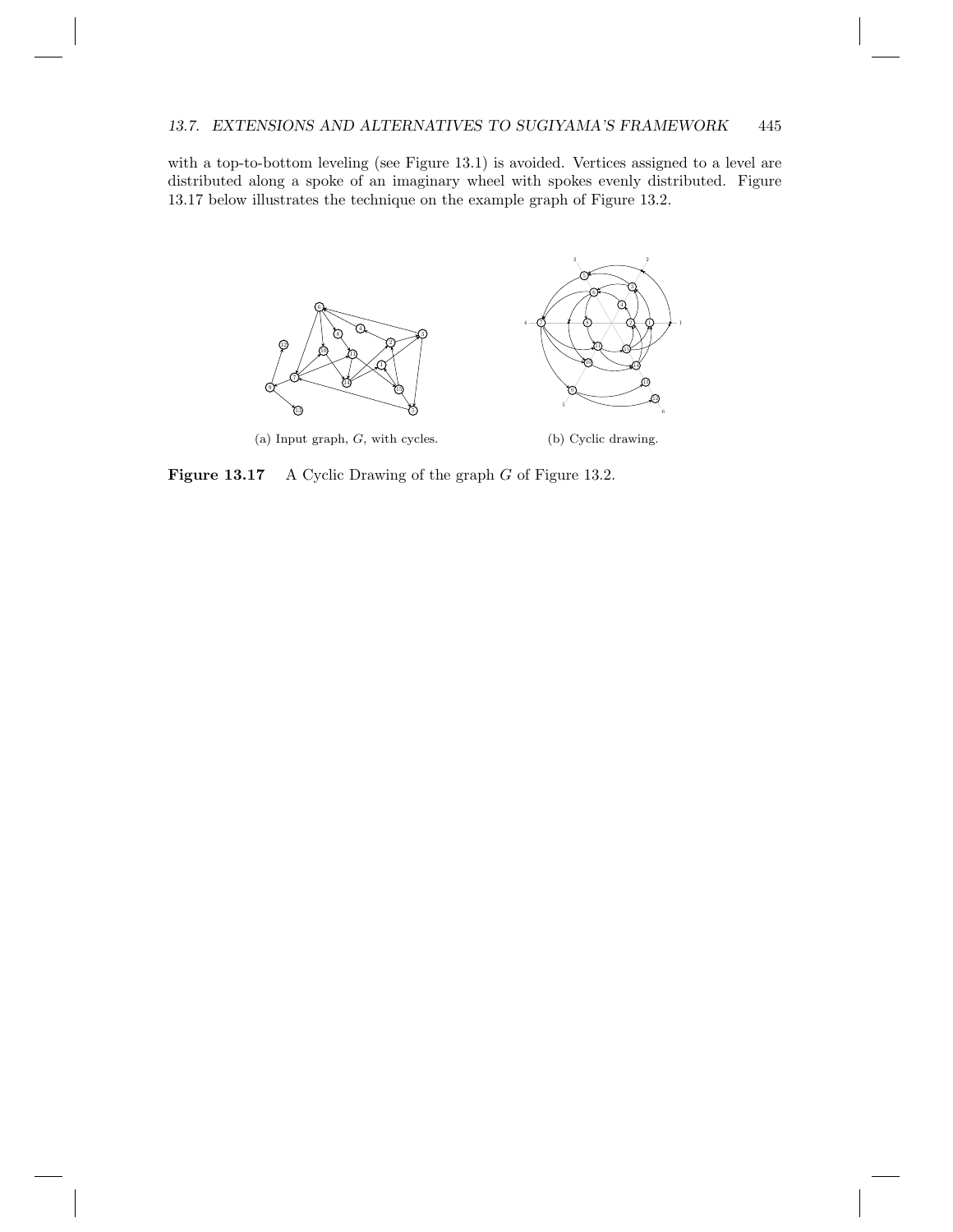# References

| [AGU72]            | A. V. Aho, M. R. Garey, and J. D. Ullman. The transitive reduction of a<br>directed graph. <i>SIAM Journal on Computing</i> , $1(2):131-137$ , June 1972.                                                                                                                                        |
|--------------------|--------------------------------------------------------------------------------------------------------------------------------------------------------------------------------------------------------------------------------------------------------------------------------------------------|
| [Bac07]            | C. Bachmaier. A radial adaptation of the Sugiyama framework for visu-<br>alizing hierarchical information. IEEE Transactions on Visualization and<br>Computer Graphics, 13(3):583 -594, 2007.                                                                                                    |
| [BBBF12]           | Christian Bachmaier, Franz J. Brandenburg, Wolfgang Brunner, and Ray-<br>mund Fülöp. Drawing recurrent hierarchies. Journal of Graph Algorithms<br>and Applications, $16(2):151-198$ , 2012.                                                                                                     |
| [BBBL08]           | Christian Bachmaier, Franz-Josef Brandenburg, Wolfgang Brunner, and<br>Gergö Lovász. Cyclic leveling of directed graphs. In Ioannis G. Tollis<br>and Maurizio Patrignani, editors, Graph Drawing, volume 5417 of Lecture<br>Notes in Computer Science, pages 348-359. Springer, 2008.            |
| [BBF05]            | Christian Bachmaier, Franz J. Brandenburg, and Michael Forster. Radial<br>level planarity testing and embedding in linear time. Journal of Graph<br>Algorithms and Applications, $9(1):53-97$ , 2005.                                                                                            |
| [BELM01]           | J. Branke, P. Eades, S. Leppert, and M. Middendorf. Width restricted<br>layering of acyclic digraphs with consideration of dummy nodes. Technical<br>Report No. 403, Intitute AIFB, University of Karlsruhe, 76128 Karlsruhe,<br>Germany, 2001.                                                  |
| [BFF05]            | Christian Bachmaier, Florian Fischer, and Michael Forster. Radial coor-<br>dinate assignment for level graphs. In L. Wang, editor, Proc. Computing<br>and Combinatorics Conference, COCOON 2005, volume 3595 of Lecture<br><i>Notes in Computer Science</i> , pages 401–410. Springer, 2005.     |
| [BJM02]            | Wilhelm Barth, Michael Jünger, and Petra Mutzel. Simple and efficient<br>bilayer cross counting. In Kobourov and Goodrich [KG02], pages 130–141.                                                                                                                                                 |
| [BK02]             | U. Brandes and B. Köpf. Fast and simple horizontal coordinate assign-<br>ment. In P. Mutzel, M. Jünger, and Leipert S., editors, Graph Drawing:<br>Proceedings of 9th International Symposium, GD 2001, volume 2265 of<br>Lecture Notes in Computer Science, pages 31–44. Springer-Verlag, 2002. |
| [BKW03]            | U. Brandes, P. Kenis, and D. Wagner. Communicating centrality in policy<br>network drawings. IEEE Transact. Vis. Comput. Graph., 9(2):241-253,<br>2003.                                                                                                                                          |
| [BLME02]           | J. Branke, S. Leppert, M. Middendorf, and P. Eades. Width-restriced lay-<br>ering of acyclic digraphs with consideration of dummy nodes. <i>Information</i><br><i>Processing Letters</i> , $81(2):59-63$ , January 2002.                                                                         |
| $[\text{Br\'e79}]$ | D. Brélaz. New methods to color the vertices of a graph. <i>Communications</i><br>of the ACM, $22(4):251-256$ , 1979.                                                                                                                                                                            |
| [Bru10]            | Wolfgang Brunner. Cyclic Level Drawings of Directed Graphs. PhD thesis,<br>Universitt Passau, Innstrasse 29, 94032 Passau, 2010.                                                                                                                                                                 |
| [BS90]             | B. Berger and P. W. Shor. Approximation algorithms for the maximum<br>acyclic subgraph problem. In Proceedings of the 1st Annual ACM-SIAM<br>Symposium on Discrete Algorithms, pages 236–243, 1990.                                                                                              |
| [BWZ10]            | Christoph Buchheim, Angelika Wiegele, and Lanbo Zheng. Exact algo-<br>rithms for the quadratic linear ordering problem. INFORMS Journal on<br>Computing, $22(1):168-177$ , $2010$ .                                                                                                              |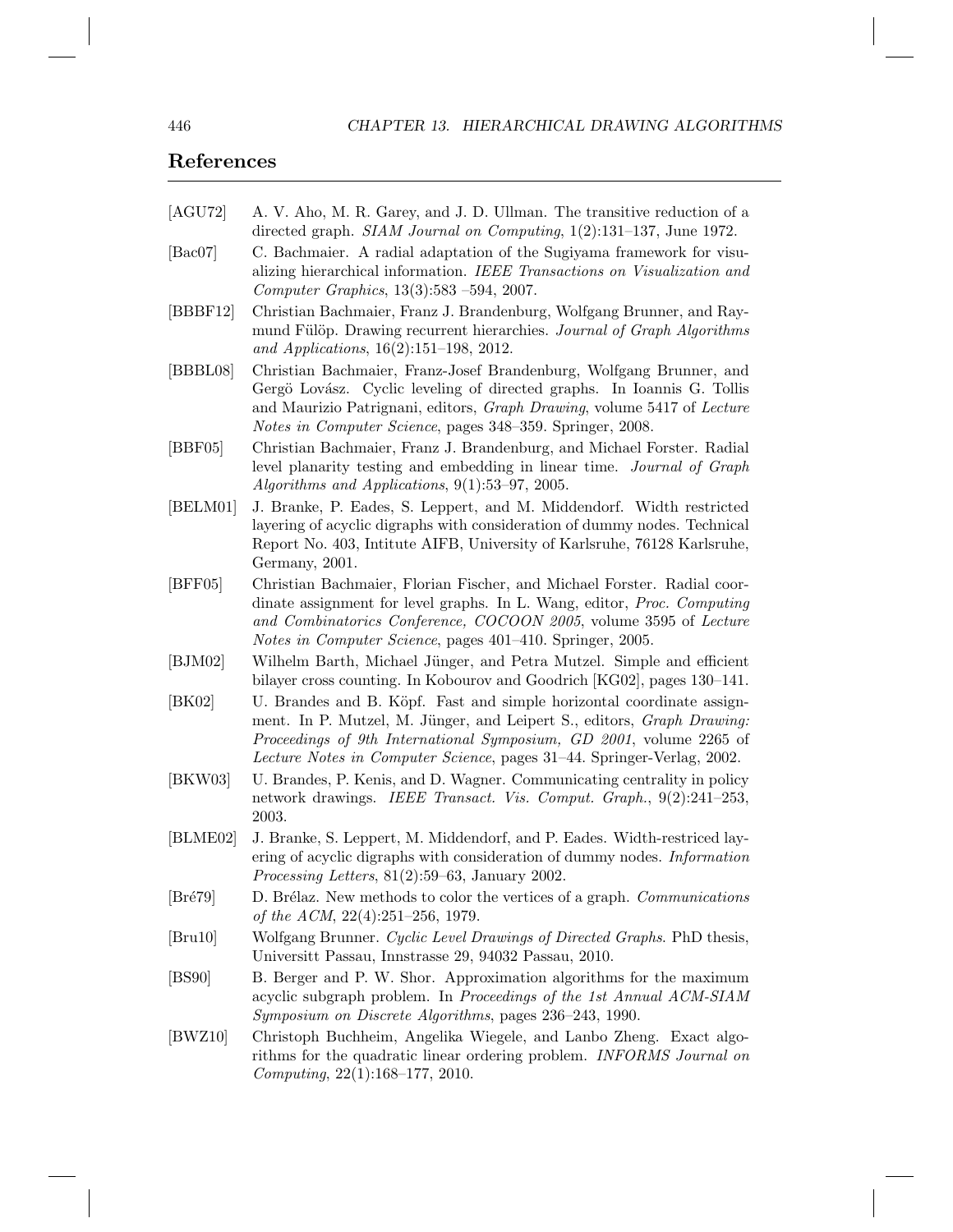- [Car80] M. J. Carpano. Automatic display of hierarchized graphs for computer aided decision analysis. IEEE Transactions on Systems, Man and Cybernetics,  $10(11):705-715$ , 1980.
- [Cat95] T. Catarci. The assignment heuristics for crossing reduction. IEEE Transactions on Systems, Man, and Cybernetics, 25(3):515–521, 1995.
- [CG72] E. G. Coffman and R. L. Graham. Optimal scheduling for two processor systems. Acta Informatica, 1:200–213, 1972.
- [CGMW10] Markus Chimani, Carsten Gutwenger, Petra Mutzel, and Hoi-Ming Wong. Layer-free upward crossing minimization. J. Exp. Algorithmics, 15:2.2:2.1– 2.2:2.27, March 2010.
- [CGMW11] Markus Chimani, Carsten Gutwenger, Petra Mutzel, and Hoi-Ming Wong. Upward planarization layout. J. Graph Algorithms Appl., 15(1):127–155, 2011.
- [CHJM11] Markus Chimani, Philipp Hungerländer, Michael Jünger, and Petra Mutzel. An SDP approach to multi-level crossing minimization. In Matthias Müller-Hannemann and Renato F. Werneck, editors, ALENEX, pages 116–126. SIAM, 2011.
- [CHK02] Liran Carmel, David Harel, and Yehuda Koren. Drawing directed graphs using one-dimensional optimization. In Michael Goodrich and Stephen Koubourov, editors, Proceedings of 10th International Symposium, GD 2002, number 2528 in Lecture Notes in Computer Science, pages 193–206. Springer, 2002.
- [CHK04] L. Carmel, D. Harel, and Y. Koren. Combining hierarchy and energy for drawing directed graphs. IEEE Transactions on Visualization and Computer Graphics, 10(1):46–57, 2004.
- [DDLM04] Emilio Di Giacomo, Walter Didimo, Giuseppe Liotta, and Henk Meijer. Computing radial drawings on the minimum number of circles. In János Pach, editor, Graph Drawing, volume 3383 of Lecture Notes in Computer Science, pages 251–261. Springer, 2004.
- [DETT99] G. Di Battista, P. Eades, R. Tamassia, and I. G. Tollis. Graph Drawing. Prentice Hall, 1999.
- [DF03] C. Demetrescu and I. Finocchi. Combinatorial algorithms for feedback problems with directed graphs. Information Processing Letters, 86:129– 136, 2003.
- [DFH<sup>+</sup>01a] Vida Dujmovic, Michael R. Fellows, Michael T. Hallett, Matthew Kitching, Giuseppe Liotta, Catherine McCartin, Naomi Nishimura, Prabhakar Ragde, Frances A. Rosamond, Matthew Suderman, Sue Whitesides, and David R. Wood. On the parameterized complexity of layered graph drawing. In Friedhelm Meyer auf der Heide, editor, ESA, volume 2161 of Lecture Notes in Computer Science, pages 488–499. Springer, 2001.
- [DFH<sup>+</sup>01b] Vida Dujmovic, Michael R. Fellows, Michael T. Hallett, Matthew Kitching, Giuseppe Liotta, Catherine McCartin, Naomi Nishimura, Prabhakar Ragde, Frances A. Rosamond, Matthew Suderman, Sue Whitesides, and David R. Wood. A fixed-parameter approach to two-layer planarization. In Petra Mutzel, Michael Jünger, and Sebastian Leipert, editors, Graph Drawing, volume 2265 of Lecture Notes in Computer Science, pages 1–15. Springer, 2001.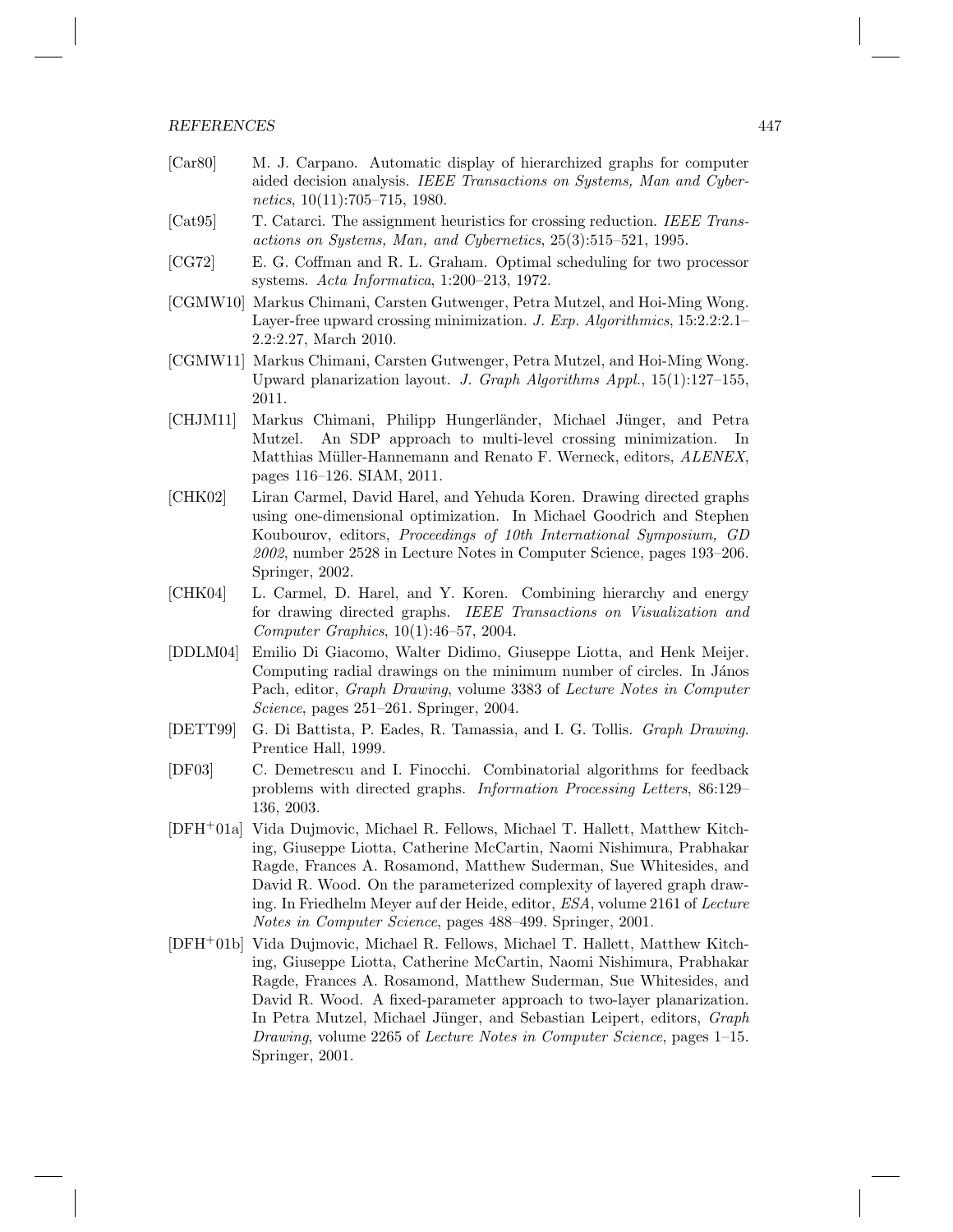- [DFK03] Vida Dujmovic, Henning Fernau, and Michael Kaufmann. Fixed parameter algorithms for one-sided crossing minimization revisited. In Giuseppe Liotta, editor, Graph Drawing, volume 2912 of Lecture Notes in Computer Science, pages 332–344. Springer, 2003.
- [DGL+00] Giuseppe Di Battista, Ashim Garg, Giuseppe Liotta, Armando Parise, Roberto Tamassia, Emanuele Tassinari, Francesco Vargiu, and Luca Vismara. Drawing directed acyclic graphs: An experimental study. Int. J. Comput. Geometry Appl., 10(6):623–648, 2000.
- [dNE01a] H. A. D. do Nascimento and P. Eades. A framework for human-computer interaction in directed graph drawing. In InVis.au, pages 63–69. CRPIT, 2001.
- [dNE01b] H. A. D. do Nascimento and P. Eades. User hints for directed graph drawing. In P. Mutzel, M. Jünger, and S. Leipert, editors, *Graph Drawing:* Proceedings of 9th International Symposium, GD 2001, volume 2265 of Lecture Notes in Computer Science, pages 205–219. Springer-Verlag, 2001.
- [dNE02] H. A. D. do Nascimento and P. Eades. A focus and constraint-based genetic algorithm for interactive directed drawing. HIS, pages 634–643, 2002.
- [Dre94] S. Dresbach. A new heuristic layout algorithm for directed acyclic graphs. In U. Derigs, A. Bachem, and A. Drexl, editors, Operations Research Proceedings 1994, pages 121–126, Berlin–Heidelberg, 1994.
- [DW02] Vida Dujmovic and Sue Whitesides. An efficient fixed parameter tractable algorithm for 1-sided crossing minimization. In Kobourov and Goodrich [KG02], pages 118–129.
- [Ead84] Peter Eades. A heuristic for graph drawing. Congressus Numerantium, 42:149–160, 1984.
- [Ead92] P. Eades. Drawing free trees. Bulletin of the Institute of Combinatorics and its Applications, 5:10–36, 1992.
- [EGDB02] Thomas Eschbach, Wolfgang Günther, Rolf Drechsler, and Bernd Becker. Crossing reduction by windows optimization. In Kobourov and Goodrich [KG02], pages 285–294.
- [EGM04] D. Eppstein, M. T. Goodrich, and J. Y. Meng. Confluent layered drawings. In J. Pach, editor, Graph Drawing: Proceedings of 12th International Symposium, GD 2004, volume 3383 of Lecture Notes in Computer Science, pages 184–194. Springer-Verlag, 2004.
- [EK86] P. Eades and D. Kelly. Heuristics for reducing crossings in 2-layered networks. Ars Combinatoria, 21-A:89–98, 1986.
- [EL95] P. Eades and X. Lin. A new heuristic for the feedback arc set problem. Australian Journal of Combinatorics, 12:15–26, 1995.
- [ELS89] P. Eades, X. Lin, and W. F. Smyth. Heuristics for the feedback arc set problem. Technical Report 1, Curtin University of Technology, School of Computing Science, Perth, Australia, 1989.
- [ELS93] P. Eades, X. Lin, and W. F. Smyth. A fast and effective heuristic for the feedback arc set problem. Information Processing Letters, 47(6):319–323, 1993.
- [ELT96] Peter Eades, Xue-Min Lin, and Roberto Tamassia. An algorithm for drawing hierarchical graphs. Int. J. Comput. Geom. Appl., 6:145–156, 1996.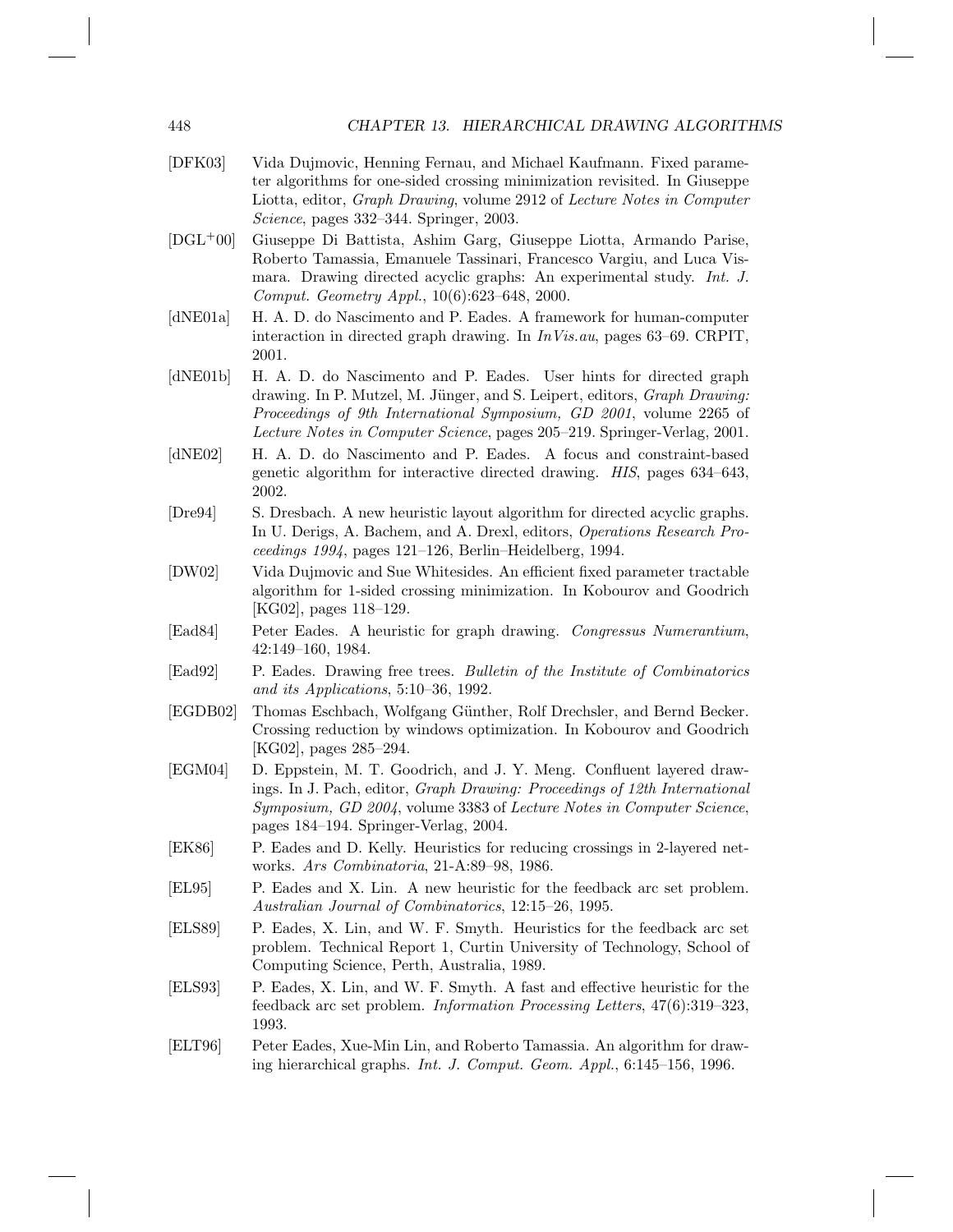- [ENRS95] G. Even, J. Naor, S. Rao, and B. Schieber. Divide-and-conquer approximation algorithms via spreading metrics. In Proceedings of the 36th Annual IEEE Symposium on Foundations of Computer Science, pages 62–71, 1995.
- [ES90] P. Eades and K. Sugiyama. How to draw a directed graph. Journal of Information Processing, 13(4):424–437, 1990.
- [EW94] P. Eades and N. C. Wormald. Edge crossings in drawings of bipartite graphs. Algorithmica, 11:379–403, 1994.
- [FH96] P. C. Fishburn and P. L. Hammer. Bipartite dimensions and bipartite degree of graphs. Discrete Mathematics, 160:127–148, 1996.
- [Flo90] M. M. Flood. Exact and heuristic algorithms for the weighted feedback arc set problem: A special case of the skew-symetric quadratic assignment problem. Networks, 20:1–23, 1990.
- [FS04] C. Friedrich and F. Schreiber. Flexible layering in hierarchical drawings with nodes of arbitrary size. In *Proceedings of the 27th Conference on* Australasian Computer Science, pages 369–376, Dunedin, New Zealand, 2004.
- [FW95] M. Fröhlich and M. Werner. Demonstration of the interactive graph visualization system daVinci. In R. Tamassia and I. Tollis, editors, *Proceedings* of DIMACS Workshop on Graph Drawing '94, Princeton (USA) 1994, volume 894 of LNCS. Springer-Verlag, 1995.
- [GJ79] M. R. Garey and D. S. Johnson. Computers and Intractability: A Guide to the Theory of NP-Completeness. W. H. Freeman, New York, 1979.
- [GJ83] M. R. Garey and D. S. Johnson. Crossing number is NP-complete. SIAM J. Algebraic and Discrete Methods, 4(3):312–316, 1983.
- [GJR85] M. Grötschel, M. Jünger, and G. Reinelt. On the acyclic subgraph polytope. Mathematical Programming, 33(1):28–42, 1985.
- [GKN02] Emden Gansner, Eleftherios Koutsofios, and Stephen North. Drawing graphs with dot. Technical report, AT&T Labs—Research, 2002. http://www.research.att.com/sw/tools/graphviz/dotguide.pdf.
- [GKNV93] E. R. Gansner, E. Koutsofios, S. C. North, and K.-P Vo. A technique for drawing directed graphs. IEEE Transactions on Software Engineering, 19(3):214–230, March 1993.
- [GN00] Emden R. Gansner and Stephen C. North. An open graph visualization system and its applications to software engineering. Softw., Pract. Exper., 30(11):1203–1233, 2000.
- [GSBM01] W. Günther, R. Schönfeld, B. Becker, and P. Molitor. k-layer straightline crossing minimization by speeding up sifting. In J. Marks, editor, Graph Drawing: Proceedings of 8th International Symposium, GD 2000, volume 1984 of Lecture Notes in Computer Science, pages 253–258. Springer-Verlag, 2001.
- [GT97] A. Garg and R. Tamassia. GIOTTO: A system for visualizing hierarchical structures in 3D. In S. North, editor, Graph Drawing: Symposium on Graph Drawing, GD '96, volume 1190 of Lecture Notes in Computer Science, pages 193–200. Springer-Verlag, 1997.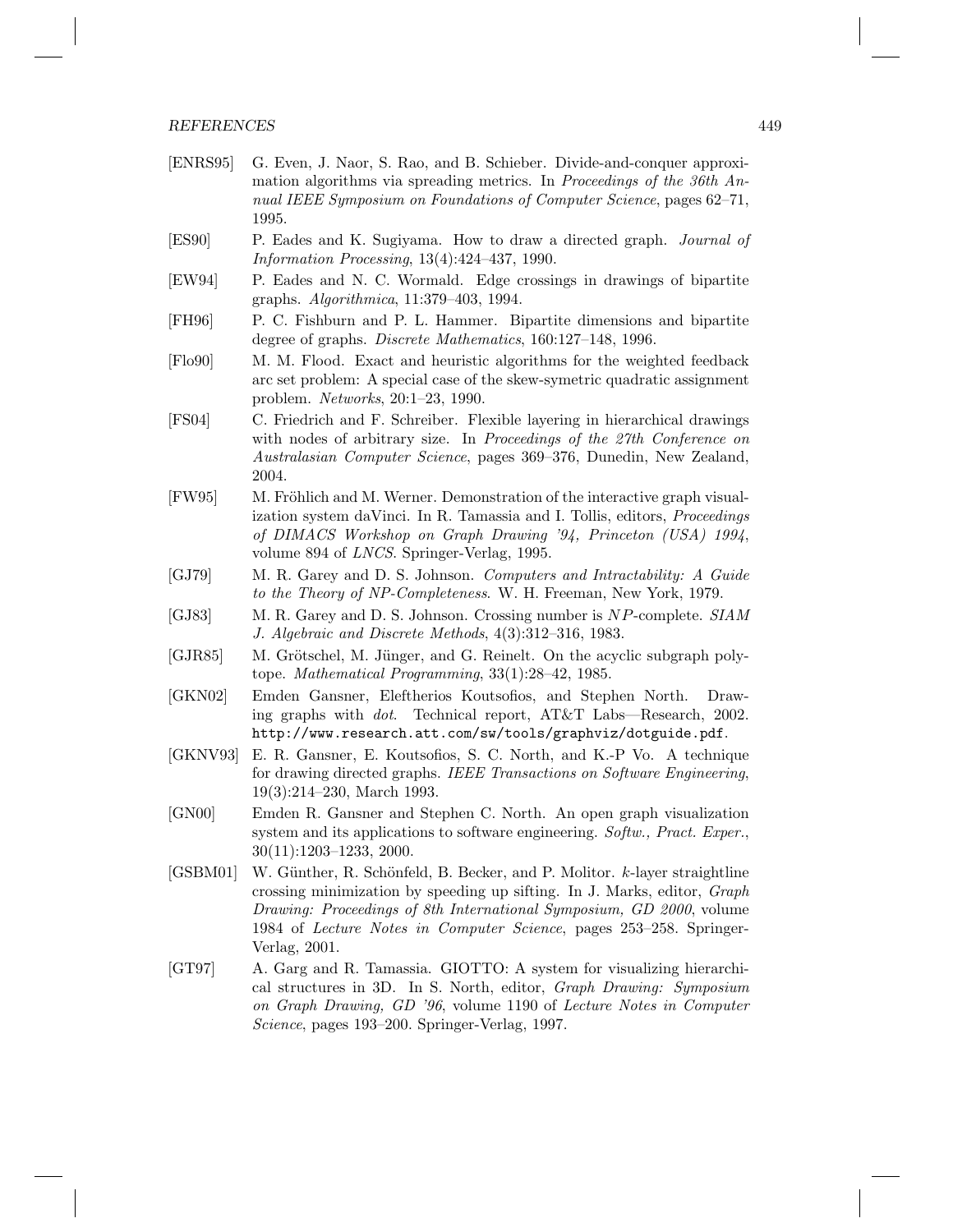- [HEH09] Weidong Huang, Peter Eades, and Seok-Hee Hong. A graph reading behavior: Geodesic-path tendency. In Peter Eades, Thomas Ertl, and Han-Wei Shen, editors, PacificVis, pages 137–144. IEEE Computer Society, 2009.
- [Him00] Michael Himsolt. Graphlet: design and implementation of a graph editor. Softw., Pract. Exper., 30(11):1303–1324, 2000.
- [HK04] Patrick Healy and Ago Kuusik. Algorithms for multi-level graph planarity testing and layout. Theoretical Computer Science, 320(2–3):331–344, 2004.
- [HKL04] Patrick Healy, Ago Kuusik, and Sebastian Leipert. A characterisation of level planar graphs. Discrete Mathematics, 280(1–3):51–63, 2004.
- [HN02a] P. Healy and N. S. Nikolov. A branch-and-cut approach to the directed acyclic graph layering problem. In M. Goodrich and S. Koburov, editors, Graph Drawing: Proceedings of 10th International Symposium, GD 2002, volume 2528 of Lecture Notes in Computer Science, pages 98–109. Springer-Verlag, 2002.
- [HN02b] P. Healy and N. S. Nikolov. How to layer a directed acyclic graph. In P. Mutzel, M. Jünger, and S. Leipert, editors, Graph Drawing: Proceedings of 9th International Symposium, GD 2001, volume 2265 of Lecture Notes in Computer Science, pages 16–30. Springer-Verlag, 2002.
- [HN05a] S.-H. Hong and N. S. Nikolov. Hierarchical layouts of directed graphs in three dimensions. In P. Healy and N. S. Nikolov, editors, Graph Drawing: Proceedings of 13th International Symposium, GD 2005, volume 3843 of LNCS. Springer-Verlag, 2005.
- [HN05b] S.-H. Hong and N. S. Nikolov. Layered drawings of directed graphs in three dimensions. In S.-H. Hong, editor, Information Visualisation 2005: Asia-Pacific Symposium on Information Visualisation (APVIS2005), volume 45, pages 69–74. CRPIT, 2005.
- [Hu61] T. Hu. Parallel sequencing and assembly line problems. Operations Research, 9:841–848, November 1961.
- [JLMO97] M. Jünger, E. K. Lee, P. Mutzel, and T. Odenthal. A polyhedral approach to the multi-layer crossing minimization problem. In G. Di Battista, editor, Graph Drawing: 5th International Symposium, GD '97, volume 1353 of Lecture Notes in Computer Science, pages 13–24, Rome, Italy, September 1997. Springer-Verlag.
- [JM97] Michael Jünger and Petra Mutzel. 2-layer straightline crossing minimization: Performance of exact and heuristic algorithms. J. Graph Algorithms Appl., 1, 1997.
- [KA99] Y.-K. Kwok and I. Ahmad. Static scheduling algorithms for allocating directed task graphs to multiprocessors. ACM Computing Surveys, 31(4):406–471, 1999. ACM Computing Surveys 31(4): 406-471 (1999).
- [Kar72] R. M. Karp. Reducibility among combinatorial problems. In R. E. Miller and J. W. Thatcher, editors, Complexity of Computer Computations, pages 85–103. Plenum Press, 1972.
- [KG02] Stephen G. Kobourov and Michael T. Goodrich, editors. Graph Drawing, 10th International Symposium, GD 2002, volume 2528 of Lecture Notes in Computer Science. Springer, 2002.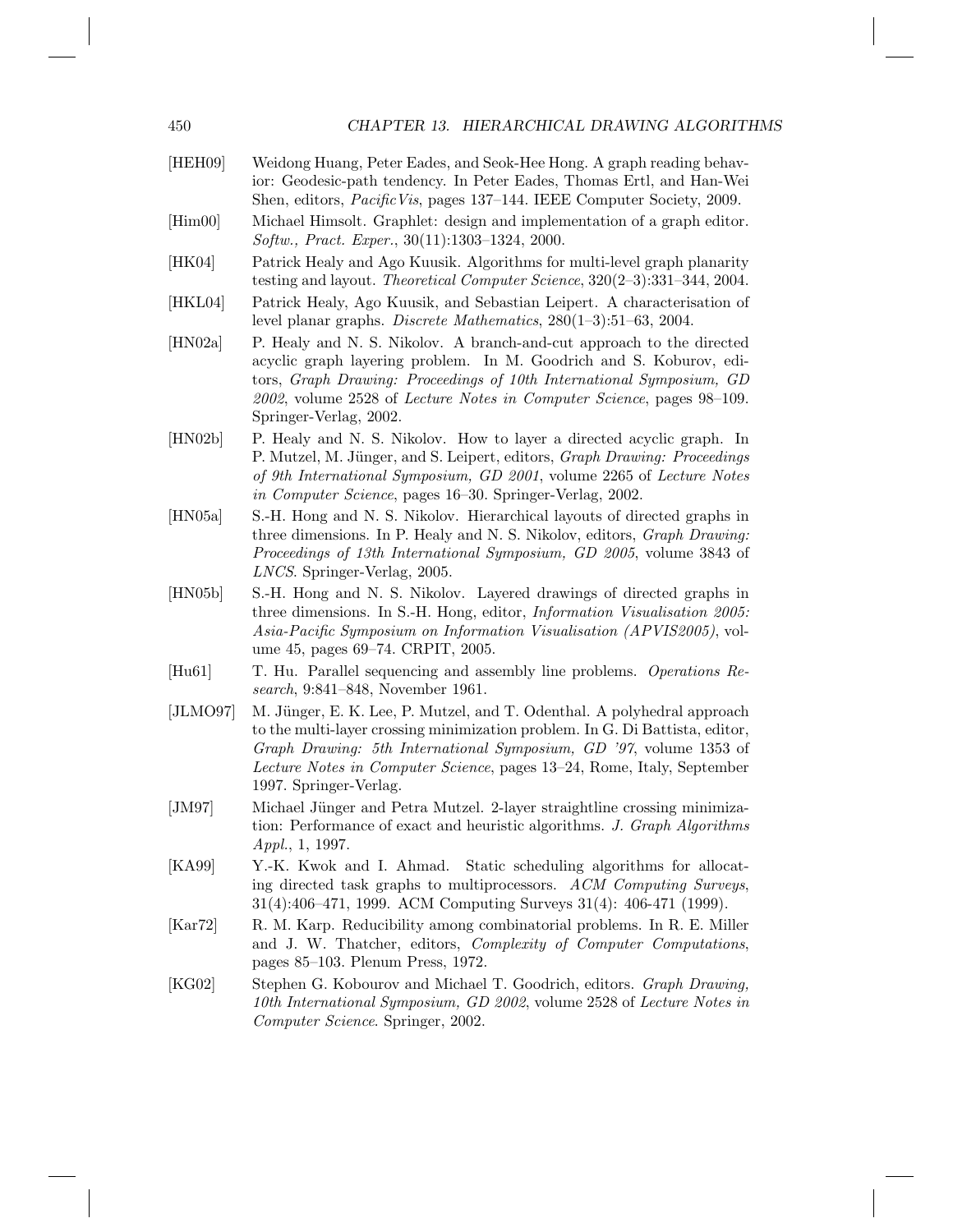- [Kra99] Jan Kratochvíl, editor. Graph Drawing, 7th International Symposium, GD'99, Stirín Castle, Czech Republic, September 1999, Proceedings, volume 1731 of Lecture Notes in Computer Science. Springer, 1999.
- [Kuu00] Ago Kuusik. Integer Linear Programming Approaches to Hierarchical Graph Drawing. PhD thesis, University of Limerick, 2000.
- [Lei79] F. T. Leighton. A graph coloring algorithm for large scheduling problems. Journal of Research of National Bureau of Standard, 84:489–506, 1979.
- [Lin00] X. Lin. On the computational complexity of edge concentration. *Discrete* Applied Mathematics, 101:197–205, 2000.
- [Meh84] K. Mehlhorn. Data Structures and Algorithms, Volume 2: Graph Algorithms and NP-Completeness. Springer-Verlag, Heidelberg, Germany, 1984.
- [MELS95] K. Misue, P. Eades, W. Lai, and K. Sugiyama. Layout adjustment and the mental map. Journal of Visual Languages and Computing, 6:183–210, 1995.
- [MS94] E. Mäkinen and M. Sieranta. Genetic algorithms for drawing bipartite graphs. Technical Report A-1994-1, Department of Computer Science, University of Tampere, 1994.
- [MSM99] Christian Matuszewski, Robby Schönfeld, and Paul Molitor. Using sifting for  $k$ -layer straightline crossing minimization. In Kratochvíl [Kra99], pages 217–224.
- [Mut01] P. Mutzel. An alternative method to crossing minimization on hierarchical graphs. SIAM Journal on Optimization, 11(4):1065–1080, 2001.
- [MW98] Petra Mutzel and René Weiskircher. Two-layer planarization in graph drawing. In Kyung-Yong Chwa and Oscar H. Ibarra, editors, ISAAC, volume 1533 of Lecture Notes in Computer Science, pages 69–78. Springer, 1998.
- [Nag05] Hiroshi Nagamochi. On the one-sided crossing minimization in a bipartite graph with large degrees. *Theor. Comput. Sci.*,  $332(1-3):417-446$ ,  $2005$ .
- [New89] F. J. Newbery. Edge concentration: A method for clustering directed graphs. In Proceedings of the 2nd International Workshop on Software Configuration Management, pages 76–85. ACM Press, 1989.
- [NPT90] Frances Newbery-Paulisch and Walter F. Tichy. Edge: An extendible graph editor. Softw., Pract. Exper., 20(S1):S1/63–S1/88, 1990.
- [NSV02] Matthew Newton, Ondrej Sýkora, and Imrich Vrto. Two new heuristics for two-sided bipartite graph drawing. In Kobourov and Goodrich [KG02], pages 312–319.
- [NT06] N. S. Nikolov and A. Tarassov. Graph layering by promotion of nodes. Discrete Applied Mathematics, 154(5):848–860, 2006.
- [NW88] G. L. Nemhauser and L. A. Wolsey. Integer and Combinatorial Optimization. Wiley-Interscience series in discrete mathematics and optimization. John Wiley & Sons, Inc., 1988.
- [NW01] S. North and G. Woodhull. Online hierarchical graph drawing. In P. Mutzel, M. Jünger, and Leipert S., editors, *Graph Drawing: Proceedings* of 9th International Symposium, GD 2001, volume 2265 of LNCS, pages 232–246. Springer-Verlag, 2001.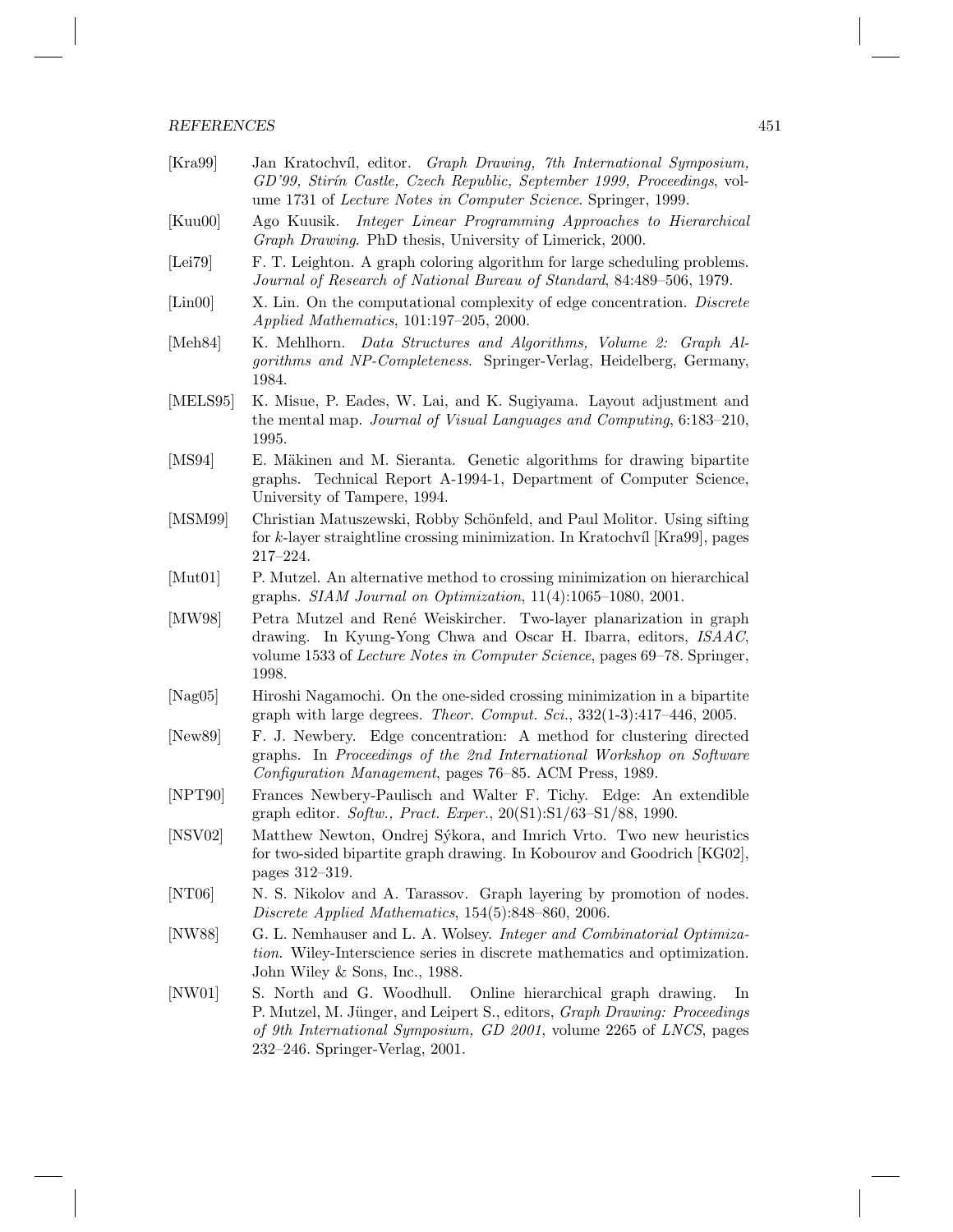- [NY04] Hiroshi Nagamochi and Nobuyasu Yamada. Counting edge crossings in a 2-layered drawing. Inf. Process. Lett., 91(5):221–225, 2004.
- [Ost96] D. Ostry. Some three-dimensional graph drawing algorithms. Master's thesis, University of Newcastle, 1996.
- [PCJ96] H. C. Purchase, R. F. Cohen, and M. James. Validating graph drawing aesthetics. In F. J. Brandenburg, editor, Graph Drawing: Symposium on Graph Drawing, GD '95, volume 1027 of Lecture Notes in Computer Science, pages 435–446. Springer-Verlag, 1996.
- [Pur97] H. C. Purchase. Which aesthetic has the greatest effect on human understanding? In Giuseppe Di Battista, editor, Graph Drawing. 5th International Symposium, GD '97, volume 1353 of Lecture Notes in Computer Science, pages 248–261. Springer-Verlag, 1997.
- [RDM+87] L. A. Rowe, M. Davis, E. Messinger, C. Mayer, C.and Spirakis, and A. Tuan. A browser for directed graphs. Software Practice and Expe $rience, 17(1):61–76, 1987.$
- [Rei85] G. Reinelt. The linear ordering problem: Algorithms and applications. In Research and Exposition in Mathematics, volume 8. Heldermann, 1985.
- [RFEM88] M. G. Reggiani and F. E. F. E. Marchetti. A proposed method for representing hierarchies. IEEE Transact. Systems, Man, and Cyb., 18(1):2–8, 1988.
- [San94] G. Sander. Graph layout through the VCG tool. Technical Report A03/94, Universität des Saarlandes, 1994.
- [San95] G. Sander. Graph layout through the VCG tool. In Graph Drawing. DIMACS International Workshop GD'94, volume 894 of Lecture Notes in Computer Science. Springer-Verlag, 1995.
- [San96a] G. Sander. A fast heuristic for hierarchical Manhattan layout. In Franz Brandenburg, editor, Graph Drawing, volume 1027 of Lecture Notes in Computer Science, pages 447–458. Springer Berlin / Heidelberg, 1996. 10.1007/BFb0021828.
- [San96b] G. Sander. Graph layout for applications in compiler construction. Technical Report A01-96, Universität des Saarlandes, FB 14 Informatik, 1996.
- [Sey95] P. D. Seymour. Packing directed circuits fractionally. Combinatorica, 15:281–288, 1995.
- [SM95a] K. Sugiyama and K. Misue. Graph drawing by the magneting spring model. Journal of Visual Languages and Computing, 6(3):217–231, 1995.
- [SM95b] K. Sugiyama and K. Misue. A simple and unified method for drawing graphs: Magnetic-spring algorithm. In R. Tamassia and I. G. Tollis, editors, Graph Drawing: DIMACS International Workshop, GD '94, volume 894 of Lecture Notes in Computer Science, pages 364–375. Springer-Verlag, 1995.
- [SS97] B. Schwikowski and E. Speckenmeyer. On computing all minimal solutions for feedback problems. Technical report, Universität zu Köln, 1997.
- [SSSV01] Farhad Shahrokhi, Ondrej Sýkora, László A. Székely, and Imrich Vrto. On bipartite drawings and the linear arrangement problem. SIAM J. Computing, 30:1773–1789, 2001.